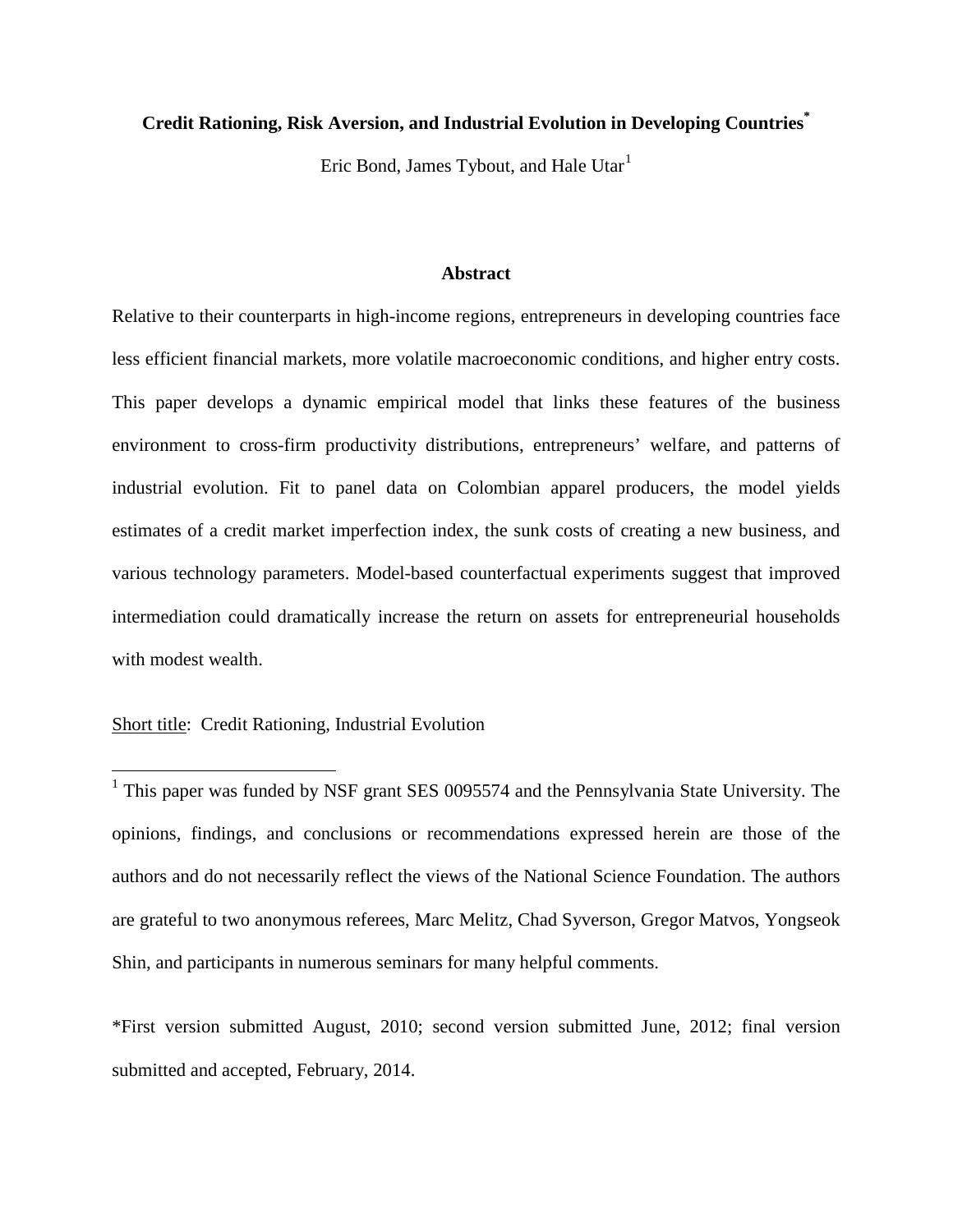### **1. Introduction**

An extensive literature finds that entrepreneurs in developing countries face less efficient financial markets, more volatile macroeconomic conditions, and higher entry costs than their counterparts in high income economies.<sup>[2,](#page-1-0)[3](#page-1-1),[4](#page-1-2)</sup> This paper develops a dynamic empirical model that links these features of the business environment to firm ownership patterns, firm size distributions, productivity distributions, and borrowing patterns.

The model emphasizes several basic effects. First, borrowing constraints force households with modest collateral to either forego profitable entrepreneurial activities or pursue them on an inefficiently small scale. Second, since credit constraints limit households' ability to smooth their consumption streams, those with relatively less tolerance for risk shy away from

<span id="page-1-1"></span> $3$  Loavza, et al. (2007) survey the literature on macroeconomic volatility in developing countries and discuss its causes and costs. Kaminsky and Reinhardt (1999) document patterns of banking and financial crises in developing countries. Tybout (2000) provides additional references and notes that Latin America and Sub-Saharan Africa stand out among the developing countries as the most volatile, but all developing regions do worse than the industrialized countries.

<span id="page-1-0"></span><sup>&</sup>lt;sup>2</sup> Private credit is scarce (as a share of GDP), spreads between borrowing and lending rates are large, non-bank intermediation is relatively unimportant, and equity markets are often almost non-existent. The literature documenting these patterns of financial development is vast; Beck, et al. (2000) provide a cross-country data set that reflects the characteristics mentioned here. Banerjee (2003) surveys the evidence on spreads. Levine (2005) surveys the evidence linking these features of financial sectors (among others) to countries' aggregate growth rates. Djankov, et al. (2007) empirically link the poor performance of credit markets in developing countries to their lack of legal creditor protections and information-sharing institutions.

<span id="page-1-2"></span><sup>&</sup>lt;sup>4</sup> Surveying entry regulations in 85 countries, Diankov, et al. (2002) conclude that "business entry is extremely expensive, especially in the countries outside the top quartile of the income distribution." (p. 25)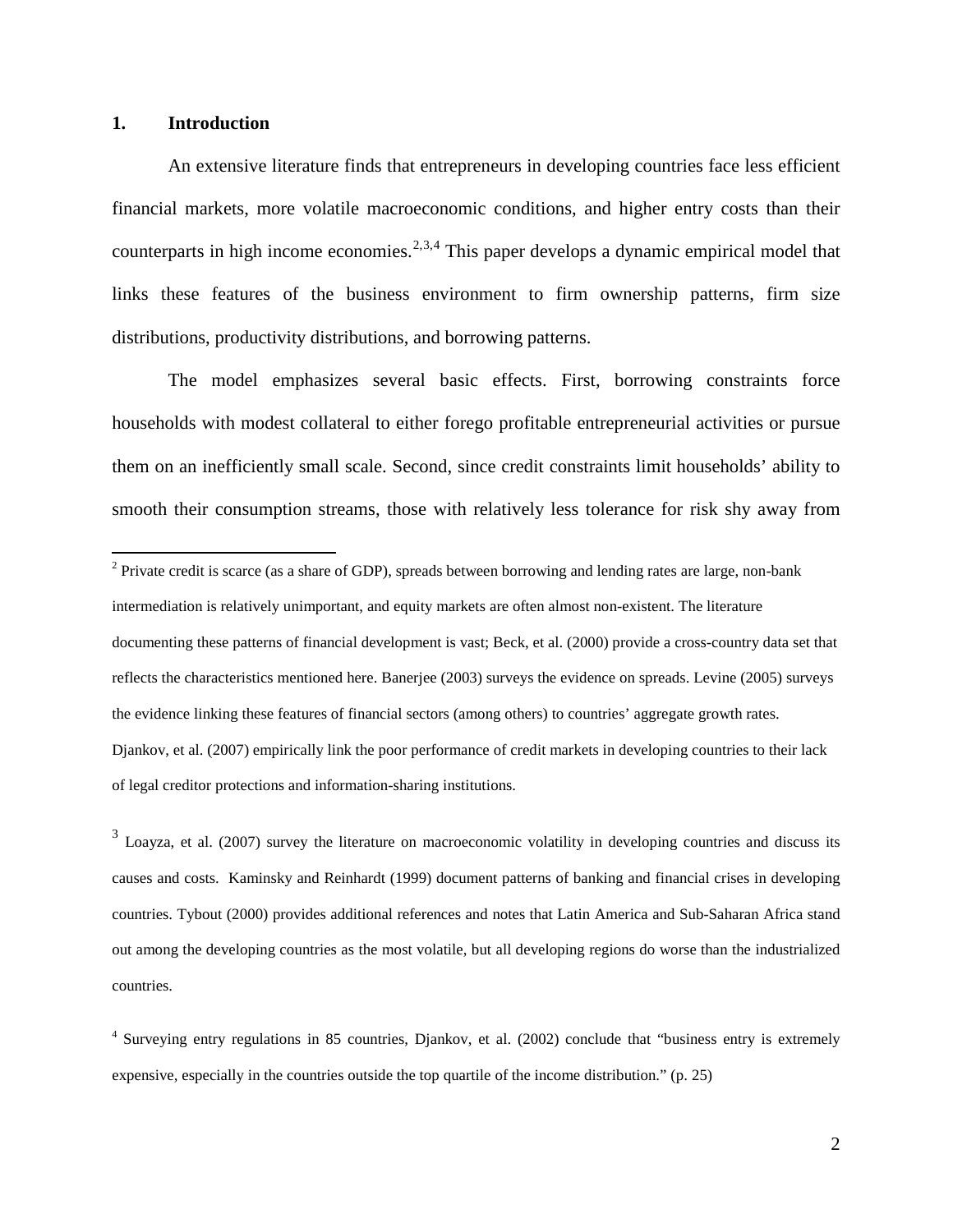business ventures during periods of macro volatility.<sup>[5](#page-2-0)</sup> Finally, in combination with substantial entry costs and a significant spread between borrowing and lending rates, uncertainty about future business conditions creates an incentive for entrepreneurs to continue operating firms that generate sub-market returns. Combined, these effects make firms' survival and growth less dependent upon their owners' entrepreneurial ability, and more dependent upon their owners' wealth and market-wide volatility.

We fit our model to plant-level panel data and macro data from Colombia, obtaining econometric estimates of plant-level profit functions, the sunk cost of creating a new business, and an index of credit market imperfections (inter alia). Then, using our estimated parameters, we simulate industrial evolution patterns under alternative assumptions about credit market imperfections. In particular, we explore the effects of credit market imperfections and volatile macro environments on entry and exit patterns, cross-firm investment patterns, industry-wide productivity distributions, and savings.

The simulations yield a number of findings. First, the credit markets in which small-scale Colombian entrepreneurs operate are subject to severe contract enforcement problems. These problems interact with macro volatility, substantial entry costs, and risk aversion to discourage households with modest wealth from investing in proprietorships—even those with high earnings potential. Second, if enforcement problems were eliminated, many households with limited wealth but high earnings potential would create businesses or expand the ones they own. Also, the option value of remaining in business would fall for firms with low earnings rates, and some of these firms would exit. These effects would increase the welfare level of entrepreneurs with

<span id="page-2-0"></span> <sup>5</sup> Volatility can also change the types of capital goods that entrepreneurs invest in, as in Lambson (1991) and Aghion, et al. (2005). Our analysis does not deal with this phenomenon.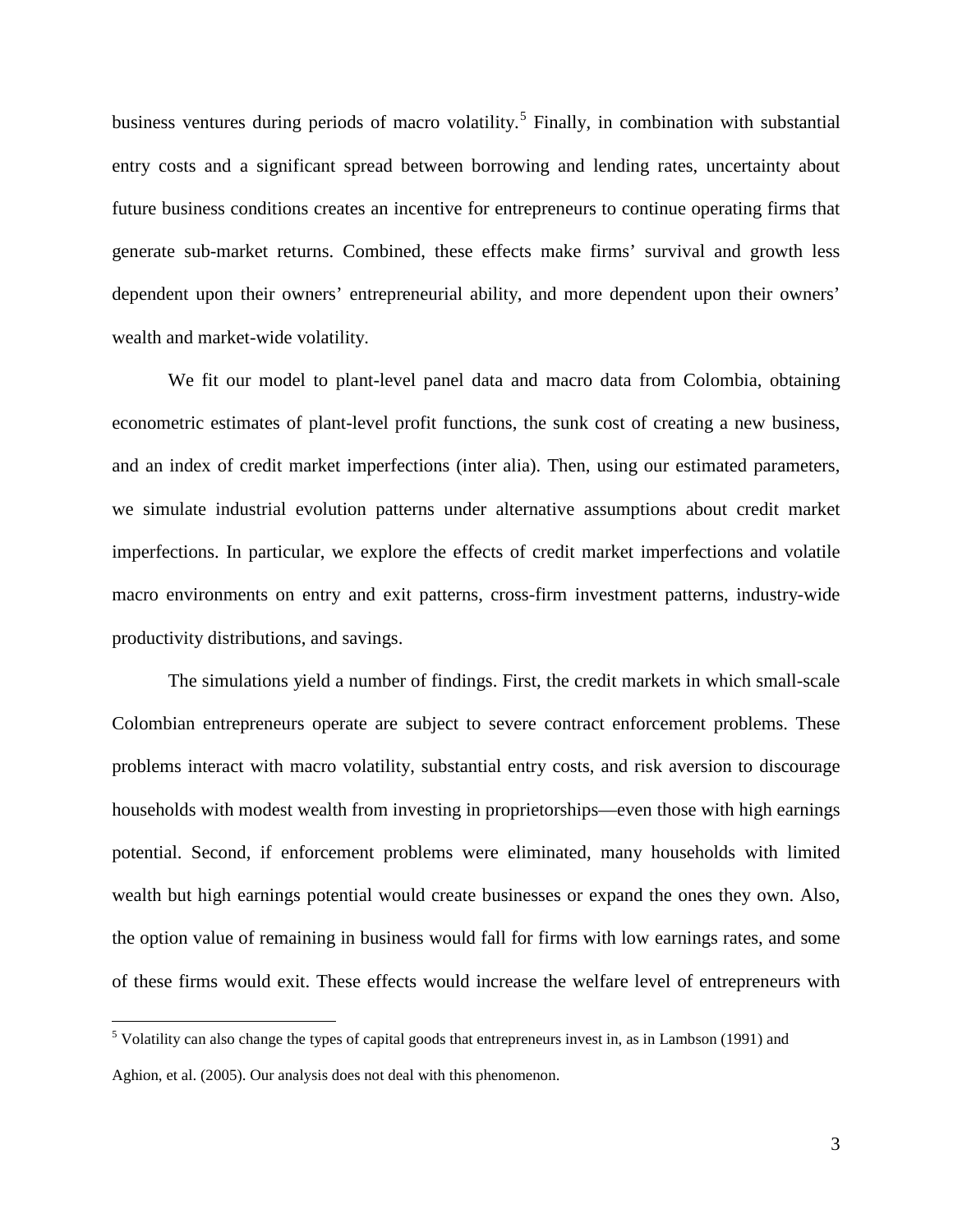low levels of wealth and high productivity firms, who stand to gain the most from more efficient credit markets, by as much as 45 percent. Wealthier households, on the other hand, are not credit constrained and would be relatively unaffected by improvements in credit market conditions. The differential impact across wealth levels of improved enforcement reduces the correlation between entrepreneurs' personal wealth and the size of their firms from 0.85 to 0.38. Finally, since debt allows entrepreneurs to smooth consumption and quickly react to business conditions, credit market imperfections are more costly in more volatile macro environments.

Our study is distinctive in that we econometrically estimate a dynamic structural model of entrepreneurship with uncertainty and endogenous borrowing constraints. However, it shares a focus on entrepreneurship, borrowing constraints and wealth heterogeneity with a number of dynamic general equilibrium models, including Banerjee and Newman (1993, 2001), Aghion and Bolton (1997), Lloyd-Ellis and Bernhardt (2000), Giné and Townsend (2004), Felkner and Townsend (2011), Cagetti and De Nardi (2006), and Buera, et al. (2011). And it resembles Townsend and Ueda (2006) and Greenwood and Jovanovic (1990) in that it characterizes the choices of risk-averse households between a risky business venture that is subject to idiosyncratic shocks and a financial asset that is subject only to market-wide shocks.

The model we develop is also consonant with many of the main messages that emerge from the micro empirical literature on entrepreneurship and credit market imperfections. These include findings that small scale entrepreneurs in developing countries are credit-constrained (Del Mel, et al. 2008; Banerjee and Duflo, 2005; Paulson and Townsend, 2004; Midrigan and Xu, 2014), that wealthy households are more likely to own businesses (Evans and Jovanovic, 1989; Evans and Leighton, 1989; Fairlie, 1999; Quadrini, 1999; Gentry and Hubbard, 2004; Hurst and Lusardi, 2004; Cagetti and de Nardi, 2006), and that the correlation between wealth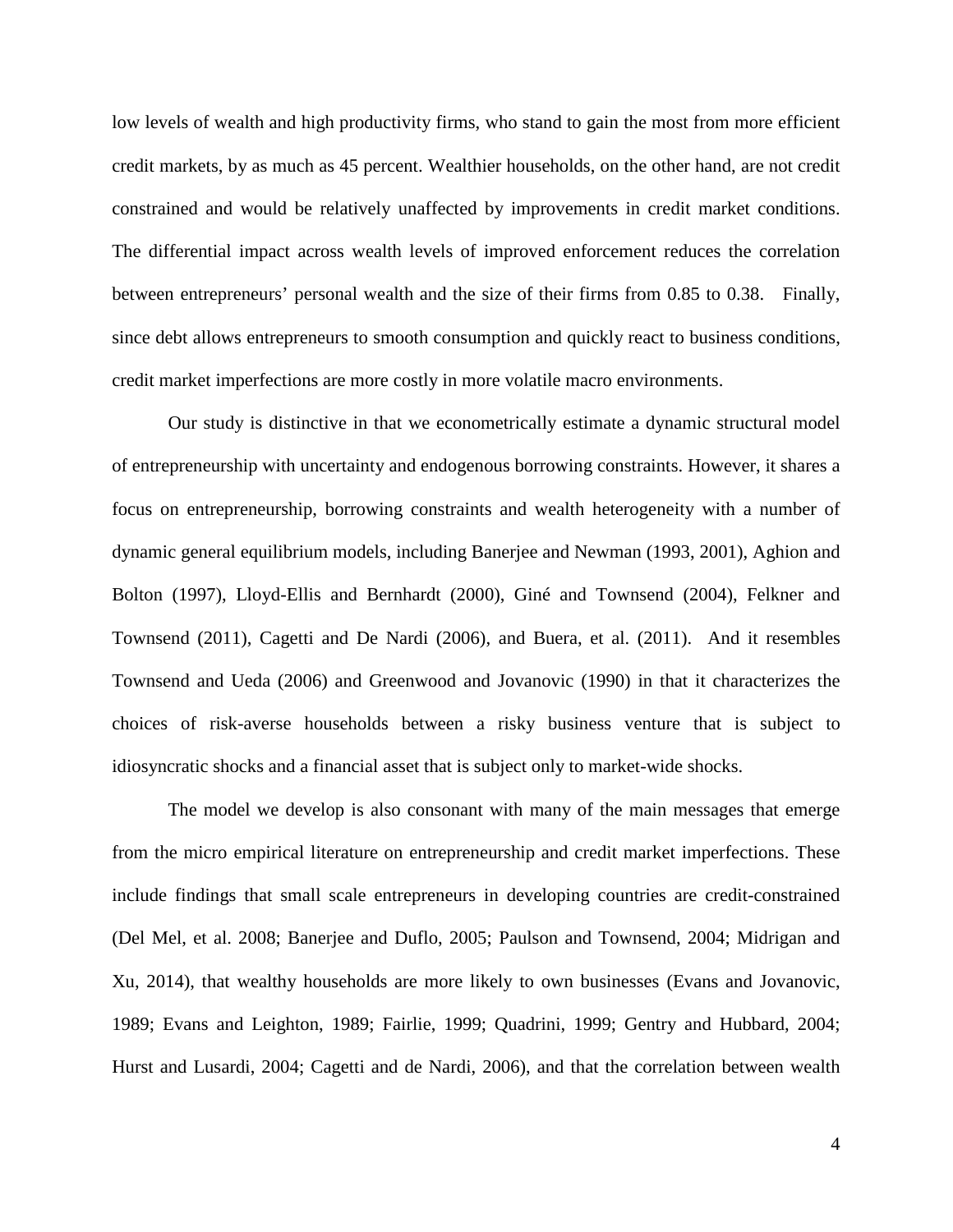and entrepreneurship partly reflects lower absolute risk aversion among the wealthy (Hurst and Lusardi, 2004).

Finally, our paper is related to several empirical models of industry dynamics. These include Cooley and Quadrini's (2001) model of risk-neutral firms' investment behavior with credit constraints (based on costly state verification), Bloom's (2009) model of firms' input choices in the face of convex adjustment costs and uncertainty, Midrigan and Xu's (forthcoming) model of establishment dynamics with financing constraints, Buera, et al.'s (2011) model of financial frictions with sector-specific non-convexities, and Buera's (2009) deterministic model of entrepreneurial behavior subject to a leverage constraint.<sup>[6](#page-4-0)</sup> 2014

### **2. The Model**

Several basic assumptions underpin our model. First, securities markets are negligible and households must hold their wealth as bank deposits and/or investments in proprietorships. Second, households can borrow to finance some of their business investments, but their loans must be sufficiently small that they consider default less profitable than repayment. Third, households are forward-looking, infinitely-lived, and risk-averse. Fourth, households are heterogeneous in terms of their ability to generate business income, which is subject to serially correlated, idiosyncratic shocks. Fifth, all firms produce traded goods, so changes in the real exchange rate result in changes in demand for their output. Finally, exchange rates and interest rates evolve jointly according to an exogenous Markov process. We now turn to specifics.

## **2.1. The Macro Environment**

Three macro variables appear in our model: the real exchange rate, *e*, the real lending

<span id="page-4-0"></span> $<sup>6</sup>$  Methodologically our paper is also related to Utar's (2008) model of employment dynamics under import</sup> competition with firing costs and uncertainty.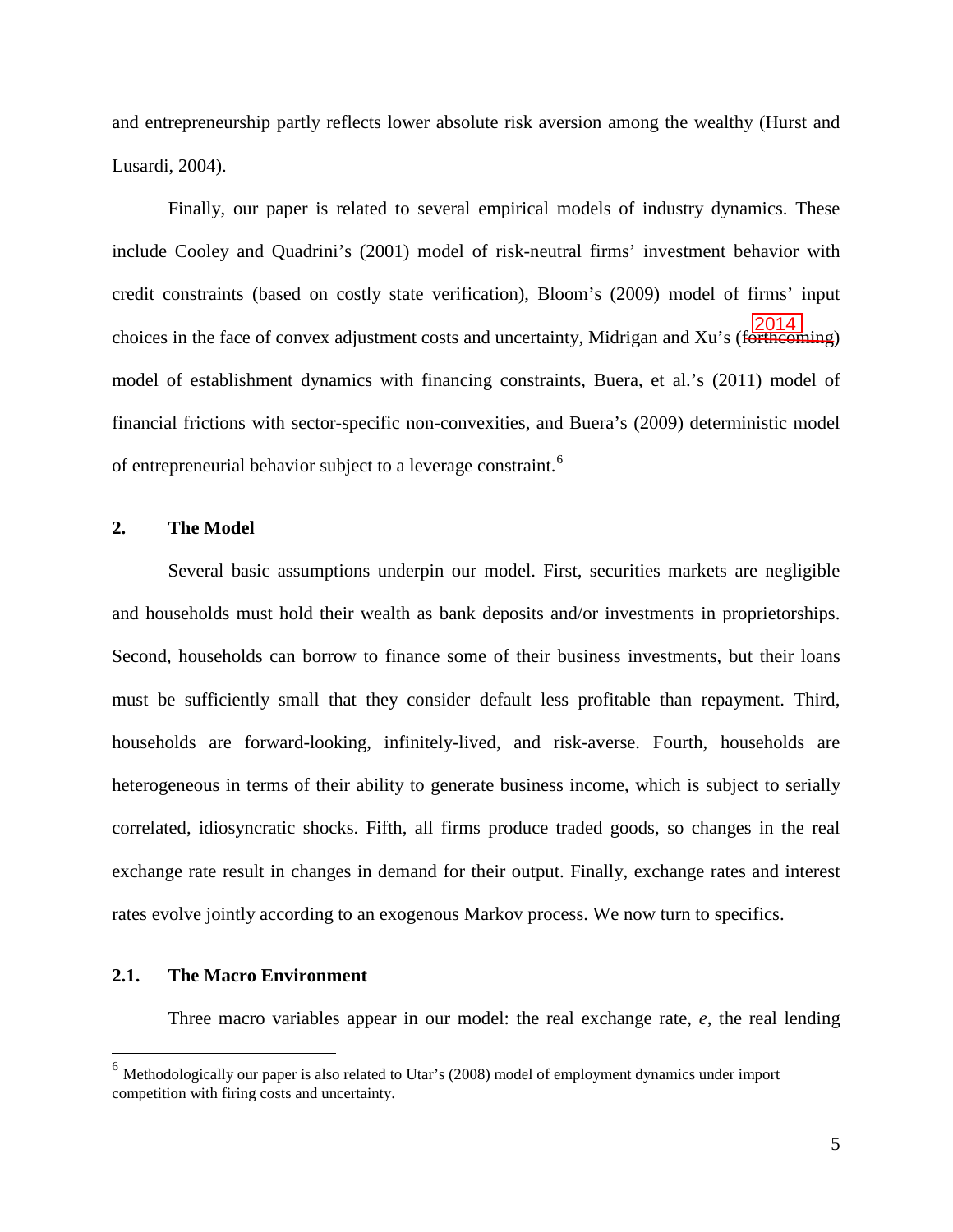rate, *r*, and the real deposit rate,  $r - \mu$ . The interest spread  $\mu > 0$  is parametrically fixed, so we can summarize the state of the macro economy at any point in time by the vector  $s_t = \begin{bmatrix} c_t \\ r \end{bmatrix}$ J  $\setminus$  $\overline{\phantom{a}}$  $\setminus$  $=\bigg($ *t t*  $t = \begin{pmatrix} r \end{pmatrix}$ *e*  $s_t = \begin{vmatrix} 1 & 1 \\ 1 & 1 \end{vmatrix}$ which we assume evolves according to an exogenous Markov process:  $\psi(s_{t+1} | s_t)$ .

## **2.2. The Household Optimization Problem**

Households fall into one of three categories: incumbent owner-households (*I*), potential owner-households (*P*), and non-entrepreneurial households (*N*). Incumbent owner-households currently own firms, and must decide each period whether to continue operating them or exit. Those that exit become non-entrepreneurial households; those that remain in the industry must further choose their output levels, capital stocks, and debt/equity ratios, subject to borrowing constraints. Potential owner households are not currently in the industry, but do have "ideas" of various qualities on which they could base new firms. After assessing the potential earnings streams associated with their ideas, these households decide whether to create a firm in the current period by paying a sunk entry cost and initiating production. Non-entrepreneurial households do not currently operate a firm or have a business idea, so they need only make a consumption/saving decision in the current period. Next period, however, they may be struck with a new idea and become a potential entrant—this happens with exogenously given probability.<sup>[7](#page-5-0)</sup> The possible transitions between the household types are summarized by figure 1.

## **[Figure 1 about here]**

All households are characterized by a constant relative risk aversion (CRRA) utility

<span id="page-5-0"></span> $<sup>7</sup>$  An earlier version of this paper ruled out re-entry. This distorted our parameter estimates because some</sup> entrepreneurs whose businesses fail eventually get an opportunity to try again, and all entrepreneurs recognize this fact when deciding whether to create a firm or shut one down.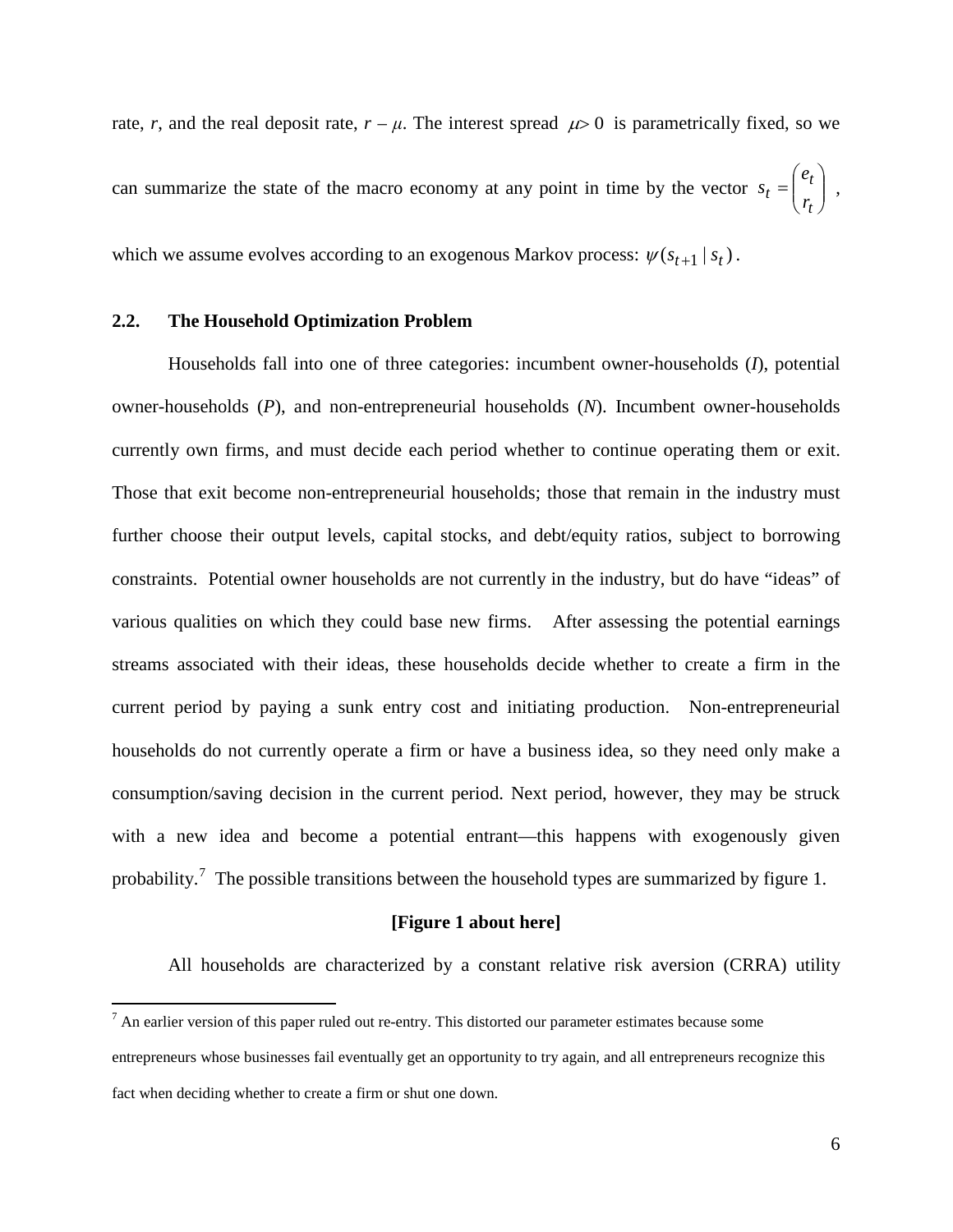function,  $U(c_{it}) = \frac{(c_{it})^{1-}}{1-\sigma}$ σ  $=\frac{(v_{tt})}{1-}$ −  $(c_{it}) = \frac{c_{it}}{1}$  $\mathbf{1}$ *it it*  $U(c_{it}) = \frac{(c_{it})^{1-\delta}}{1-\sigma}$ , where  $c_{it}$  is consumption by household *i* at time *t*. Each period, households choose their savings rates, next-period types (if they are incumbent- or potentialowners), and business investments (if they are incumbent-owners). They make these decisions with the objective of maximizing their discounted expected utility streams,  $E_t \sum$ ∞ = − *t*  $E_t \sum U(c_{i\tau})\beta^{\tau-t}$ , τ

subject to borrowing constraints. (Here  $E_t$  is an expectations operator conditioned on information available in period *t*, and  $\beta$  is a discount factor that reflects the rate of time preference.) Outcomes are uncertain because the macro economy evolves stochastically, and because ownerhouseholds experience idiosyncratic shocks to the return on their business investments.

## *Non-entrepreneurial households*

The optimization problem faced by non-entrepreneurial households is the simplest, since these households only decide how to allocate their current income between consumption and savings. Let  $a_{it}$  denote the wealth held by household *i* at the beginning of period *t*, and let its exogenous non-asset income be *y*. Consumption by non-entrepreneurial household *i* in period *t* is  $c_{it} = y + (r_t - \mu) \cdot a_{it} - (a_{it+1} - a_{it})$ . In the following period, the household becomes a potential entrant household with probability *p*.

In period *t*, non-entrepreneurial household *i* maximizes the expected present value of its utility stream by choosing its savings rate  $a' - a_{it}$ . The resulting expected present value of its utility stream is

(1)  

$$
V^{N}(a_{it}, s_{t}) = \max_{a' \ge 0} [U(y + (r_{t} - \mu)a_{it} - (a' - a_{it})) +
$$

$$
+ \beta \sum_{s'} \psi(s' | s_{t}) (pV^{P}(a', s') + (1 - p)V^{N}(a', s'))
$$

7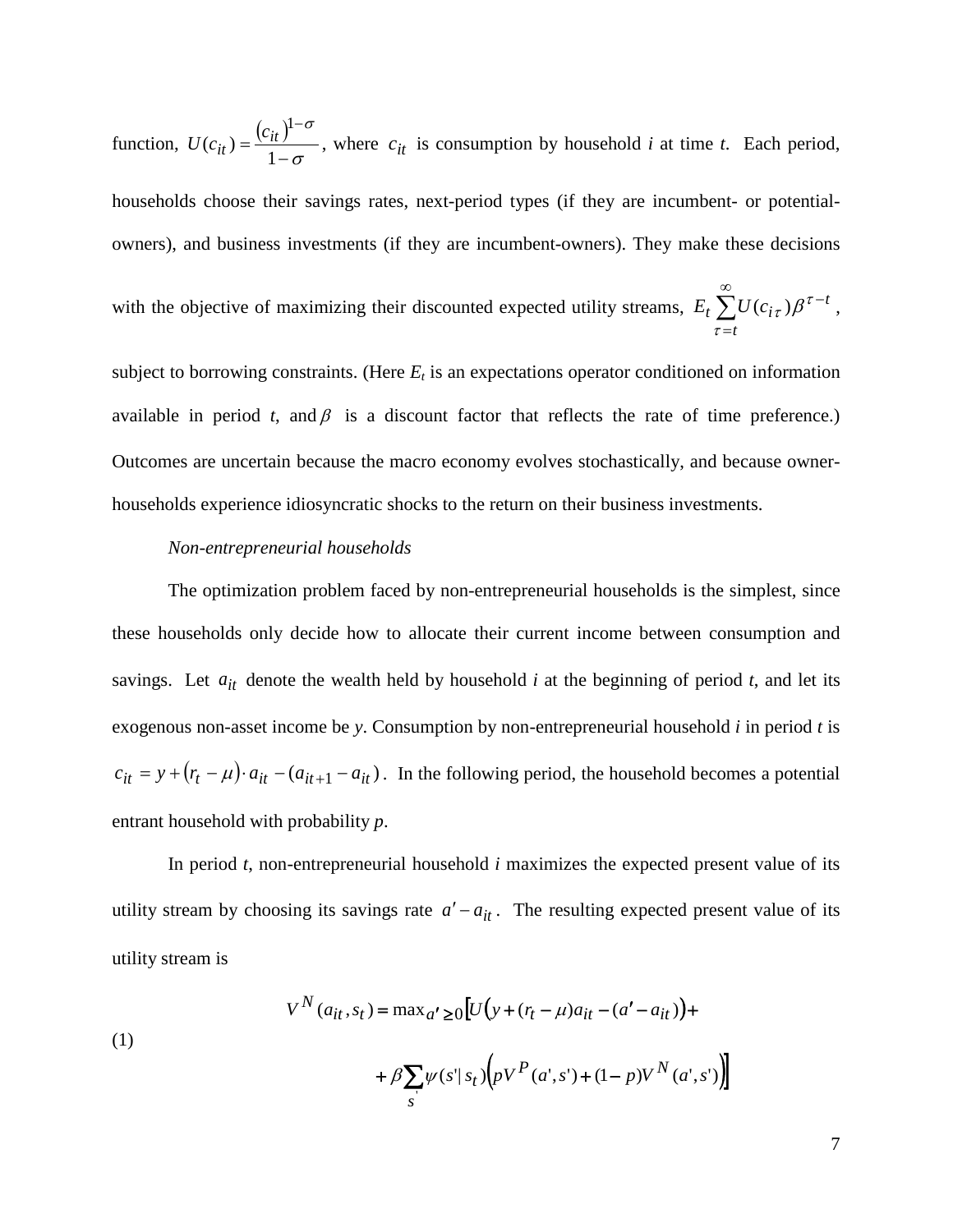Here  $V^P$  (*a*, *s*) is the value function for a potential owner household (discussed below), and the constraint  $a' \geq 0$  reflects our assumption that households are unable to borrow against their nonasset income.

#### *Incumbent owner households*

Owner-households face a more involved optimization problem because they must choose whether to continue operating their proprietorships and—given that they continue—how much of their wealth to hold as investments in their firms. The business income (before fixed costs and interest payments) generated by household *i*'s proprietorship is:

(2) 
$$
\pi(k_{it}, e_t, v_{it}), \pi_k > 0, \pi_{kk} < 0, \pi_e < 0, \pi_v > 0,
$$

where  $k_{it}$  is the firm's stock of productive assets and  $v_{it}$  is an idiosyncratic shock that captures managerial skills and investment opportunities. We assume that  $v_{it}$  evolves exogenously according to the <del>discrete</del> Markov process  $\phi(v_{it+1} | v_{it})$  and that it is independent of the macroeconomic state vector *st*.

Several features of the function (2) merit comment. First, business income is decreasing in *e* because we treat an increase in the exchange rate as an appreciation, which intensifies import competition and reduces the return to exporting. Second, firms' incomes are not affected by the behavior of their domestic competitors because we assume that each firm's product has many substitutes in foreign markets, making the effects of entry, exit or price adjustments by domestic producers insignificant. Finally, diminishing returns to productive assets,  $\pi_{kk}$  < 0, reflect finite demand elasticities for each product, and may capture span-of-control effects as well.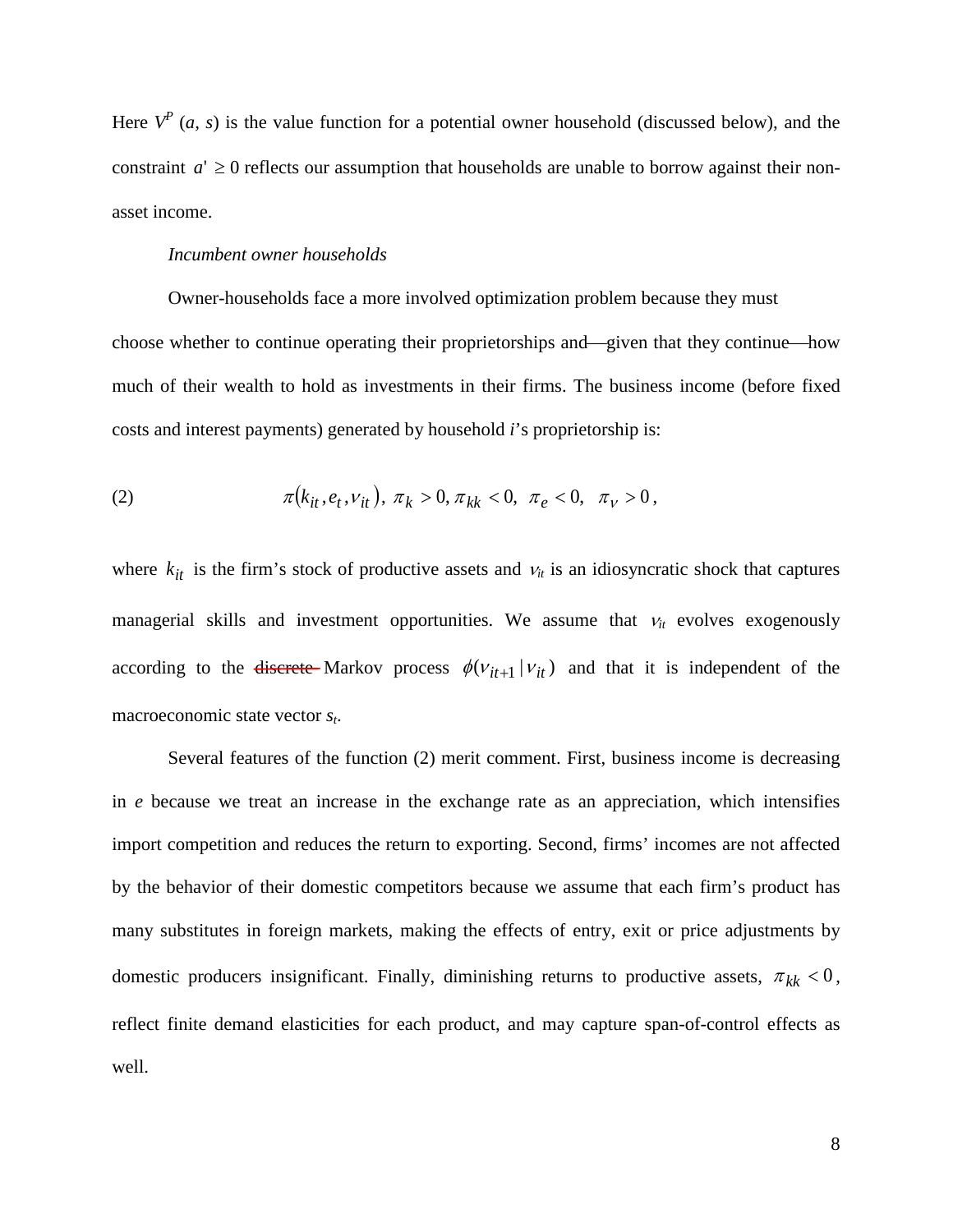Owner-households allocate their assets between bank deposits and investments in their businesses. If  $a_{i} < k_{i}$  for household *i*, it finances the excess  $k_{it} - a_{it}$  with a loan at rate  $r_{t}$ , subject to the no-default constraint (to be discussed below). If  $a_{it} > k_{it}$ , it holds the balance  $a_{it} - k_{it}$  as bank deposits, which yield  $r_t - \mu$ .<sup>[8](#page-8-0)</sup> Combining these possibilities, the *i*<sup>th</sup> household earns or pays out  $(a_{it} - k_{it}) \cdot (r_t - \mu D_{it})$  in interest during period *t*, where  $D_{it} = 1(a_{it} - k_{it} > 0)$ is a dummy variable indicating whether households hold bank deposits. Accordingly, the incumbent's period *t* consumption is

(3) 
$$
c_{it}^I = y + \pi(k_{it}, e_t, v_{it}) - f + (r_t - \mu D_{it}) \cdot (a_{it} - k_{it}) - (a_{it+1} - a_{it})
$$

where *f* is the per-period fixed cost of operating a business.

If household *i* continues to operate its business in period *t*, it reaps current utility  $U(c_{it}^l)$ and it retains the option to continue producing next period without incurring entry costs. Alternatively, if the household sells off its productive assets, pays off its debts, and shuts down its firm, it reaps the expected utility stream of a non-entrepreneur,  $V^N(a_{it}, s_{it})$ . Accordingly, the unconditional expected utility stream for an owner-household in state  $(a_{it}, s_t, v_{it})$  when it is able to borrow as much as it wants at rate  $r_t$  to finance its capital investment is:

(4) 
$$
V^{I}(a_{it}, s_{t}, v_{it}) = \max \left[ \widetilde{V}^{I}(a_{it}, s_{t}, v_{it}), V^{N}(a_{it}, s_{t}) \right],
$$

where

$$
\begin{aligned} &\tilde{V}^I(a_{it},s_t,v_{it}) = \\ &\max{}_{a' \geq 0, k_{it} > 0} \Bigg[ \begin{array}{c} U\Big(c_{it}^I(k_{it},a_{it},a',s_t,v_{it})\Big) + \beta \sum\limits_{\nu^{\prime}}\;\sum\limits_{s^{\prime}} V^I(a',s',\nu^{\prime}) \cdot \psi(s^{\prime}|s_t) \cdot \phi(v^{\prime}|v_{it}) \\ \end{array} \Bigg] \end{aligned}
$$

<span id="page-8-0"></span><sup>&</sup>lt;sup>8</sup> Households never borrow to acquire bank deposits because, with  $\mu$  > 0, this amounts to giving money away to the bank.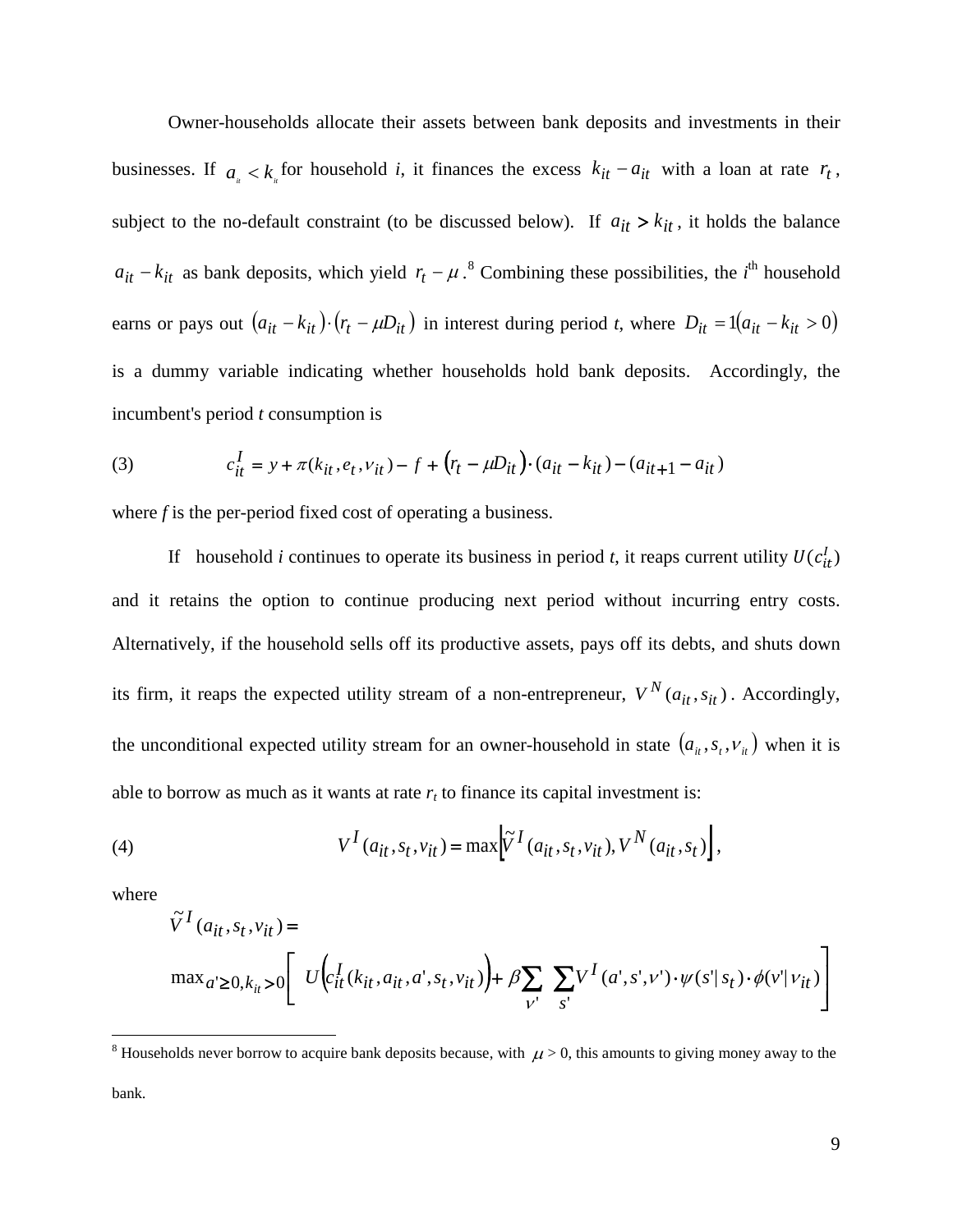Owner-households face a borrowing constraint, however, so they may not be able to attain the expected utility levels described by (1) - (4). Specifically, their choices of *a'* and *k* must satisfy:

(5) 
$$
\tilde{V}^I(a_{it}, s_t, v_{it}) \ge V^N(\theta k_{it}, s_t) ,
$$

where  $\theta \in [0,1]$  is the fraction of their assets that owner-households are able to keep in the event that they default. This constraint—which appears in Banerjee and Newman (1993, 2001) and Cagetti and De Nardi (2006), among others—follows from the assumption that lenders are perfectly informed about the current profitability of household *i*'s firm,  $v_{it}$ , but they are unable to observe the uses to which household *i* puts its loans. It states that defaulting owner-households, whose welfare matches that of a non-entrepreneurial household with assets  $\theta k_{it}$ , do worse than owner households in the same  $(a_{it}, s_t, v_{it})$  state who continue to operate their businesses and pay their debts. <sup>[9](#page-9-0)</sup> The limiting cases of  $\theta = 0$  and  $\theta = 1$  correspond to perfectly enforceable debt contracts and costless default, respectively. We interpret  $\theta$  to capture all of the monetary costs of defaulting, including possible punishments.

This formulation captures two senses in which household wealth accumulation leads to business financing. First, wealthy households satisfy (5) at higher borrowing  $(k<sub>it</sub> - a<sub>it</sub>)$  levels because they stand to lose more in the event of default. That is, household wealth acts as collateral. Second, when  $a_{it} < k_{it}$ , the wedge  $\mu$  between the borrowing and lending rate makes

<span id="page-9-0"></span> <sup>9</sup> Borrowing constraints of this type allow one to characterize contract enforceability problems without introducing costly state verification. They thus make numerical solution of the model relatively quick, and thereby facilitate econometric estimation.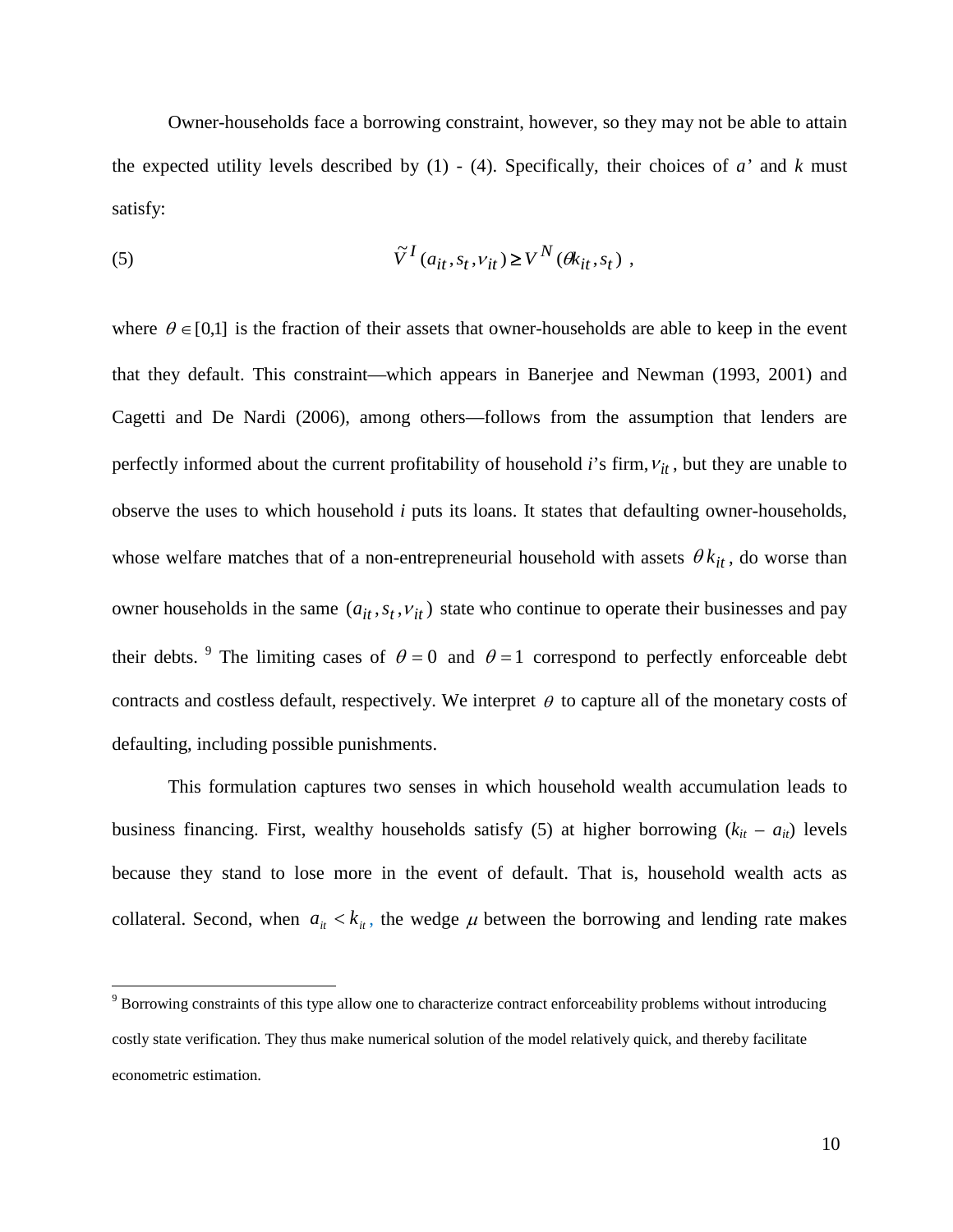business assets more attractive than bank deposits as a use for new savings.<sup>[10](#page-10-0)</sup>

## *Potential owner-households*

We conclude our description of our model by characterizing industry entry. Each period, an exogenous number of households develop new business ideas and become potential ownerhouseholds. Households' ideas determine their initial profit shocks, which are independent and identically distributed across potential-owners according to the density  $q_0(v)$ .

Taking stock of its particular ν draw, each household decides whether to create a new firm by paying start-up costs,  $F$ , and purchasing an initial capital stock  $k_{it}$ <sup>[11](#page-10-1)</sup>. At the same time, households that create new firms choose their savings levels,  $a' - a_{it}$ , subject to the relevant nodefault constraint. The return to entry when savings and capital stocks are chosen optimally, given the household's productivity draw, is equal to

(6) 
$$
\tilde{V}^P(a_{it}, s_t, v_{it}) =
$$
  
\n
$$
\max_{a' \ge 0, k_{it} > 0} \left[ U \left( c_{it}^I(k_{it}, a_{it}, a', s_t, v_{it}) - F \right) + \beta \sum_{v'} \sum_{s'} V^I(a', s', v') \cdot \psi(s' | s_t) \cdot \phi(v' | v_{it}) \right]
$$

## subject to

<span id="page-10-0"></span> $10$  Midrigan and Xu (2014) consider a capital market constraint in which firms must borrow to cover both labor and capital costs, and they assume that borrowing cannot exceed a fixed ratio to the entrepreneur's assets. As a result, more productive entrepreneurs are more likely to be credit constrained. In our formulation, the amount that an entrepreneur can borrow against assets depends on the expected value of the project. This allows us to capture the effect of varying macroeconomic conditions on firms' ability to borrow. More able entrepreneurs will want to borrow more, but will also have a lower incentive to default because of their higher future returns.

<span id="page-10-1"></span> $11$  In the previous version of this paper we assumed that entrepreneurs did not learn their productivity until they had paid the cost of creating a new firm. We switched to the current specification because it generates selection on profitability at the entry margin, which seems more realistic. Also, since it increases the set of firms with high productivity and low assets, it creates a larger role for credit constraints.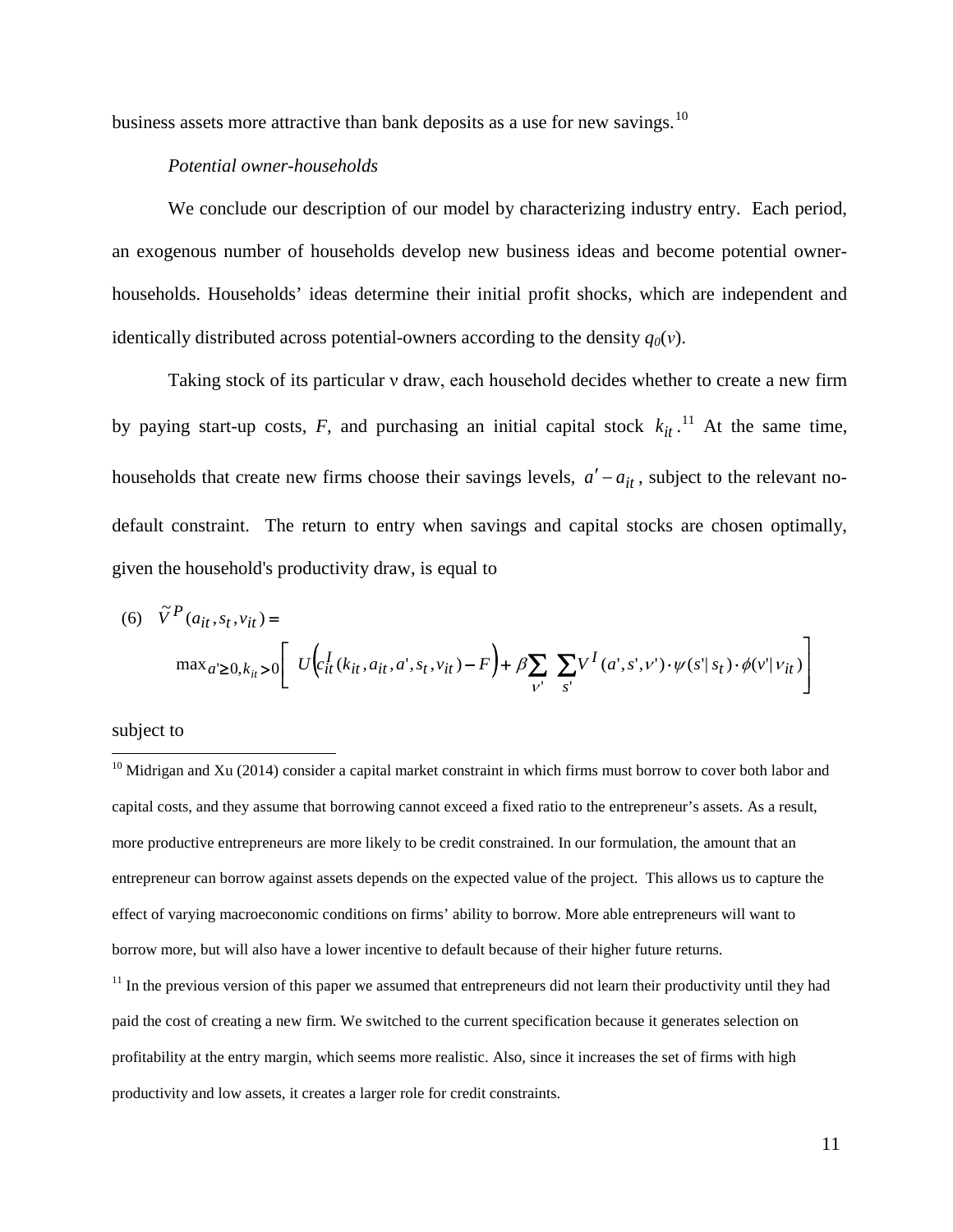$$
\tilde{V}^P(a_{it},s_t,v_{it})\!\geq\!V^N(\theta k_{it},s_t)\,.
$$

Potential entrant households that choose *not* to enter return to being non-entrepreneurial households and allocate their current income of  $y + (r_t - \mu)a_{it}$  between consumption and asset accumulation in the form of bank deposits. The window for exploiting their particular idea closes, and the quality of their future business ideas is independent of their current *ν*. Accordingly, potential entrant households create new proprietorships when

(7) 
$$
\tilde{V}^P(a_{it}, s_t, v_{it}) \ge V^N(a_{it}, s_t).
$$

Note that they might choose not to enter for two reasons. One is that the current (*s*, *ν*) realization makes entry unattractive. The other is low initial wealth holdings.

The expected value of being a potential entrant, prior to drawing one's initial profit shock, is

(8) 
$$
V^{P}(a_{it}, s_{t}) = \sum_{V} \max[\tilde{V}^{P}(a_{it}, s_{t}, v), V^{N}(a_{it}, s_{t})] \varphi^{P}(v)
$$

where  $\varphi^P(v)$  is the density function for v among potential owner households.. Since a nonentrepreneurial household has a probability *p* of having an idea and becoming a potential entrant, the expected return in (8) enters the return to a non-entrepreneurial household in (1).

In the absence of borrowing constraints, the functional equations  $(1)$ ,  $(4)$ ,  $(6)$ , and  $(7)$  are a contraction mapping that yield unique solutions  $V^{N^*}$ ,  $V^{P^*}$  and  $V^{I^*}$  for the value functions of the respective household types with perfect capital markets. When the borrowing constraint (5) is imposed, however, the functional equations are no longer a contraction because the value functions appear in the constraint. Multiple equilibria can arise because beliefs may be selffulfilling: the expectation of a low value for the firm will make the no default constraint more binding, and will reduce the amount the firm can borrow. To deal with this potential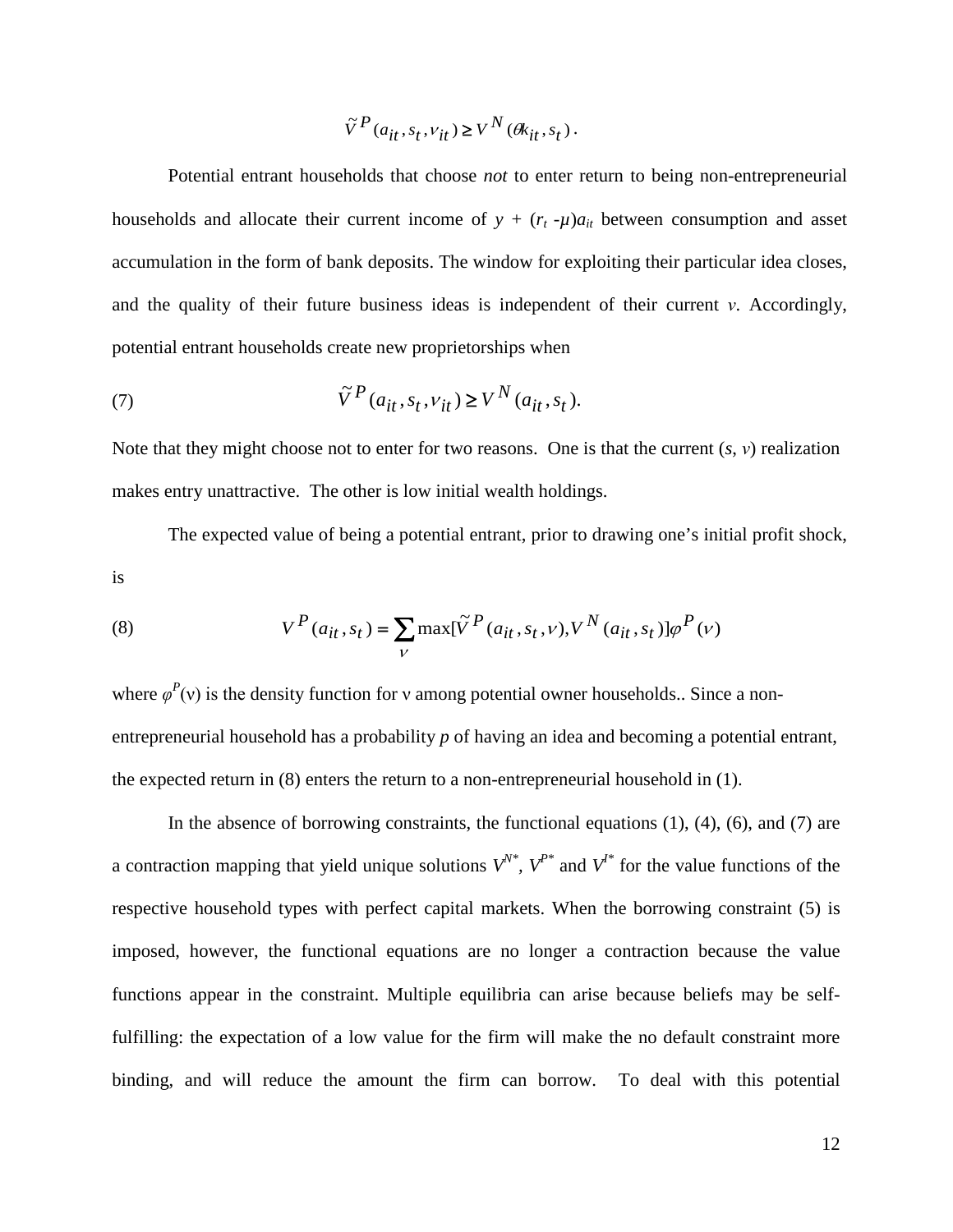multiplicity, we first solve this problem for the case of perfect capital markets. We then use the first best value functions  $(V^N, V^{P^*}, V^{I^*})$ , as starting points for value function iteration of the system where the borrowing constraint is imposed. The limit of this sequence is a solution to this optimization problem. We verified that this solution yields the highest payoff to entrepreneurs, given the equilibrium payoff to non-entrepreneurial households.<sup>[12](#page-12-0)</sup>

### **3. Industry Evolution**

The solution to the owner-household optimization problem (3)-(5) yields a policy function  $\tilde{a}^{t}(a_{it}, s_{t}, v_{it})$  for incumbent households' asset accumulation, and an indicator function

<span id="page-12-0"></span><sup>&</sup>lt;sup>12</sup> Rustichini (1998) examines a class of incentive constrained dynamic programming problems where the sequence of value functions generated by this procedure is non-increasing, and shows that the limit of this sequence is the solution to the dynamic programming problem with the highest payoff. In our problem, it is not guaranteed that the sequence of value functions will be non-increasing because the value functions appear on both sides of the incentive constraint in (5). To address this concern, we took a two stage approach. In the first stage, we did a value function iteration for the household payoff functions starting from the first best value functions. This process converged to value functions that we denote  $(V_1^N, V_1^P, V_1^I)$ . In the second stage, we repeated the process from the first stage, but using the fixed payoff function  $V_1^N$  to calculate the payoff to a deviating entrepreneur who does not repay the loan (on the right hand of (5)). Since this payoff function is constant throughout the iterative process, the sequence of value functions in the second stage will be non-increasing. The limit of the sequence of value functions in the second stage, which we denote  $(V_2^N, V_2^P, V_2^I)$ , represents the highest payoff attainable to households when  $V_1^N$  is the deviation payoff. If  $V_1' = V_2'$  for j = (N, P, I), then our first stage value functions represent payoff that are not Pareto dominated by any other equilibrium payoff. The difference between the first and second stage value functions satisfied the convergence criterion for the potential entrant households and non-entrepreneurial households. For the incumbent household value functions, the difference exceeded the convergence criterion due to differences on two grid points.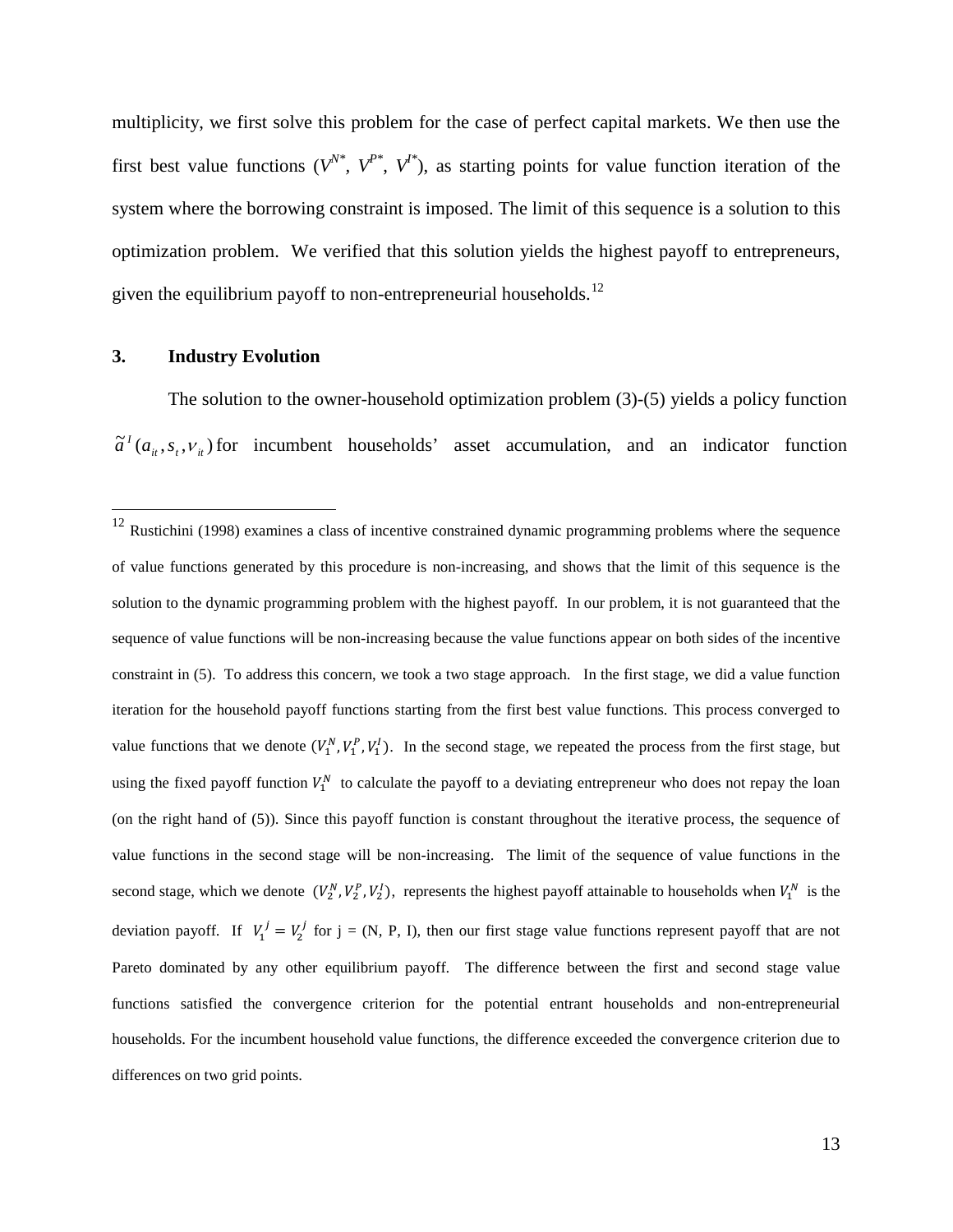$\chi^I(a_{i}, s_t, v_{i})$  that is equal to one for those households that do not sell their businesses. Similarly, the solution to the potential entrepreneur's optimization problem (6)-(7) yields a policy function  $\tilde{a}^{P}(a_{it}, s_{t})$  for potential owner-households' asset accumulation and an indicator function  $\chi^P(a_i, s_i)$  that is equal to one for those potential-owner households that create new firms. Once the model's parameters have been estimated, these policy functions provide the basis for simulations discussed in section 4 below.

## **3. Fitting the model to data**

Our estimation strategy is dictated partly by data availability. Matched employeremployee data are generally not available in developing countries, and the household surveys that do exist are not very informative about the businesses that entrepreneurial households operate. We therefore estimate our model using macro time series and plant-level panel data.

More precisely, we fit our model to data on Colombian apparel producers and the exchange rates and interest rates they have faced. The Colombian macro environment suits our purposes because it exhibited major changes in real exchange rates and real interest rates during the past 25 years, and thus should have induced the type of variation in behavior that is needed to identify parameters. The Colombian regulatory environment suits our purposes because creditors have limited rights to seize collateral in this country, and bureaucratic barriers to entry are substantial.<sup>[13](#page-13-0)</sup> Finally, the apparel industry suits our purposes because apparel is highly tradable

<span id="page-13-0"></span><sup>&</sup>lt;sup>13</sup> The World Bank (2008) gives Colombia a score of 2 on a 10-point scale for the strength of the legal rights enjoyed by its creditors. Out of 178 economies, including 24 OECD "benchmark countries," this study ranks Colombia  $84<sup>th</sup>$  in terms of credit access. In terms of "ease of starting a business" it ranks Colombia  $88<sup>th</sup>$  in the world. More specifically, the Bank reports that "it requires 11 procedures, takes 42 days, and costs 19.32 percent of GNI per capita to start a business in Colombia." (p. 10).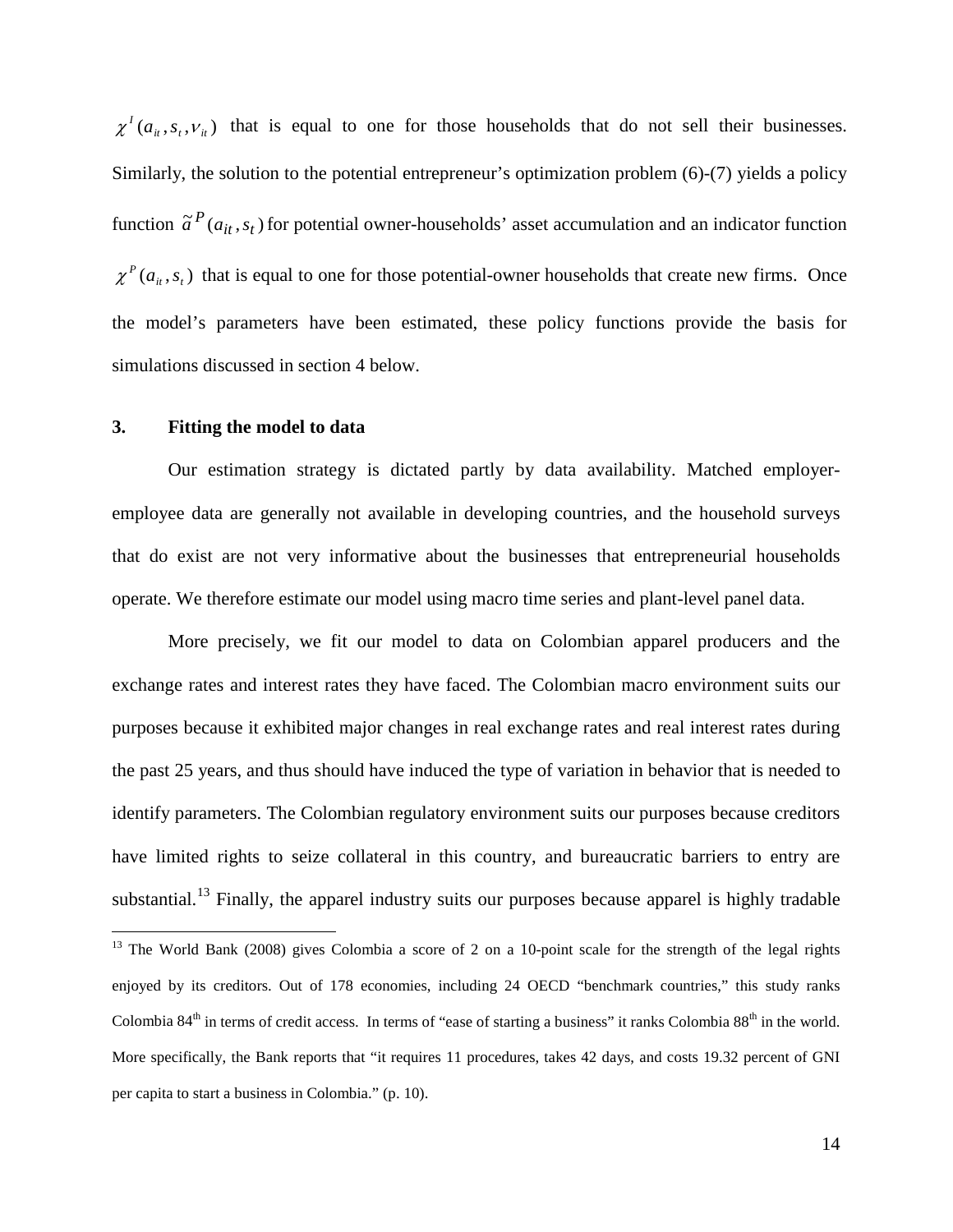and because its minimum efficient scale is relatively low. Tradability is necessary if prices are to be determined in global markets, as the model presumes, and modest scale economies are necessary to ensure monopolistic competition and large numbers of closely-held firms.

### **3.1. Estimating the Markov process for macro variables**

 $\overline{a}$ 

To estimate the joint transition density for interest rates and exchange rates,  $\varphi(s_{t+1} | s_t)$ , we use the longest quarterly *st* series available, which spans the period 1982I through 2007II. As figure 2 demonstrates, this period began with several years of high interest rates and a strong peso; thereafter, the exchange rate regime collapsed, triggering a major devaluation and a modest reduction in  $\mu$  the real lending rate.<sup>[14](#page-14-0)</sup> After 1990 the exchange rate gradually regained strength while lending rates rose. But going into the new century, both variables headed downward once again.

## **[Figure 2 about here]**

These trajectories suggest that a regime-switching model might do a good job of approximating the transition density,  $\varphi(s_{t+1} | s_t)$ . Such models presume that the time series of interest obeys different vector autoregressions (VARs) at different points in time, with switches

<span id="page-14-0"></span><sup>&</sup>lt;sup>14</sup>Kaminsky and Reinhart (1999) document similar patterns in their study of 20 crisis-prone countries: periods of appreciation and low interest rates are followed by periods of depreciation with higher interest rates. In the Colombian context, the major changes in the macro environment reflected associated changes in global coffee prices, global oil prices, international credit conditions, and Colombian policy decisions. For descriptions of these shocks and the associated policy responses, see Edwards (2001), Garcia and Jayasuriya (1997), and Partow (2003).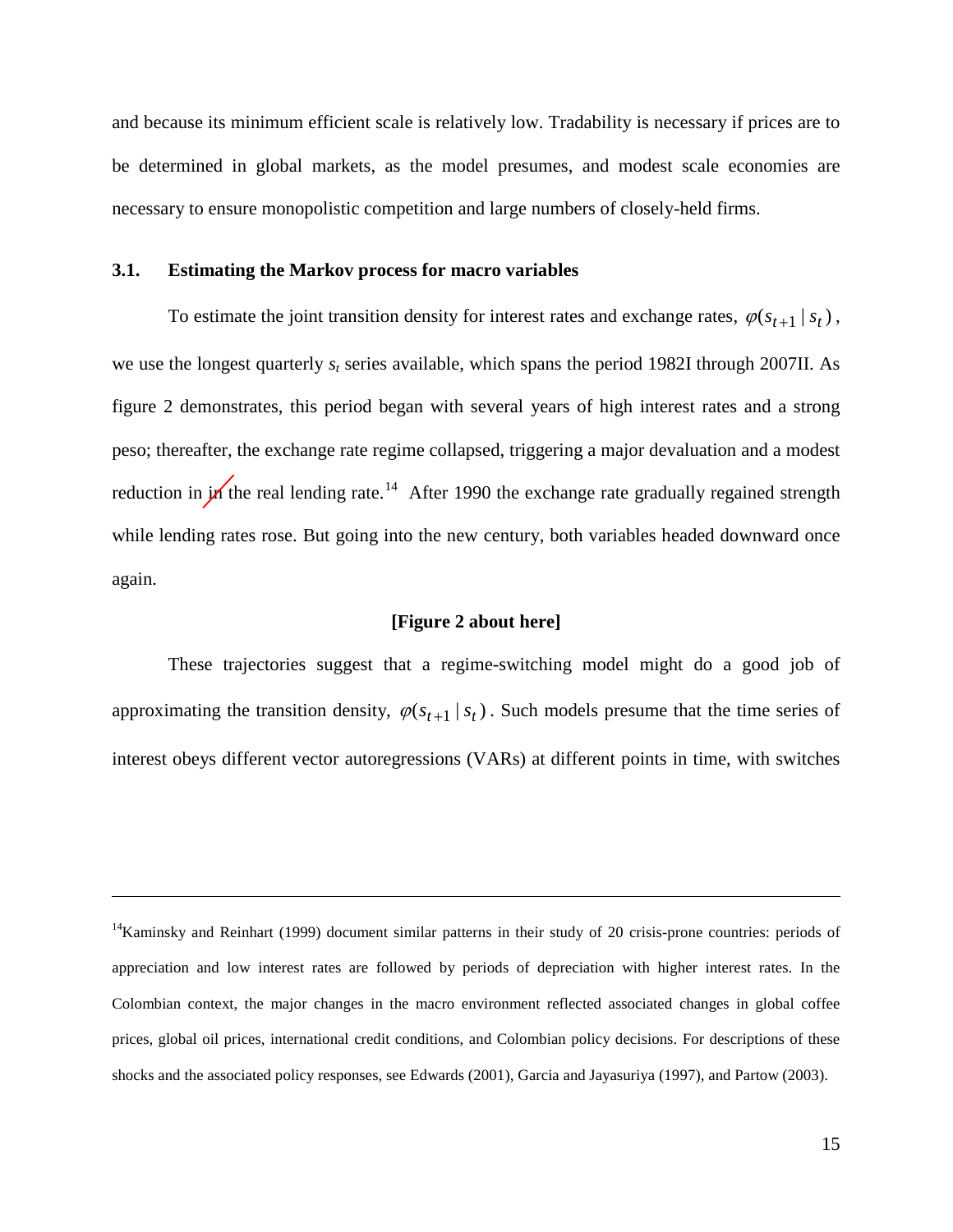between the VARs governed by a function to be estimated. <sup>[15](#page-15-0)</sup> Some switching models treat the probabilities of regime changes as exogenous, some treat these probabilities as a function of exogenous variables, and some treat regime changes as triggered by the movement of an element of the VAR across a threshold. We opt for the latter type of model, known as a "self-exciting threshold autoregression" (SETAR), because it allows the probability of a regime change to build when macro conditions are unsustainable, as for example, when exchange rate policy leads to an increasingly strong currency. Also, unlike the second type of switching mentioned above, the SETAR model allows the triggering variable itself to switch processes.

#### **[Table 1 about here]**

To implement the SETAR model, we assume the economy is in one of two macro regimes at any point in time. When regime  $m \in \{1,2\}$  prevails,  $s_t$  evolves according to *m*  $_{t-1} + o_t$  $s_t = \beta_0^m + \beta_1^m s_{t-1} + \nu_t^m$ , where  $E\left(\nu_t^m \nu_t^m\right) = \Sigma^m$  $\left(v_i^m v_i^{m'}\right) = \Sigma^m$ . Regime switches are triggered when one of the elements of the vector *s*—the exchange rate, in our case—crosses an estimated threshold value.

Estimates of this specification are reported in Table 1. They imply that the economy is in regime 1 when the log of the real exchange rate is below 4.65, and in regime 2 otherwise. Also, the point estimates imply stable processes in both regimes, but real interest rates are substantially higher in

<span id="page-15-0"></span><sup>&</sup>lt;sup>15</sup> Applications of regime-switching models to exchange rates include Engel and Hamilton (1990) and Bollen, et al. (2000). Applications to interest rate processes include Gray (1996). We are unaware of papers that apply switching estimators to the joint evolution of exchange rates and interest rates, although Chen (2006) estimates an exchange rate switching model in which the interest rate affects the probability of a regime switch but does not enter the VAR directly. The methodology for estimating multivariate switching models is nonetheless well developed (e.g., Clarida, *et al*. 2003).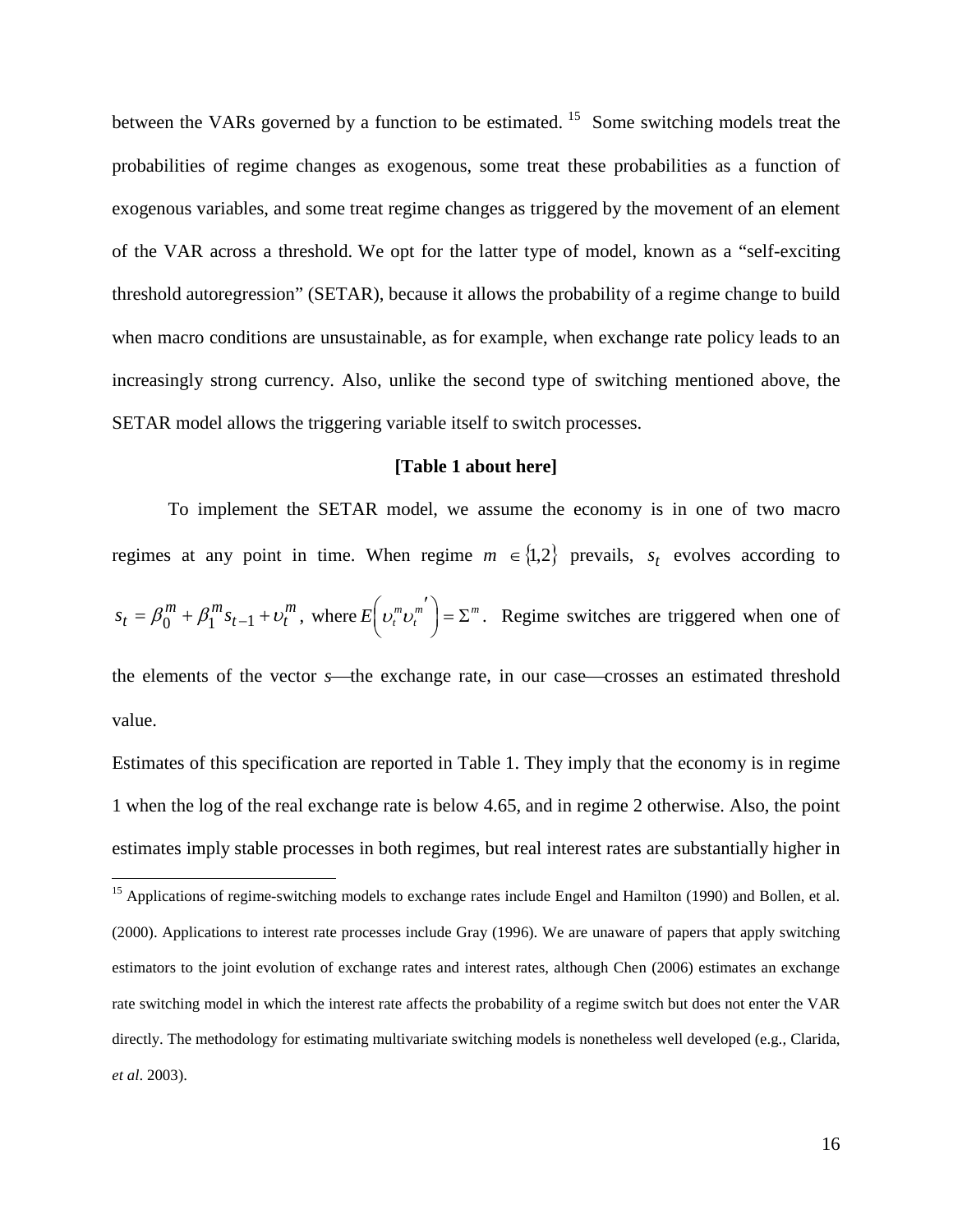the second regime, and the peso tends to be weaker.  $16$  Finally, simulations of the estimated SETAR show that the variance of the exchange rate process is similar in both regimes, while the variance of the interest rate process is higher in regime 2. Thus, other things equal, reliance on business income will make households prefer regime 2, while indebtedness and risk aversion will make households prefer regime 1. We examine the question of which effect dominates for different types of households in section 4 below.

It remains to estimate the spread between the lending rate and the deposit rate,  $\mu$ . We identify this parameter as the mean difference between these two series over the sample period:  $\mu$  $= 0.069$ . This figure is not unusual for Latin American economies, but it is several percentage points higher than the spreads typically found in high-income countries (Beck et al, 2000).

## **3.2. Estimating the profit function**

To estimate the operating profits function,  $\pi ( k_{it}, e_t, v_{it} )$ , and the transition density for profit shocks,  $f(v_{it+1} | v_{it})$ , we use Colombia's Annual Survey of Manufacturers. This longitudinal data set covers all establishments with at least 10 workers (including unpaid and temporary employees) and describes an average of 991 establishments per year during our sample period, 1981-91. Among other things it provides information on each plant's revenues, capital stocks, variable input costs, and debt service payments (from which we impute borrowing levels).

## **[Table 2 about here]**

<span id="page-16-0"></span><sup>&</sup>lt;sup>16</sup> The p-value for the null that data were generated by a single regime is 0.0009. We have not performed unit root tests. Caner and Hansen (2001) develop unit root tests for univariate threshold autoregressions, but we are unaware of tests for the case of vector autoregressions.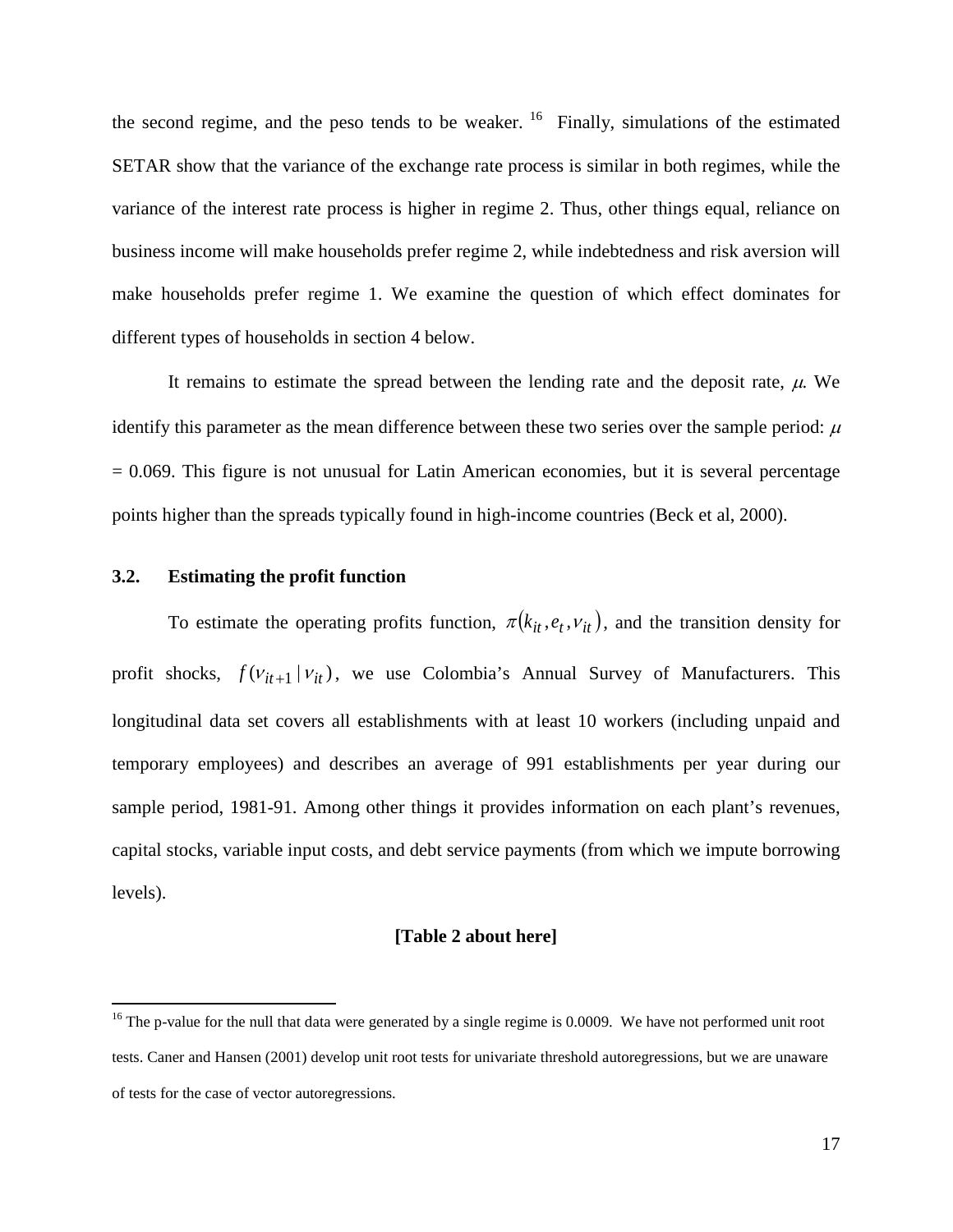Some key features of the data are summarized in Table 2. First, most plants are quite small. In the lowest quintile, the average value of fixed capital stocks is only \$US 5,051, and even in the top quintile the average producer has less than half a million dollars worth of fixed assets (column 1). These figures reflect the very simple technologies involved in small-scale apparel production.<sup>[17](#page-17-0)</sup> Second, the capital intensity of production increases dramatically with establishment size (column 2). Interpreted through the lens of our model, this reflects credit rationing among the smallest producers, which forces them to respond to positive demand shocks mainly by adding labor. Third, and consistent with this interpretation of the capital-labor ratios, small producers have very high levels of income per unit capital (column  $6$ ). <sup>[18](#page-17-1)</sup> Fourth, while more than one-third of the smallest quintile producers carry no debt at all (column 5), debt per unit capital is highest among small firms (column 3). <sup>[19](#page-17-2)</sup> This is not because small firms borrow

<span id="page-17-1"></span><sup>18</sup> While the ratio 22.4 may seem too big to be credible, several considerations should be borne in mind. First, the balance sheets of the 230 apparel producers who reported to Colombia's Superintendency of Businesses in 1995 show that the median ratio of fixed capital to total assets was only 0.145. This reflects the relatively large role of inventories, trade credit and cash reserves among apparel firms. (All firms with total assets valued at greater than 20,000 times the monthly minimum wage must report their financial statements to the Colombian Superintendency of Business; a handful of additional firms also report voluntarily.) Second, assuming a Cobb-Douglas technology, the marginal return to capital is the average return weighted by the elasticity of output with respect to capital. Finally, very high returns on capital at micro enterprises are commonly found in developing countries (Banerjee, 2003; McKenzie and Woodruff, 2006; De Mel, et al., 2008).

<span id="page-17-2"></span> $19$  This finding stands in contrast to Arrellano, et al.'s (2010), probably because most Colombian apparel producers are below the size range covered by the Amadaeus data set they use. Note that the debt to fixed capital ratio doesn't fall with capital above the second quintile. Among the 230 apparel firms reporting financial statements to the Colombian Superintendency of Business, 190 of which fall in the largest size quintile in Table 2, we do find a

<span id="page-17-0"></span><sup>&</sup>lt;sup>17</sup> The small figures may also reflect understatement due to historic cost bookkeeping—more on this later.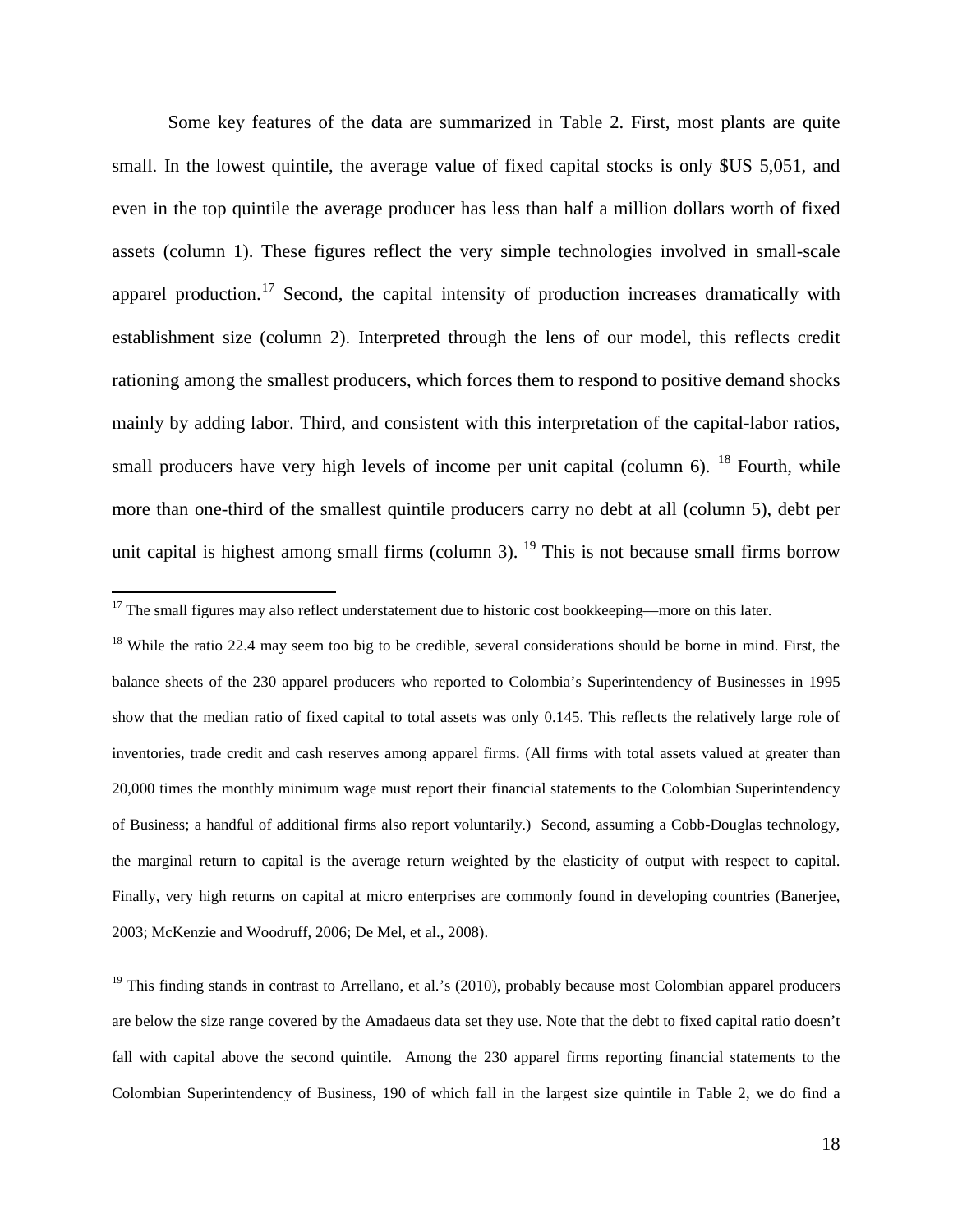more than their larger counterparts; rather, it reflects their very low physical capital intensity. It may also reflect higher interest rates among small producers, since we must infer their debt levels as their total interest payments divided by the market lending rate. Finally, despite their apparent high average returns, small firms are relatively likely to exit (column 7), and their gross investment rates are relatively low (column 5).

To interpret these patterns in the context of our model, we next use these data to estimate the profit function. First, let the production function for firm *i* be  $Q_i = \exp(u_i) \cdot k_i^{a} \ell_i^{1-a}$ , where  $Q_{it}$  is physical output,  $u_{it}$  is a productivity index, and  $\ell_{it}$  is an index of variable input usage—labor, energy, and materials. Next, assume that each firm sells a single differentiated product in the global marketplace, where it faces a demand function of the form  $Q_{it}^d = A_{it} p_{it}^{-\omega}$ . Here  $\omega > 1$  is the elasticity of demand and  $A_{it}$ , which is exogenous from the perspective of individual producers, collects all market-wide and idiosyncratic forces that shift demand for the  $i<sup>th</sup>$  firm's product.<sup>[20](#page-18-0)</sup> Finally, let the  $i<sup>th</sup>$  firm face exogenous price  $w_{it}$  for a unit bundle of variable inputs, and assume that it chooses the associated profit-maximizing quantity and output price.

Given these assumptions, operating profits are:

 $\overline{a}$ 

$$
\pi_{it} = \max_{\ell_{it}} \Big\{ A_{it} \Big[ \exp(u_{it}) k_{it}^{\alpha} \ell_{it}^{1-\alpha} \Big]^{(\omega-1)/\omega} - w_{it} \ell_{it} \Big\},\,
$$

positive correlation (0.16) between log assets and log leverage. (Figures are based on 1995, the earliest year for which data were available.)

<span id="page-18-0"></span> $20$  This characterization of demand is consistent with CES preferences over product varieties, frictionless trade, and the assumption that each firm supplies an insignificant fraction of the global apparel market.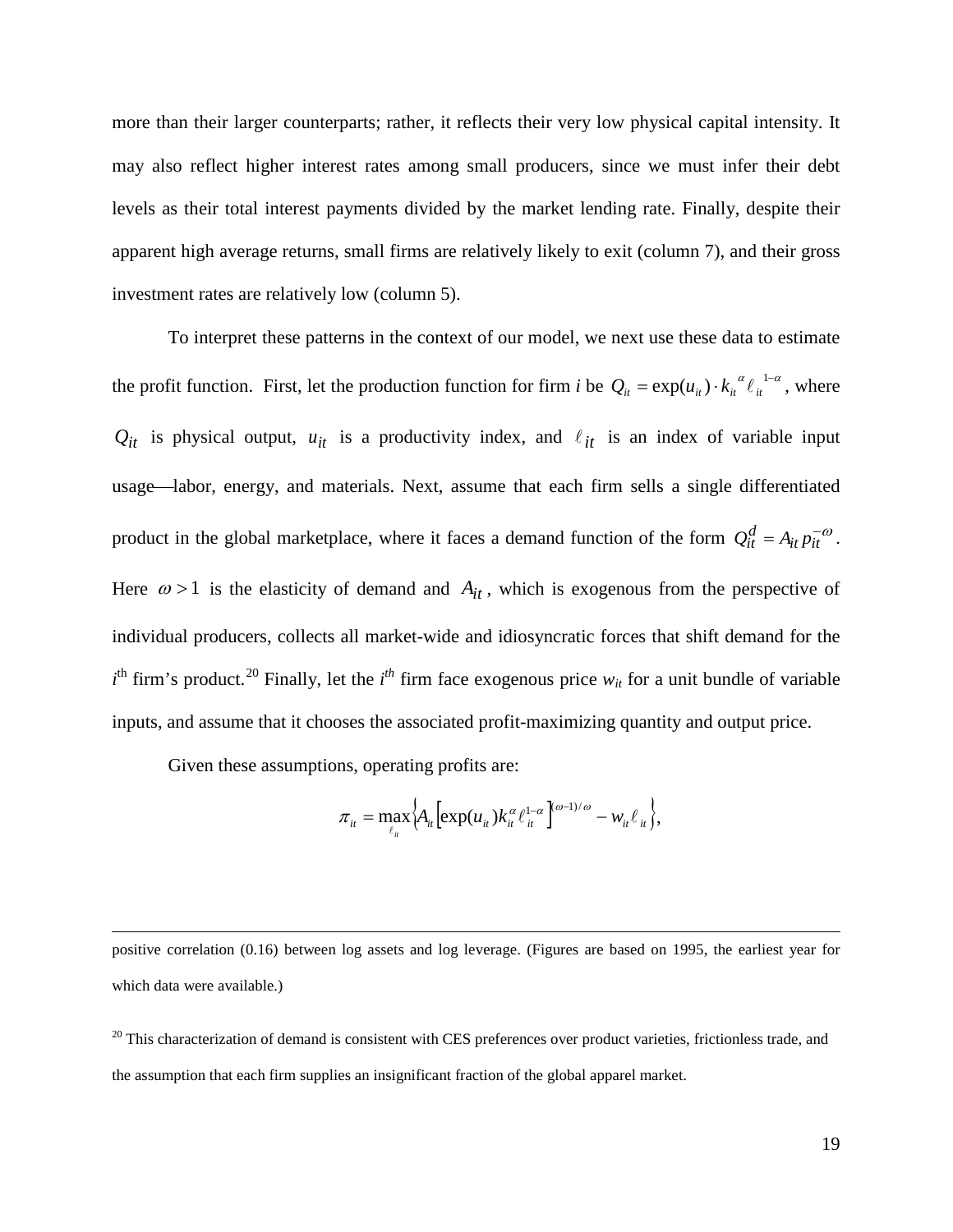and at the optimal variable input usage, we can write profits as  $\pi_{it} = G_{it} - C_{it}$ , where gross revenues (*G*) and variable costs (*C*) are determined by:

(9a) 
$$
G_{it} = \tau^{(1-\alpha)(\omega-1)/\kappa} A_{it}^{1/\kappa} \exp\left(\frac{u_{it}(\omega-1)}{\kappa}\right) w_{it}^{(\alpha-1)(\omega-1)/\kappa} k_{it}^{\alpha(\omega-1)/\kappa},
$$

(9b) 
$$
C_{it} = \tau^{\omega/\kappa} A_{it}^{1/\kappa} \exp\left(\frac{u_{it}(\omega - 1)}{\kappa}\right) w_{it}^{(\alpha - 1)(\omega - 1)/\kappa} k_{it}^{\alpha(\omega - 1)/\kappa}
$$

Here the parameters  $\kappa = \alpha(\omega - 1) + 1$  and  $\tau = \frac{(1 - \omega)}{\omega}$  $\tau = \frac{(1-\alpha)(\omega-1)}{n}$  are introduced for convenience.

Since the demand shifter (*A*), the productivity shock (*u*), and the factor price index (*w*) are unobservable at the firm level, we treat the profit shifter  $A_{it}^{1/\kappa} \exp\left(\frac{u_{it}(\omega-1)}{\kappa}\right) w_{it}^{(1-\alpha)(\omega-1)/\kappa}$ J  $\left(\frac{u_{it}(\omega-1)}{2}\right)$  $\setminus$  $\int u_{it}(\omega A_{it}^{1/\kappa}$  exp $\left( \frac{u_{it}(\omega - 1)}{u_{it}(\omega)} \right) w_{it}^{(1-\alpha)(\omega - 1)/\kappa}$  as a Cobb-Douglas function of the real exchange rate and serially correlated firm-specific shocks. Further, to allow for discrepancies between book values and true values, we assume that the log of measured variable production costs ( $\ln C^m$ ) differs from the log of "true" costs ( $\ln C$ ) by the measurement error  $\varepsilon^c$ .<sup>[21](#page-19-0)</sup> Then, defining  $\underline{v}(s_t, a_{it})$  to be the minimum profit shock at which a firm continues operating (as implied by the dynamic programming problem in section 2 above), the following system of equations provides a basis for identification of profit function parameters and the transition density  $f(v_{it+1} | v_{it})$ :

(10a) 
$$
\ln G_{it} = \eta_0 + \eta_1 \ln e_t + \eta_2 \ln k_{it} + v_{it}
$$

<span id="page-19-0"></span> $21$  Among other things, this discrepancy reflects the fact that some wages are overhead expenses rather than variable production costs, inventory accounting does not accurately reflect the opportunity cost of inputs, and some costs that are recorded as overhead may vary with production levels. Since sales revenue (*G*) is straightforward to record and much less subject to measurement error we do not allow for errors in the values of this variable.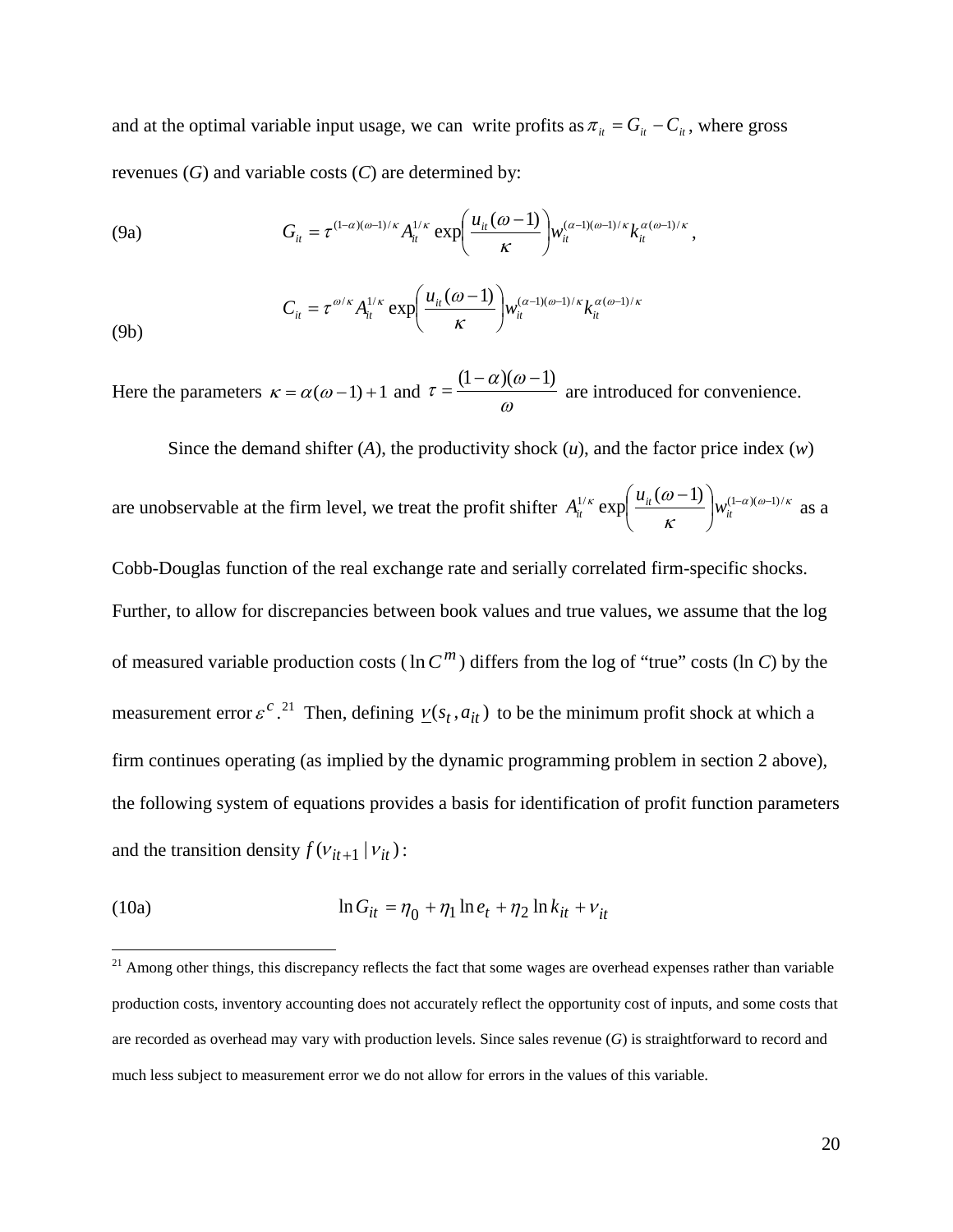(10b) 
$$
\ln C_{it}^{m} = \eta_0 + \ln \tau + \eta_1 \ln e_t + \eta_2 \ln k_{it} + v_{it} + \varepsilon_{it}^{c}
$$

$$
V_{it} = \lambda V_{it-1} + \varepsilon_{it}^{\nu}
$$

(10d) 
$$
\chi_{it}^I = 1[v_{it} > \underline{v}(s_t, a_{it})]
$$

Here  $\varepsilon_{it}^c \sim N(0, \sigma_{\varepsilon}^2)$ , and  $\varepsilon_{it}^V \sim N(0, \sigma_{\varepsilon}^2 c)$  are assumed to be independent, serially uncorrelated shocks. Note that by equations (10a) and (10b), true operating profits before interest payments may be written as:

$$
\pi(k_{it}, e_t, v_{it}) = (1-\tau) \exp(\eta_O + \eta_1 \ln e_t + v_{it}) \cdot (k_{it})^{\eta_2} - \delta k_{it},
$$

where  $\delta$  is the rate of depreciation.

Selection bias and simultaneity bias complicate estimation of the parameters in (10a)- (10d). The former problem arises because firms that draw very low productivity shocks shut down (by 10d), and the shutdown point is different for entrepreneurs with different asset stocks.<sup>[22](#page-20-0)</sup> The latter problem arises because current period capital stocks are chosen after the current period productivity shock is observed.

The selection problem is readily dealt with using a standard Heckman correction. And in principle, the simultaneity problem could be handled using instrumental variables or a control function approach, as in De Loecker (2011). However, good instruments are not available to us, and our sample period does not include policy changes of the type that allowed De Loecker

<span id="page-20-0"></span><sup>&</sup>lt;sup>22</sup> Big firms continue operating at relatively low  $v_{it}$  values because the difference between firms' continuation values and their scrap values is increasing in  $v_{it}$  and  $k_{it}$  (Olley and Pakes, 1996).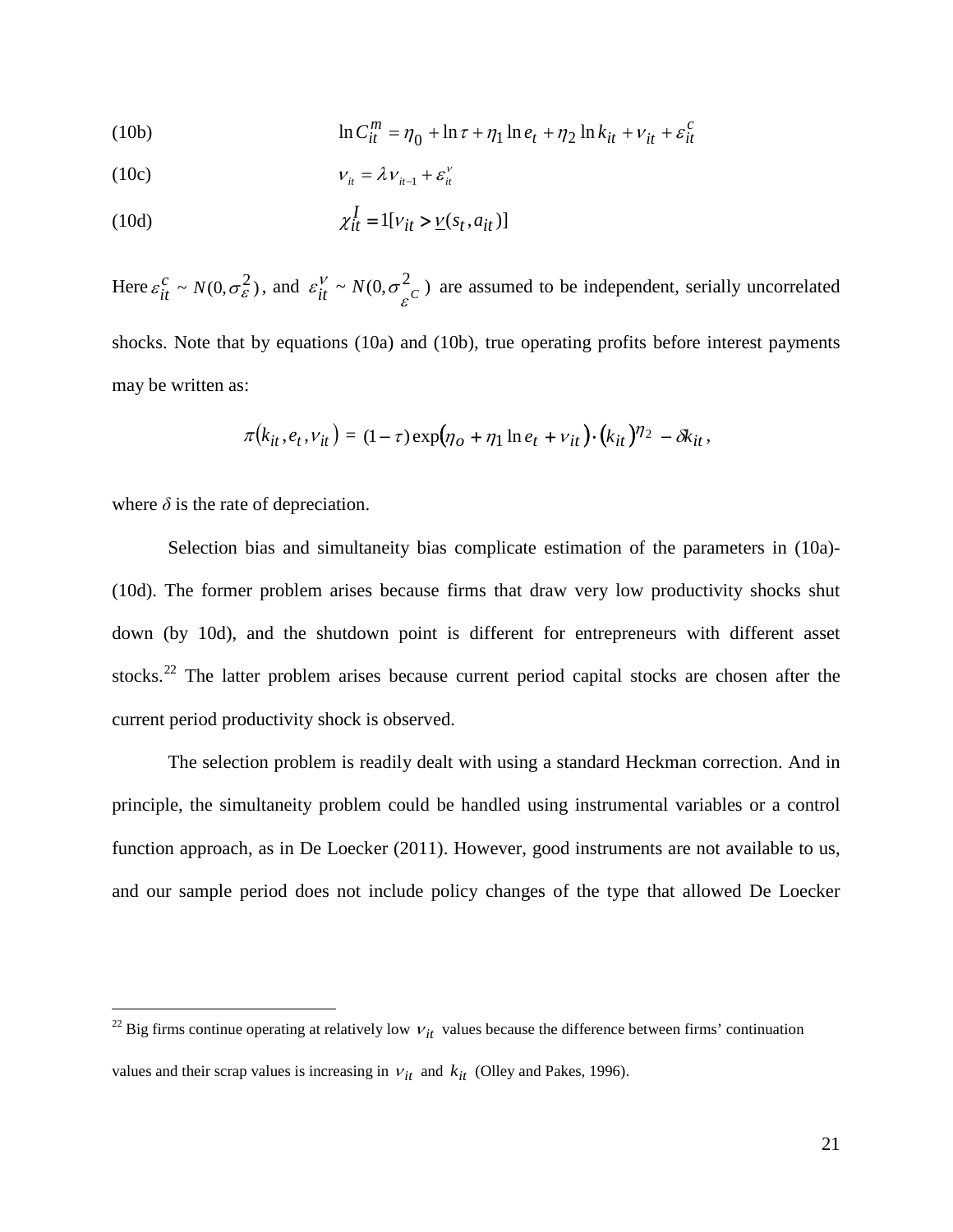$(2011)$  to implement his estimator.<sup>[23](#page-21-0)</sup> Accordingly, we sidestep the simultaneity problem by taking our estimate of  $\alpha$  from Eslava, et al. (2004). This estimate is specific to Colombian apparel producers, but it was constructed using better instruments and more detailed plant-level information than we have access to. $24$ 

Once  $α$  is pinned down, we are able to generate the remaining estimates using our panel of plants. First we construct  $\hat{\tau} = \exp \left( \ln C^m - \ln G - \ln \varepsilon^c \right)$ , where overbars denote simple averages across all observations in our panel of plants. Next, combining this estimate with Eslava, et al.'s (2004) value for  $\hat{\alpha}$ , we impute  $\hat{\omega} = \frac{1-\hat{\alpha}}{1-\hat{\alpha}-\hat{\tau}}$  and  $\hat{\eta}_2 = \frac{\hat{\alpha}(\hat{\omega}-1)}{\hat{\alpha}(\hat{\omega}-1)+1}$ . (By the law of large numbers,  $\hat{\tau}$ ) is a consistent estimator for  $\tau$ , so  $\hat{\omega}$  and  $\hat{\eta}_2$  are consistent estimators for  $\omega$  and  $\eta_2$ .) Finally, to estimate  $\eta_0, \eta_1, \lambda$  and  $\sigma_{\epsilon}$ , we substitute these values of  $\hat{\eta}_2$  and  $\hat{\tau}$  into (10a) and (10b), then estimate the system (10a)-(10c) with a selection correction based on (10d). In doing so we sidestep the simultaneity problem that would have arisen if we had treated  $\eta_2$  as a parameter to be estimated at this stage. Further details appear in the Appendix.

## **[Table 3 about here]**

<span id="page-21-0"></span> $23$  In a previous draft of the paper (Bond et al, 2010), we used lagged values of endogenous variables as instruments. This GMM estimator proved very sensitive to the exact instrument set and other details, with estimates of  $\eta_2$  and  $\lambda$ sometimes falling outside the [0,1] interval.

<span id="page-21-1"></span> $24$  Specifically, Eslava, et al. (2004) were able to include downstream demand measures and regional expenditures in their instrument set. Further, because they had access to plant-level information on intermediate input and output prices, they were able to study production functions directly, rather than base their inferences on revenue functions or cost functions. As an aside, we note that Eslava, et al. (2004) estimate returns to scale of  $0.3026 + 0.6634 =$ 0.964, suggesting our assumption of constant returns is reasonable.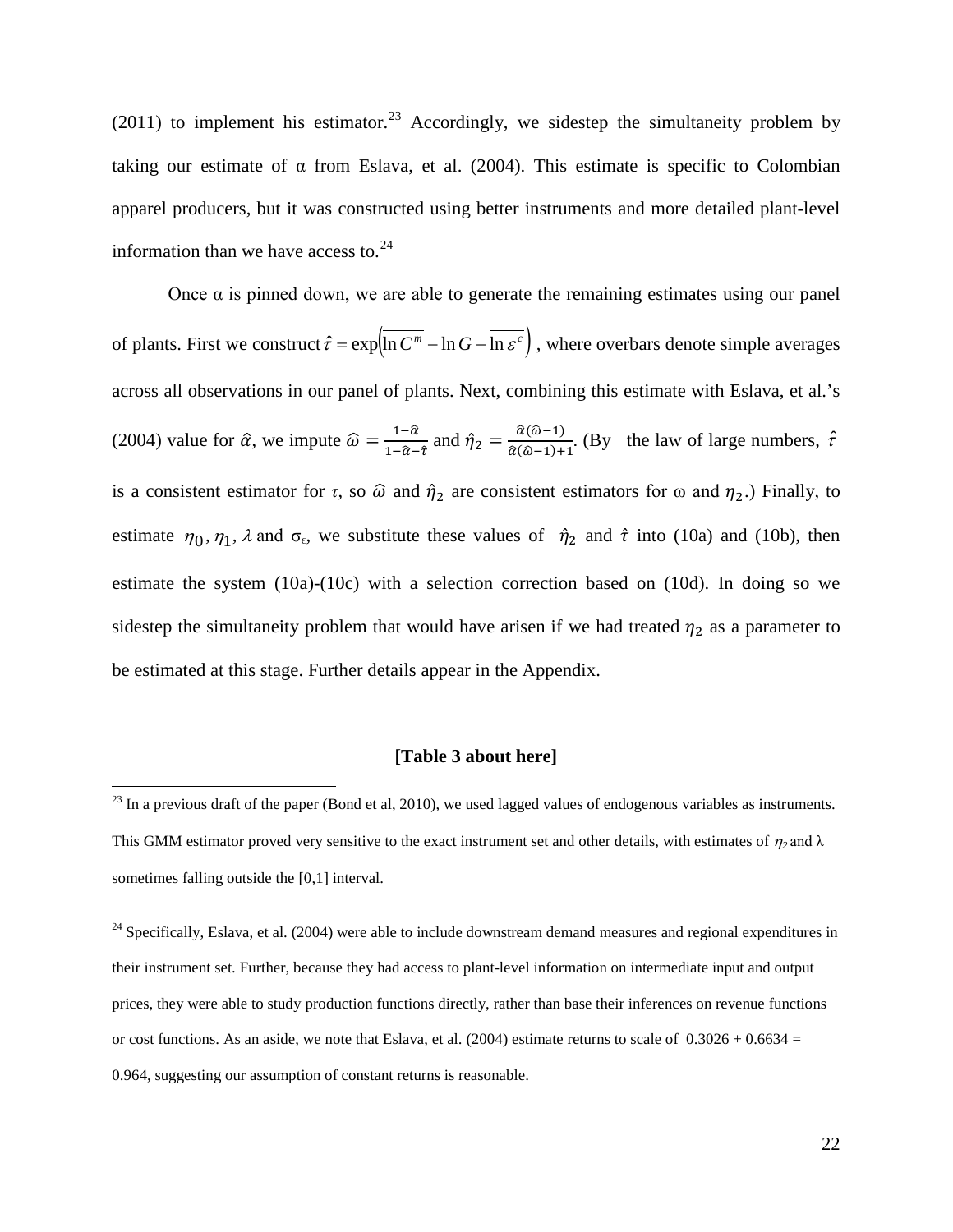Table 3 reports our estimates of the profit function parameters and the transition density  $f(v_{it+1} | v_{it})$ . (The depreciation rate is constructed as the simple average across all observations on active firms of current depreciation expenses to capital stocks.) Several comments concerning these estimates are in order. First, our estimate of the elasticity of revenue with respect to capital is consonant with several recent studies.  $25$  Second, the exchange rate coefficient implies each percentage point of appreciation reduces revenues, variable costs, and profits by about 0.26 percentage points. Third, replacing the exchange rate with annual time dummies (Table 3, column 2) has very little effect on the fit of our revenue and cost equations, nor on the estimated transition density  $f(v_{it+1} | v_{it})$ . Accordingly, it appears that the exchange rate is a good proxy for the market-wide shocks that apparel producers faced during the sample period. Finally, plantspecific profitability shocks exhibit moderate serial correlation—the root of this process is  $\lambda$  = 0.78, and is highly significant.

### **3.3. Estimating the remaining parameters**

### *Estimation strategy*

A number of parameters remain to be estimated or calibrated. These include the sunk entry cost, *F*, the per-period fixed operating cost, *f*, the credit market imperfection index,  $\theta$ , the probability that a former entrepreneur encounters a new business opportunity, *p*, the risk aversion parameter, σ, exogenous household income, *y*, the average wealth among new entrepreneurial

<span id="page-22-0"></span> $25$  For example, Bloom's (2009) analysis is based on an elasticity of revenue with respect to capital in his model is approximately 0.75. Also, calibrating to U.S. data spanning all forms of business, and assuming competitive product markets, Cagetti and Di Nardi (2006) estimate the elasticity of output or revenue with respect to scale at 0.88.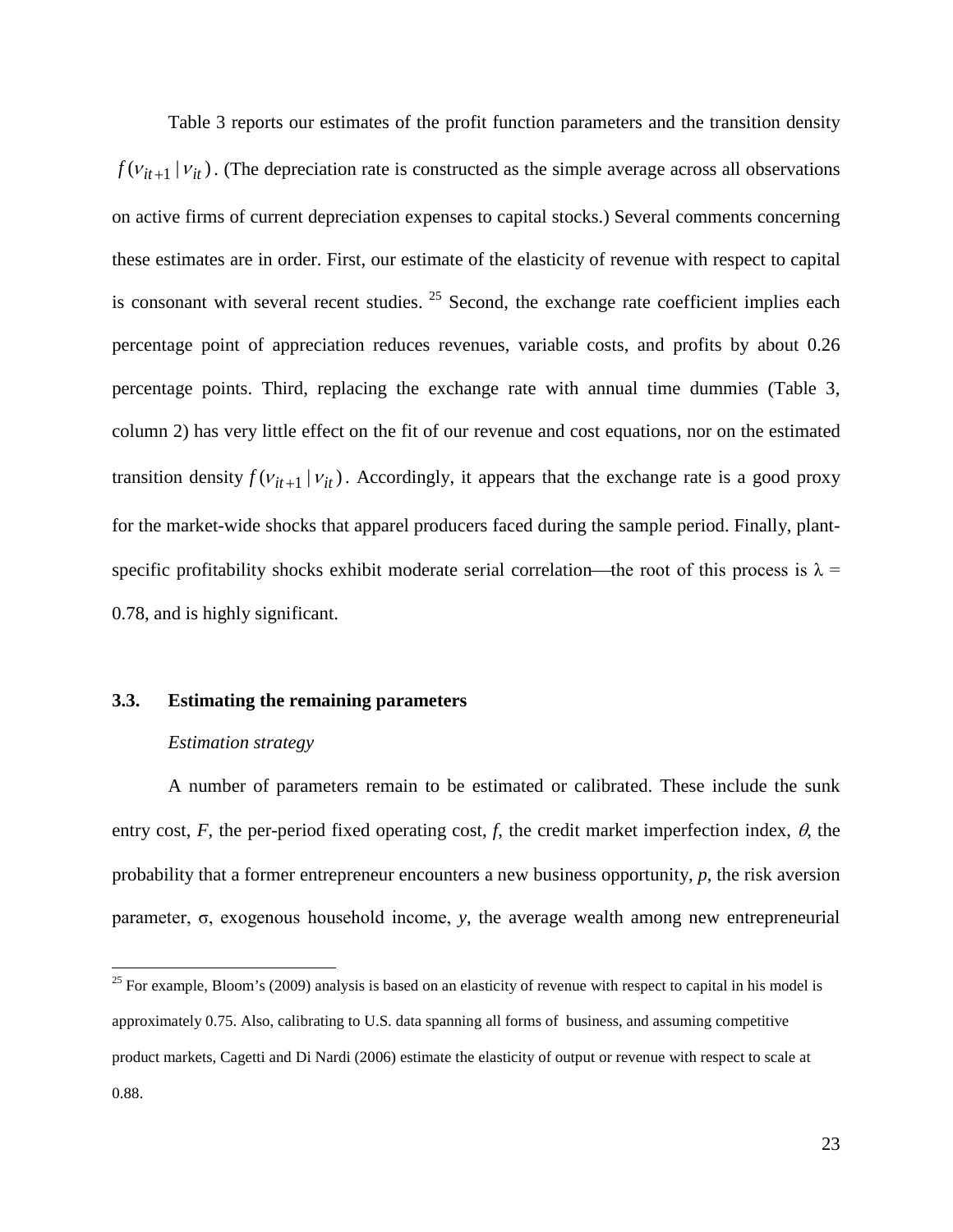households,  $\overline{a_0}$ , the variance in wealth among new entrepreneurial households,  $\sigma_{a_0}^2$ , the ratio of total productive assets to fixed capital,  $\zeta$  and the discount factor,  $\beta$ .<sup>[26](#page-23-0)</sup> The discount factor  $\beta$  is calibrated using the average interest rate implied by the SETAR process:  $\beta = 1/(1+0.104)$  = 0.906. The risk aversion parameter,  $\sigma$ , is calibrated to 1.5 which is in the range of general consensus among studies that estimate or calibrate this parameter.<sup>[27](#page-23-1)</sup> Finally the exogenous income parameter, *y*, is set equal to the per capital income of Colombia in year 1985. The remaining parameters, hereafter collectively referenced as  $\Lambda = (F, f, \theta, p, a_0, \sigma_{a_0}^2, \zeta)$ , are estimated using the simulated method of moments.

The logic behind the estimator is as follows. Taking  $\pi(k_{it}, e_t, v_{it})$ ,  $f(v_{it+1} | v_{it})$  and  $\varphi(e_{t+1}, r_{t+1} | e_t, r_t)$  as given, one can numerically solve the optimization problem in section 2 at any feasible  $\Lambda$  value. Then, using the resulting policy functions, one can simulate the cross-firm distribution of capital, profits, productivity, and debt for the apparel sector as it evolves through time. Defining *m*(Λ) to be a vector of moments that summarizes these joint distributions and their evolution, the discrepancy between these simulated moments and their sample-based <sup>26</sup> The parameter  $\zeta$  is included in  $\Lambda$  for two reasons. First, our survey data only report fixed capital stocks, while conceptually, *k* includes all productive assets. Second, we want to allow for the possibility that fixed capital stocks are themselves systematically mismeasured because of historic cost accounting and/or inaccurate depreciation rates.

<span id="page-23-1"></span><span id="page-23-0"></span><sup>27</sup> We set  $\sigma$ =1.5 on the basis of Kydland and Prescott (1982), Hildreth and Knowles (1982), Attanasio, et al. (1999), and Cagetti and DeNardi (2006), who report similar estimated or calibrated values of the relative risk aversion parameter . These studies all use US data; we are not aware of econometric estimates of this parameter for developing countries. While our model in principle provides sources of identification for σ, we opted to calibrate this parameter, since we do not observe household-level consumption data.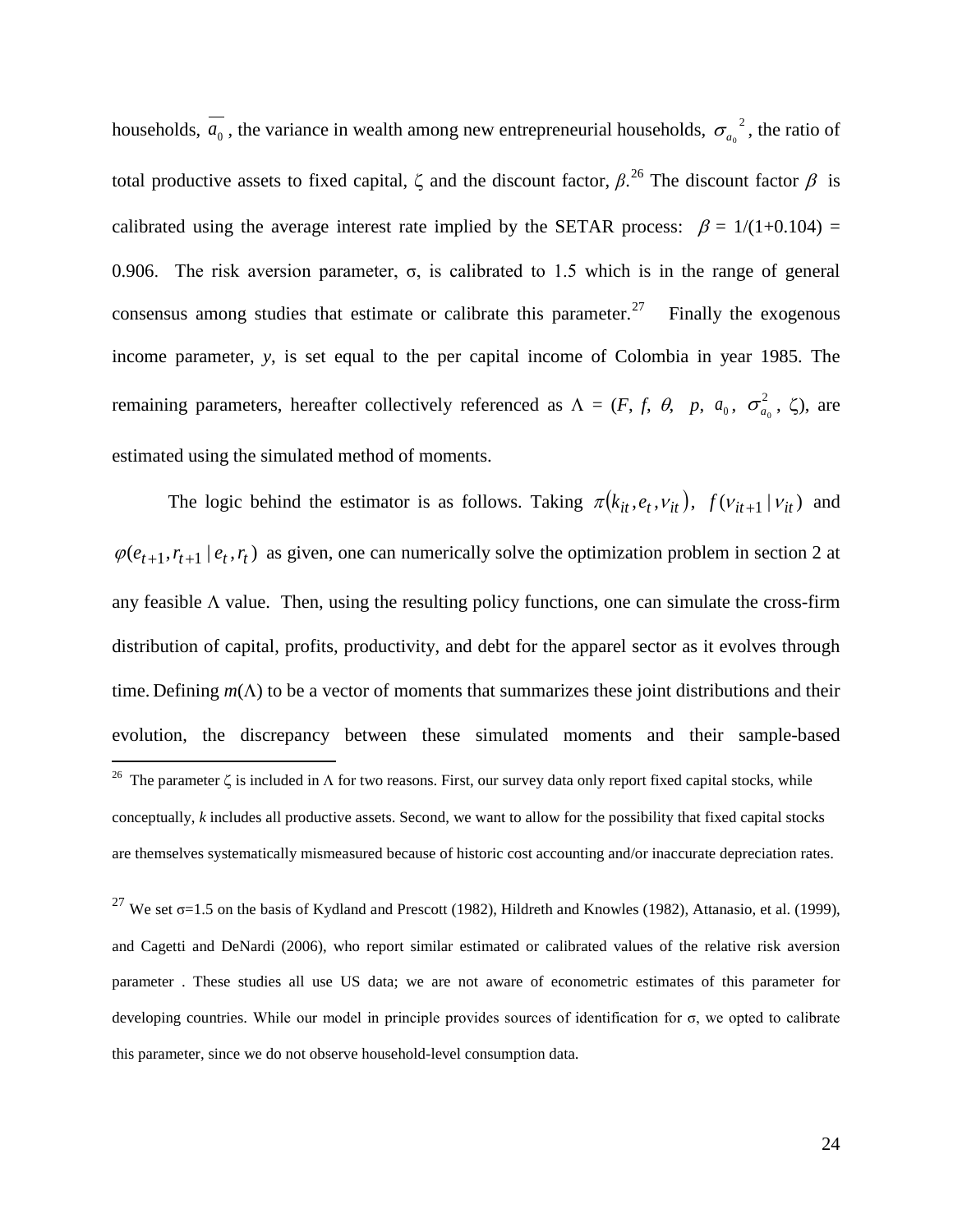counterparts,  $\overline{m}$ , can be can measured as  $X(\Lambda) = (\overline{m} - m(\Lambda))' W(\overline{m} - m(\Lambda))$ , where  $W =$  $\left[ E(\overline{m} - m(\Lambda))(\overline{m} - m(\Lambda))' \right]^{-1}$  is the efficient weighting matrix. Our estimator is  $\widehat{\Lambda} = \arg \min$  $X(\Lambda)$ .

We obtain  $\widehat{\Lambda}$  by minimizing  $(\overline{m} - m(\Lambda))' W_0 (\overline{m} - m(\Lambda))$ , where  $W_0$  is the inverse of the variance-covariance matrix of the data moments, and is calculated by block bootstrapping the actual data with replacement. Then we construct the efficient weighting matrix as  $W=[(1+1/S)Ω]$ <sup>-</sup> <sup>1</sup>, where Ω is the variance-covariance matrix of the simulated moments and S denotes the number of simulations.<sup>[28](#page-24-0)</sup> Standard errors are then constructed using partial derivatives and the efficient weighting matrix.

Several issues arise in simulating *m*(Λ). First, we must discretize the state space involved in order to use standard solution techniques for solving firms' dynamic optimization problems. For the macro variables and the profit shocks, which are jointly normally distributed, we apply Tauchen and Hussey's (1991) quadrature rules to the estimated transition densities.<sup>[29](#page-24-1)</sup> For capital stocks and asset values, we create a discrete grid based on observed distributions.<sup>[30](#page-24-2)</sup> Second, we

<span id="page-24-0"></span><sup>&</sup>lt;sup>28</sup> We use *S*=20 with each of these panels of firms having independent draws of macro shocks. Lee and Ingram (1991) show that variance-covariance matrix of simulated moments is  $(1/S)^* \Omega$  under the estimating null hypothesis. To construct  $\Omega$  using the first stage estimates, we generate new sets of simulations where we draw random macro series for each of the sets. Excluding the burn-in period, the number of years in these simulations is equal to the number of years in the sample data.

<span id="page-24-1"></span> $^{29}$ In the case of macro variables, we also must convert quarterly transition probabilities to annual transition probabilities by compounding the former.

<span id="page-24-2"></span> $30$  We used 75 discrete points for capital and 85 discrete points for asset values. To make the model solve quickly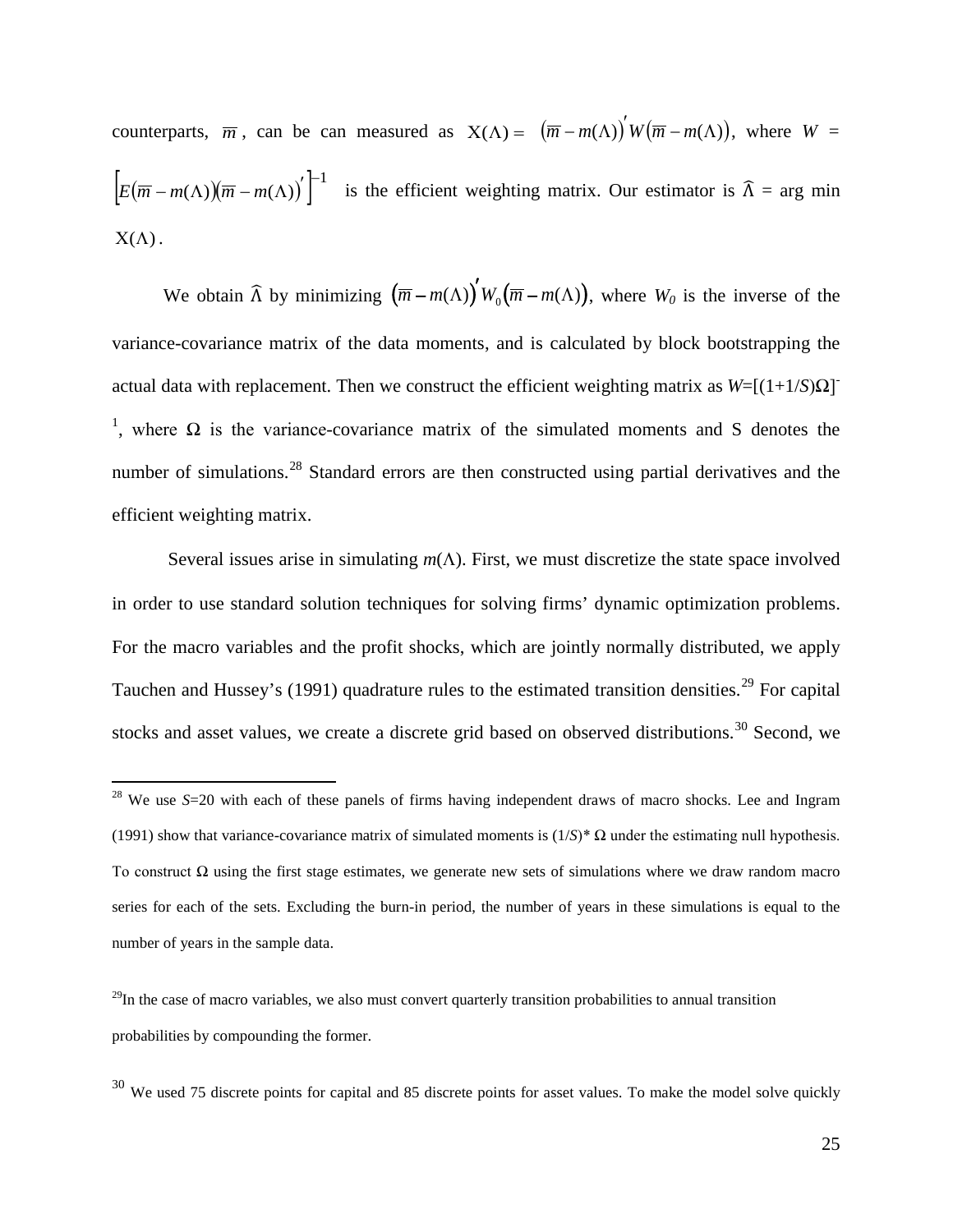need an algorithm for finding  $\arg \min X(\Lambda)$ . The function  $X(\Lambda)$  is neither smooth nor concave, so gradient-based algorithms fail to identify global minima. We therefore use simulated annealing and pattern search algorithms, repeated using different initial values to ensure robustness. Third, we must construct an initial cross-household distribution for the profitability shocks,  $v_{it}$ . We base this distribution on the steady state distribution for the profitability shocks from our estimated profit function. Fourth, since the data set does not report firms' borrowing levels, we must impute total debt for each observation. We do so using total interest payments (which are reported) divided by the market lending rate. Finally, it is necessary to make some assumptions about the number of households that might potentially start new apparel firms in each period. We assume that in the initial period there are 300 owner-households, and that 200 new households appear in the population of potential entrepreneurs each period. These figures essentially serve to fix the number of active firms. $31$ 

enough for econometric estimation, we use 10 discrete points for the exchange rate, 10 for the interest rate, and 6 for the profit shocks. There is a little sensitivity in the solution to the capital and asset discretization, but qualitatively the solution does not change.

 $\overline{a}$ 

<span id="page-25-0"></span> $31$  Let  $I_0$  be the number of owner-households in period 0, and let N be the number of new households we add to the population each period. Then if the fraction of new households that creates firms is *e* and the fraction of ownerhouseholds that shuts down its firms every period is *x*, the population of owner-households in period *t* is

$$
I_t = I_0 (1 - x)^t + eN \left( \frac{1 - (1 - x)^t}{x} \right).
$$
 Thus, with stable rates of entry and exit, the current population approaches eN/x

as  $t \to \infty$ , and the size of the initial population becomes irrelevant. Similarly, the asymptotic entry rate and exit rate depend only on *e* and *x*. Experiments show that, holding other parameters fixed, changes in the number of new potential entrants per period have very little effect on the simulated moments, and thus on the estimated parameters.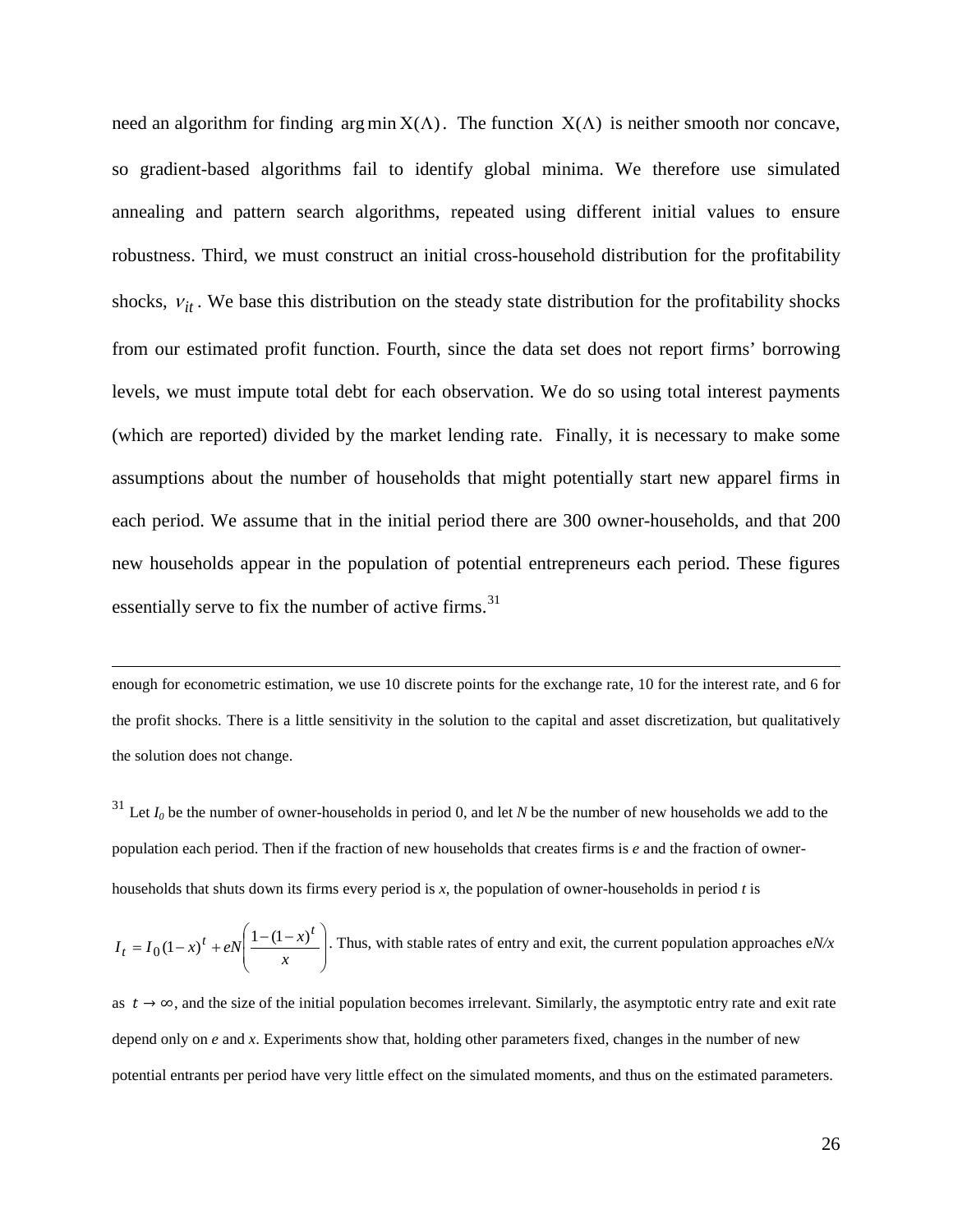## **[Table 4 about here]**

### *Moments*

The moments we use to estimate  $\Lambda$  are reported in Table 4, juxtaposed with their simulated counterparts,  $m(\hat{\Lambda})$ . Overall, the model does a good job of replicating the main features of our panel of apparel firms. In particular, the simulated moments nicely match firm turnover rates, the log capital distribution (mean and variance), the degree of persistence in log capital, and the association between operating profits and capital stock growth. Other simulated moments match their sample-based counterparts less well. These include the log operating profit distribution (mean and variance), the correlation of log capital with lagged log operating profits, and the average growth rate in capital stocks. A likely explanation for this result on growth is that the sample period is not long enough to include a representative sampling of years under the different regimes. (Note that firms shrink on average during the sample period.) Since the model generates cross sectional distributions that are consistent with the long-run ergodic processes of its endogenous variables, it cannot match all features of a time period that over-represents one regime or the other.

While all moments influence our estimates of all parameters, it is worth commenting in general terms about which moments are most useful for identifying particular elements of Λ. First, moments that characterize the joint distribution of debt, capital, and profits are important for the identification of the credit market imperfection parameter,  $\theta$ . Specifically, our model implies that firms with high marginal products of capital are rationed, so the gap between the amount of observed debt and the amount that would have driven the marginal product of capital down to the lending rate suggests the severity of the credit constraint. Our estimate of  $\theta$  is also influenced by the degree to which capital stocks and productivity levels co-vary across firms and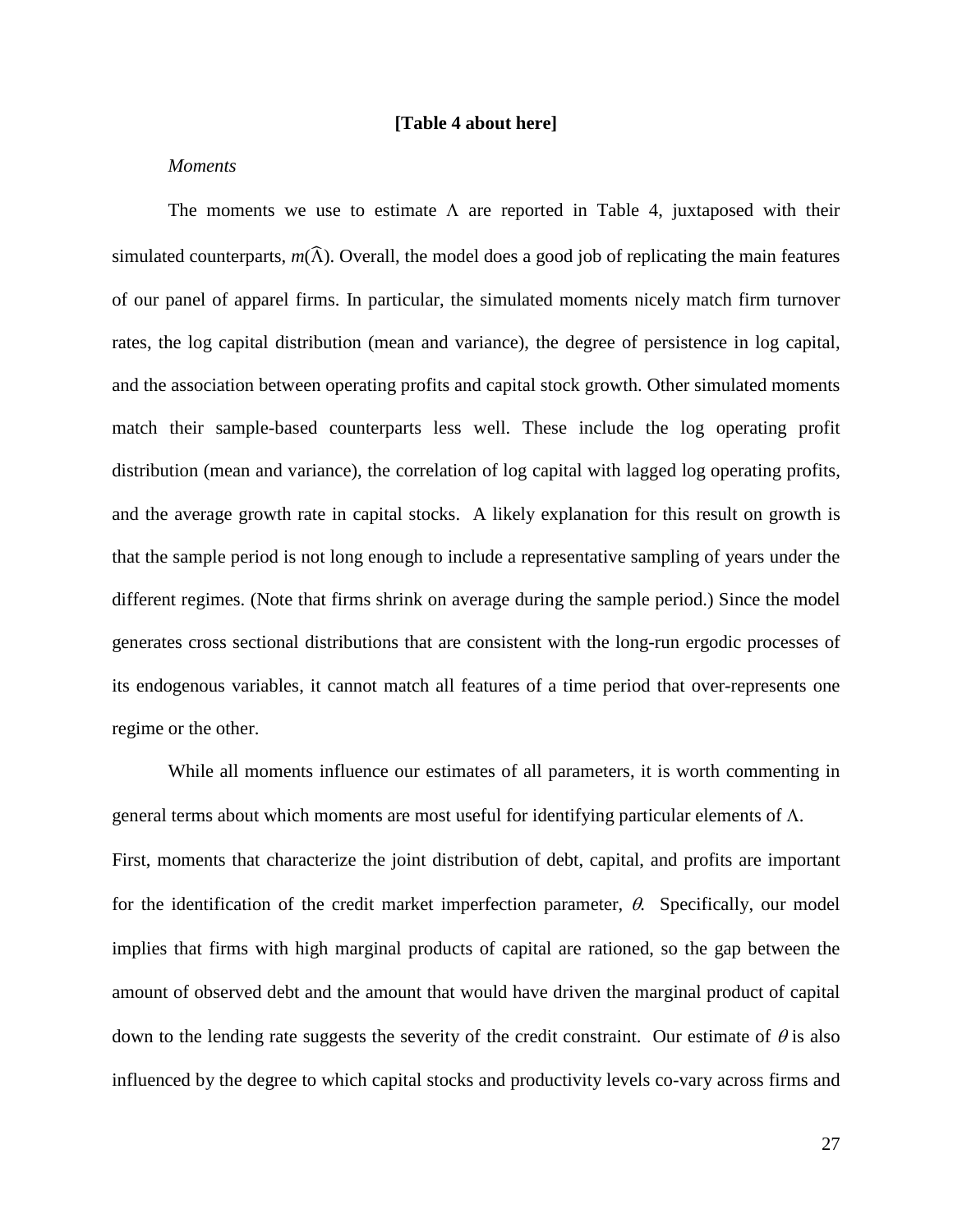through time—the weaker the association, the more important rationing must be.

Second, entry/exit rates are central to the identification of start-up costs (*F*), and the probability that a new business opportunity will arrive (*p*). Most obviously, firm turnover is negatively related to start-up costs, and positively related to the probability of new opportunities, other things equal. While reductions in *F* and increases in *p* both lead to increased turnover, reductions in *F* do so by encouraging potential-owner households with marginally profitable ideas to start a business. [32](#page-27-0) On the other hand, high *p* values imply a new business opportunity will probably arrive in the near future, and thereby encourage entrepreneurs with poorlyperforming firms to shut them down. Thus the average profitability of incumbents tends to rise with *p* and the dispersion in profitability tends to fall. Similarly,  $corr(\ln k_{i}^{\text{th}}, \ln k_{i}^{\text{th}})$  and  $corr(\ln k_{ii}, \ln \pi_{ii-1})$  should both fall when *p* increases but rise when *F* declines. The reason is that both correlations increase when firms are credit rationed, and unlike high *p* values, low *F* values make such firms relatively common. (That is, low *F* values increase the portion of incumbent producers with modest profits and wealth.) Finally, additional identification for *F*, *p*, and *f* comes from the joint distribution of operating profits and profit shocks ( $\pi$  and  $\nu$ ) among entering versus incumbent firms. This is because, from the perspective of a potential entrepreneur, the present value of a firm's lifetime earnings must cover both annual fixed costs and one-time sunk start-up costs. But once a firm is established, it will continue to operate so long as the expected stream of net operating profits exceeds the value of being a non-entrepreneurial household.

It remains to discuss the nuisance parameters. First, we assume the wealth distribution

<span id="page-27-0"></span> $32$  This property obtains because we treat Colombian producers as constituting an insignificant fraction of the global apparel market. Thus, unlike in Hopenhayn's (1992) model, reductions in entry costs do not increase competitive pressures on incumbent firms, inducing the weakest to exit.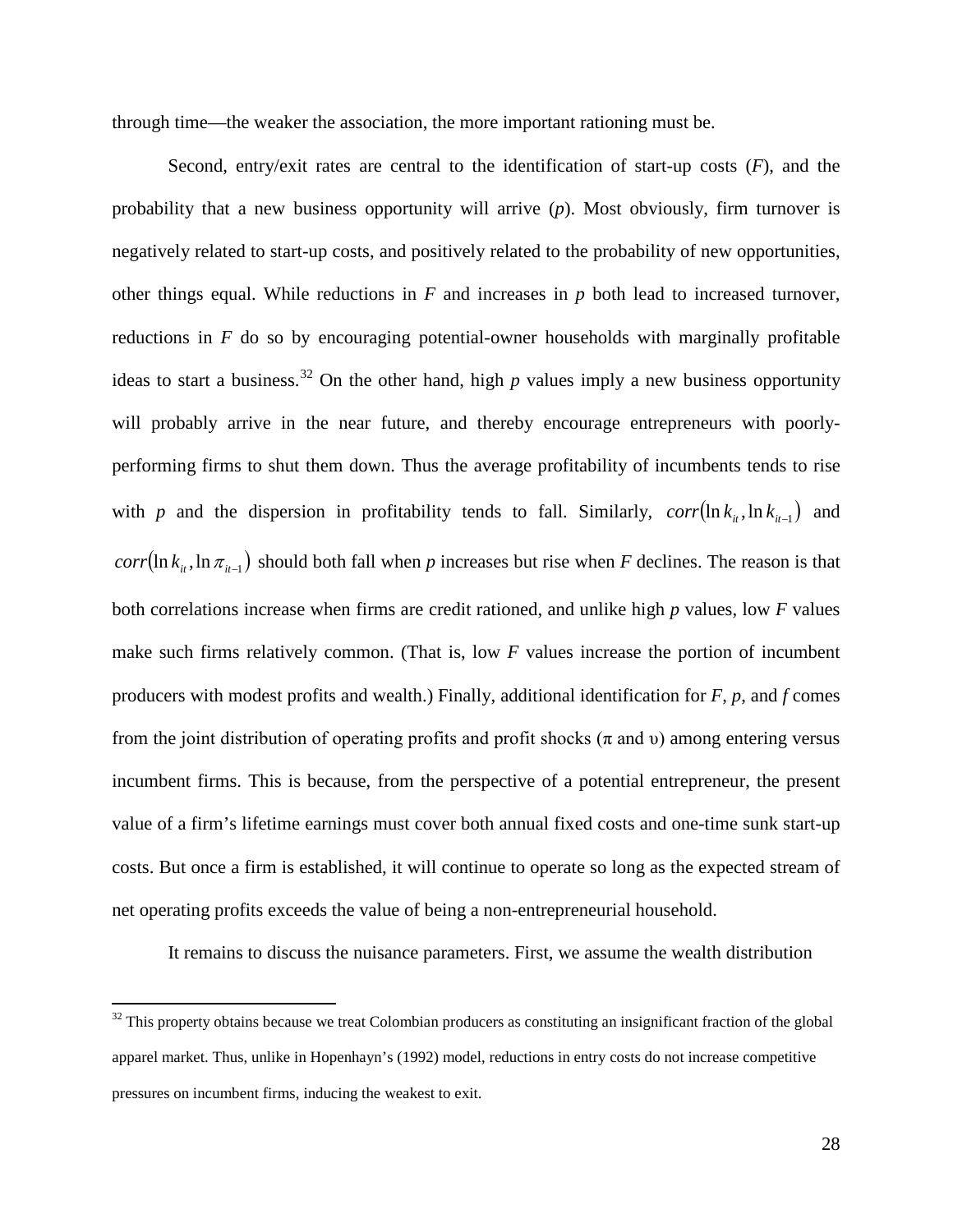among potential entrants is lognormal, so that wealth distribution among entrants is determined solely by the entry policy  $\chi^P(a_{it}, s_t)$  and the parameters  $(\bar{a}_0, \sigma_{\bar{a}_0}^2)$ . Thus the distribution of wealth among new entrants—implied by their capital stocks and leverage—is key to the identification of  $\bar{a}_0$  and  $\sigma_{\bar{a}_0}^2$ . Second, the factor of proportionality between firms' fixed capital stocks and their total productive asset stock (ζ) is identified by the joint distribution of operating profits and fixed capital stocks. This distribution is informative about ζ because at given fixed capital stocks, larger values of ζ are associated with lower values of the marginal revenue product of capital:  $\pi_k(k, e, v) = \pi_k(\zeta \cdot k^0, e, v)$ . Further, the marginal revenue product must be at least as high as the deposit rate, *r*, for all firms and it must match *r* exactly for not rationed firms. Of course, ζ also absorbs any systematic tendency for the data to understate fixed capital stocks. Such understatements may be due to historical cost of bookkeeping in the presence of inflation, or they may reflect official depreciation rates that understate the useful life of capital goods.

## **[Table 5 about here]**

### *Parameter Estimates*

Table 5 reports Λ estimates, their standard errors, and asymptotic *z* ratios. Those that are not unit-free are expressed in thousands of 1977 Colombian pesos. It is convenient to discuss them in blocks corresponding to our discussion of identification above.

First, the estimated credit market imperfection index ( $\hat{\theta} = 0.982$ ) is close to unity, implying that creditors view themselves as unable to seize collateralized assets in the event of default. Put differently, creditors view households as capable of absconding with nearly the entire value of their firms' productive assets if they choose to do so. One should bear in mind that, since  $\theta$  is identified by the borrowing levels of firms at different  $(v, k)$  combinations, it will tend toward unity whenever the data indicate that borrowing levels are low at small, highly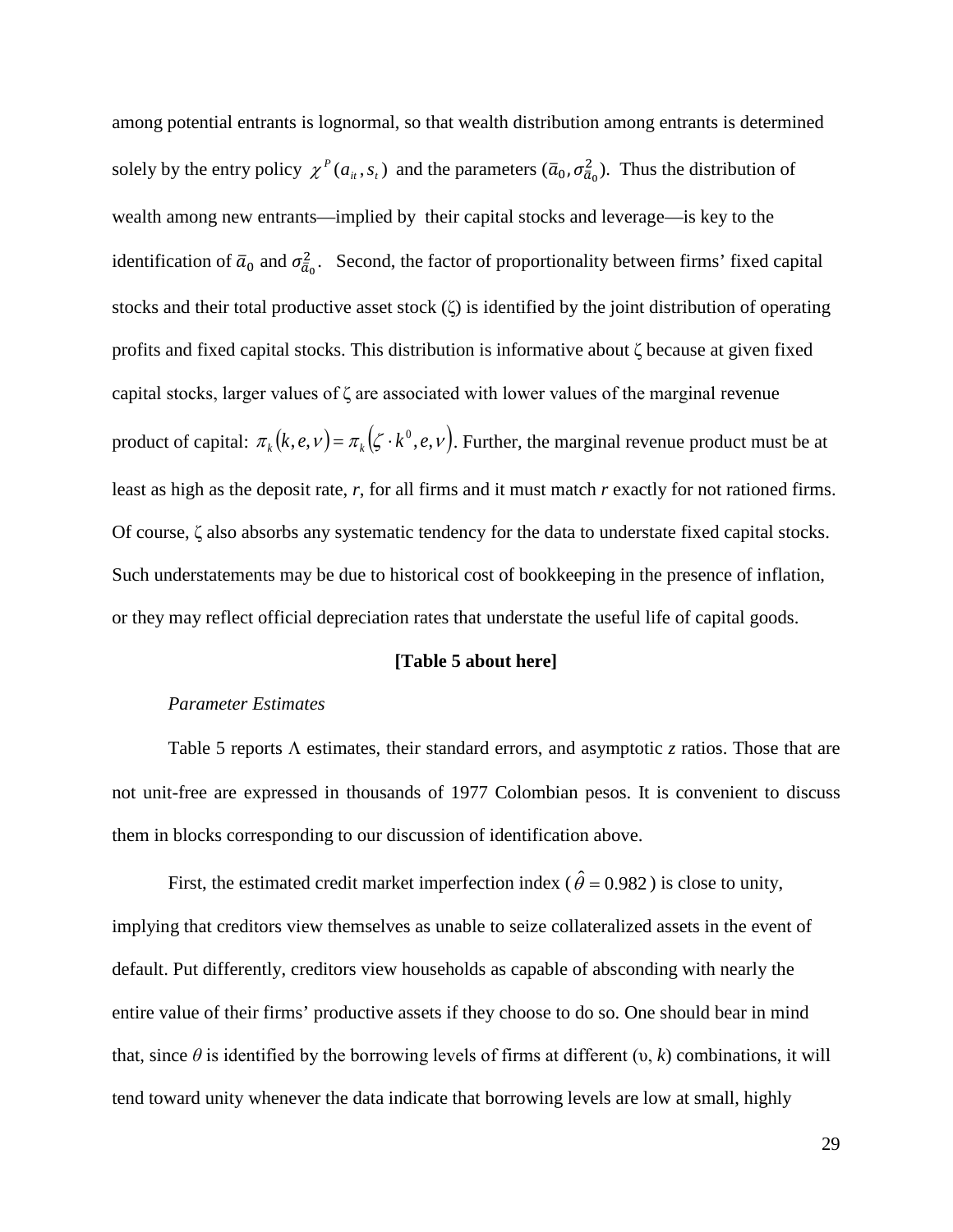profitable firms. Hence, although information asymmetries and costly state verification are not part of our model, they may well help explain the large *θ* value that we estimate. In any case, our finding is consistent with the World Bank's (2008) assessment that there are severe enforcement problems in Colombian credit markets (refer to footnote 12). Further, as the simulated moments indicate, the model does a reasonably good job of explaining the borrowing patterns observed in the data. One might question why lenders extend credit to anyone under this parameterization of the model, given their inability to seize the assets of defaulting entrepreneurs. The explanation is that by not defaulting, borrowers keep open the option of operating a business in the future without incurring entry costs.

Next consider the parameters most closely related to entry and exit patterns. Sunk entry costs (*F*) amount to 605,880 thousand pesos, or \$US 41,000—roughly the value of the fixed capital stock for a firm of in the median size quintile (Table 2).<sup>[33](#page-29-0)</sup> Entry costs reflect the bureaucratic costs associated with creating a new firm, capital installation and removal costs, and any customizing of equipment and facilities that does not add to their market value. Their magnitude seems plausible, given the finding that bureaucratic costs alone amounted to 19 percent of Colombian per capita income in 2007 (World Bank, 2008).<sup>[34](#page-29-1)</sup> Fixed costs (*f*) are estimated to be 60,500 1977 pesos, or \$US 4,100. These expenditures are incurred every year, regardless of production levels; they include various overhead expenses like insurance and marketing. Finally the probability that a non-entrepreneurial household receives new business

<span id="page-29-0"></span><sup>&</sup>lt;sup>33</sup> In 1977, there were 46.11 pesos per dollar. Also the 1977 U.S. GDP deflator was about 32 percent of its 2012 value. We use these two statistics to translate 1977 Colombian pesos into current (2012) U.S. dollars.

<span id="page-29-1"></span><sup>&</sup>lt;sup>34</sup> By way of crude comparison, Hurst and Lusardi (2004) report that in 1984 the median start-up equity investment among manufacturing business entrepreneurs in the United States was \$47,300.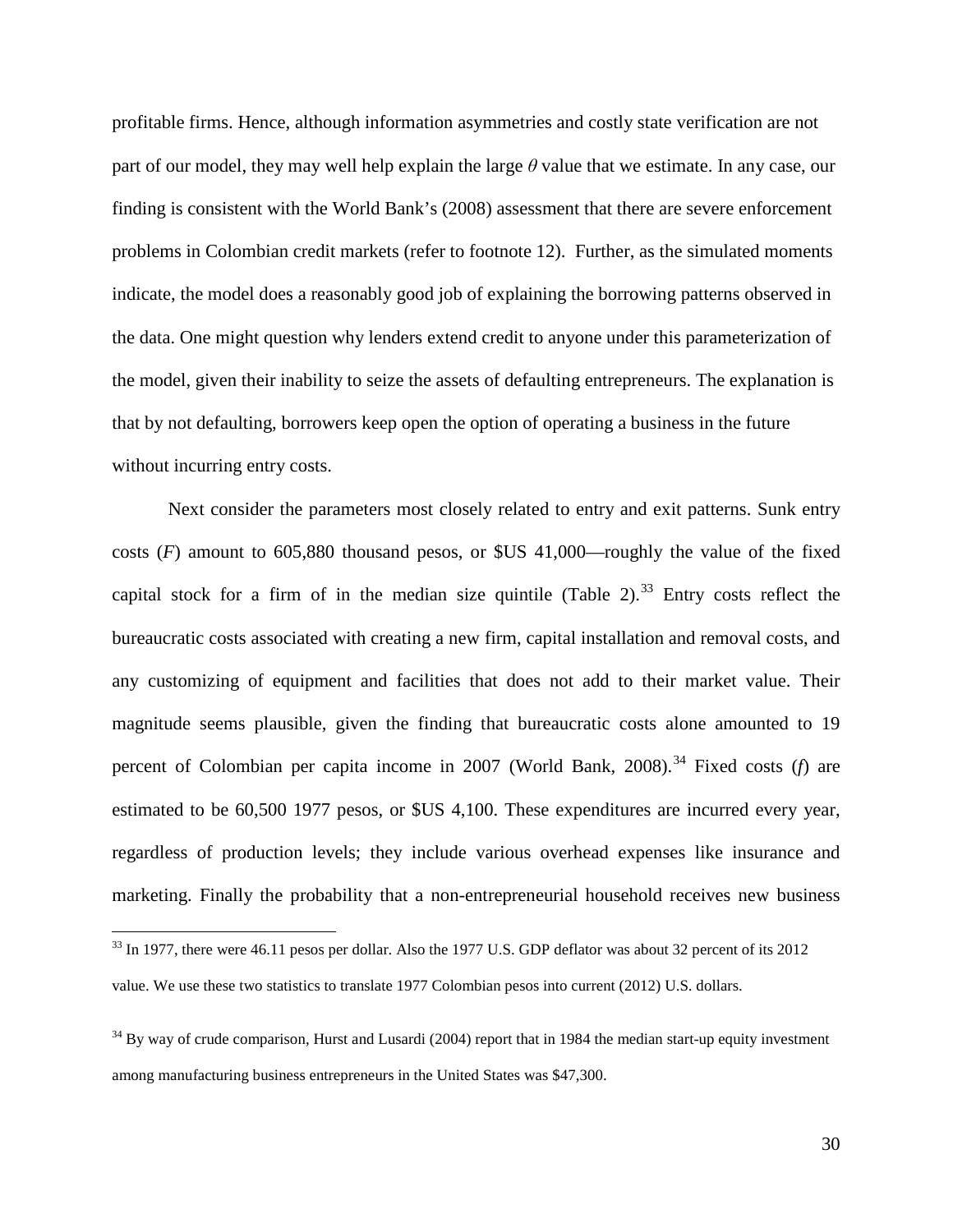opportunity is  $p = 0.453$ . Thus, according to our estimates, about one half of the entrepreneurs who abandon their businesses get an opportunity to try again within the next year.

Third, our mean wealth estimate is  $\bar{a}_0 = 3,179,700$  in 1977 pesos, or \$215,500 in current dollars. Compared to our entry cost estimate, this figure suggests that the typical new entrepreneur need not borrow in order to create a business. However, start-up costs do not include the cost of productive assets and there is significant variation in new entrepreneurial wealth around this mean ( $\sigma_{a_0}$  = \$US 23,000). Thus many households that create businesses must take on significant debt to do so.

Finally, our estimated ratio of total productive assets to fixed capital is  $\zeta$ =27.66. There are several explanations for the large value of this figure. First, as noted in footnote 15, inventories and working capital are relatively important for apparel producers. In fact, among producers reporting their financial statements to Colombia's Superintendency of Businesses, the median ratio of total to fixed assets is 6.89. Since roughly three-quarters of the firms in our sample are too small to report to the Superintendency, it is likely that they are even less dependent upon fixed capital. Second, annual inflation rates averaged more than 20 percent in Colombia during the 1980s, so historic cost accounting led to considerable understatement of the current market value of those capital goods purchased in the past. Finally, the depreciation rates used for accounting purposes may have understated the useful life of capital goods. The role of ζ in our model is to absorb the net effect of all of these sources of discrepancy between firms' true asset stocks and their reported fixed capital.

#### **4. Industry Structure, Wealth Distributions and Credit Market Imperfections**

Given all of the parameter estimates discussed above, we can now use simulations to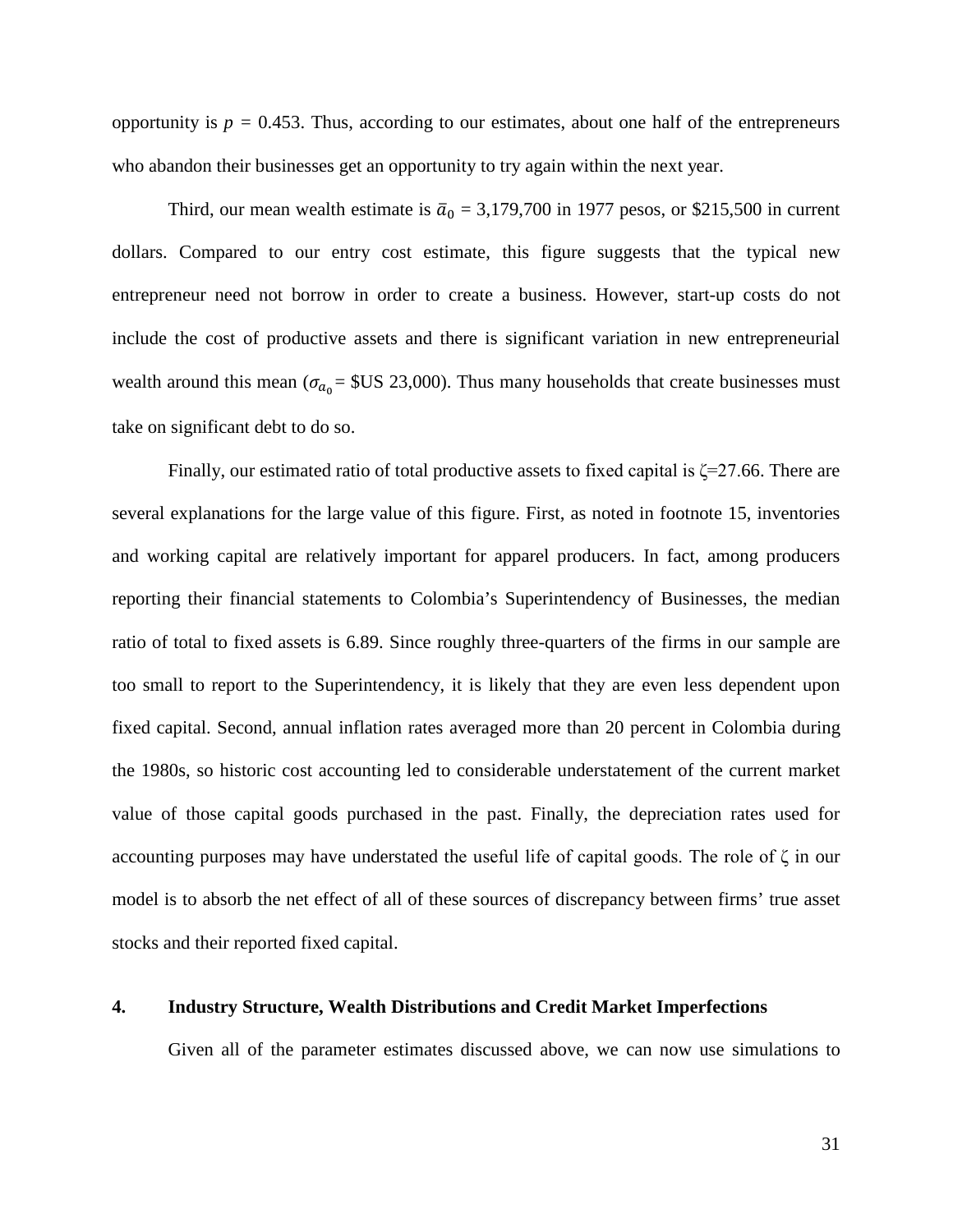answer three basic questions.<sup>[35](#page-31-0)</sup> First, how might industry and household characteristics change if loan contracts were perfectly enforceable? Second, how do credit market imperfections affect industry and household characteristics during regime 1 (strong but volatile exchange rate and low interest rates) versus regime 2 (weak, relatively stable exchange rate and high interest rates)? Third, how do the effects of credit market imperfections depend upon the overall volatility of the macro environment?

#### **4.1. Ability to Enforce Debt Contracts**

To summarize industry characteristics under different credit market conditions, we simulate household behavior under three alternative assumptions about contract enforceability:  $\theta = 0$ ,  $\theta = 0.5$ , and  $\theta = 0.98$ . At  $\theta = 0$ , credit markets are perfect in the sense that lenders can seize a defaulting borrower's entire asset stock and sell it at its full market value. At  $\theta = 0.5$ , creditors can recoup half of the assets held by a defaulting borrower. Finally, at  $\theta = 0.98$ , our benchmark, lenders are almost completely unable to recoup any collateral from a defaulting borrower. This is the estimated figure reported in Table 5.

The results we report describe the expected behavior of a heterogeneous population of households, with expectations based on averages across 100 sets of results. Each set of results is

<span id="page-31-0"></span> $35$  To perform these simulations, it is necessary to assume an initial distribution of potential entrant firms over asset levels,  $h^N(a_{it})$  , and an initial distribution of incumbent owner-households over asset levels and productivity levels,  $h^I(a_{it}, v_{it})$ . We let the former be lognormal with the estimated parameter values reported in Table 5, and we let the initial distribution of incumbents' wealth distributed log-normally with mean 280 and variance 1,500. Since we discard the first 60 years of simulated data, the results proved to be insensitive to the initial wealth distribution of incumbents.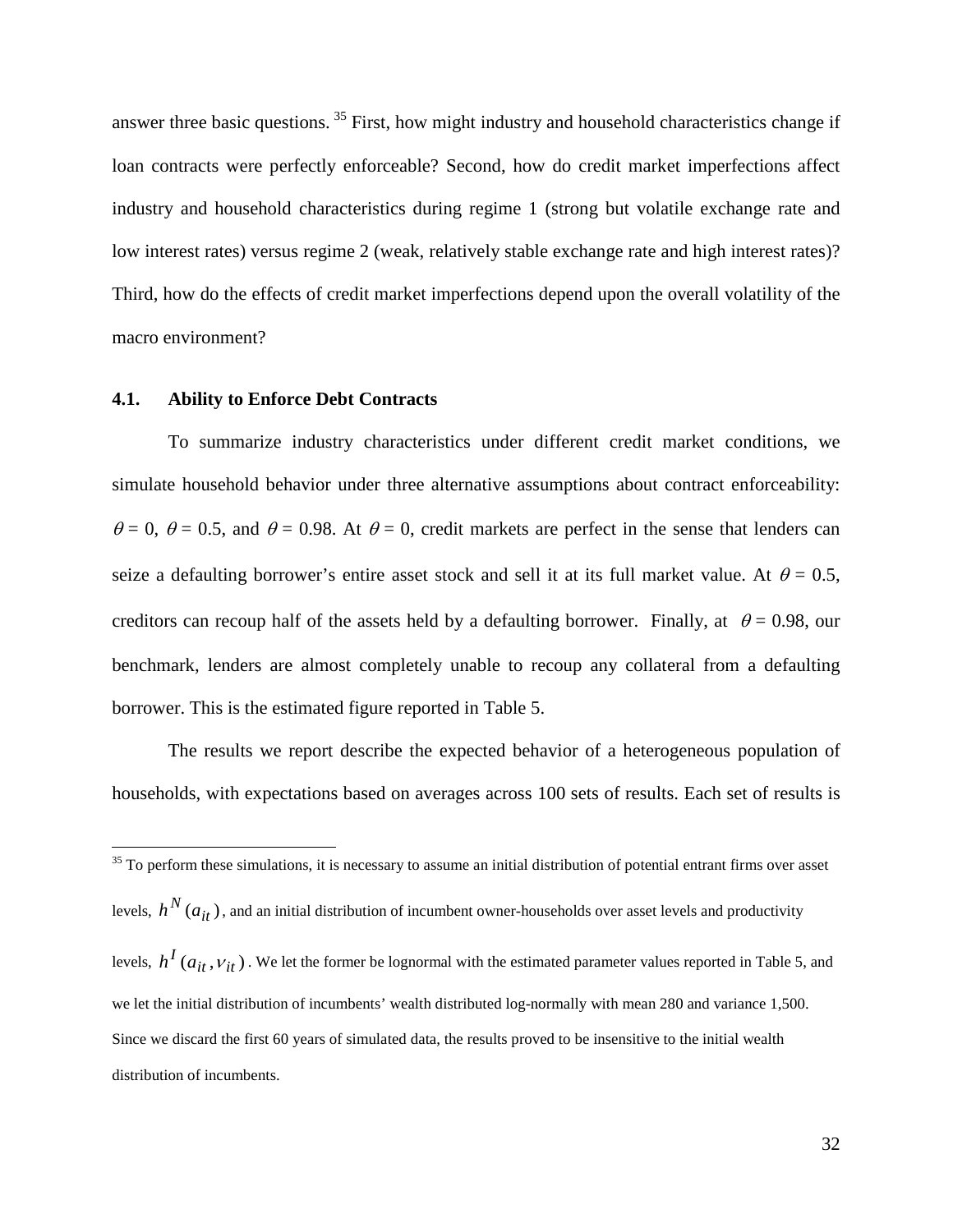generated by simulating the model for 160 periods and discarding the first 60 periods of each (to eliminate atypical "burn-in" years). The initial distribution of household types is based on the  $\overline{a}_0$ and  $\sigma_{a_0}^2$  estimates reported in Table 5, as well as the ergodic distribution of profit shocks implied by the  $\lambda$  and  $\sigma_{\varepsilon}$  estimates reported Table 3. The same sets of draws for profit shocks (v's) and macro shocks (*v*'s) are used in all sets of simulations, so the only source of difference between our base case and counterfactual results is the associated differences in  $\theta$  values.

## **[Table 6 about here]**

Table 6 summarizes the results. Note first that as contract enforceability improves (i.e., as  $\theta$  falls), the average log debt-to-asset (leverage) ratio among borrowers rises. The values associated with  $\theta = 0.98$ ,  $\theta = 0.50$ , and  $\theta = 0$  are -1.22, to -0.74 and -0.71, respectively, or taking antilogs, 0.30, 0.48, and 0.49. The increase in leverage when enforcement kicks in reflects the expansion of firms owned by low-*a*, high-ν households toward the size at which the marginal return on business capital (*k*) matches the lending rate. Interestingly, starting from  $\theta = 0.98$ , most of the effects of improved contract enforceability appear to have been realized when  $\theta$  has fallen to 0.50.

One standard indicator of allocative efficiency is the correlation between firm size and profit shocks. Table 6 shows that this statistic rises considerably (from 0.40 to 0.65) as *θ* falls from 0.98 to 0. This improvement in the allocation of capital is due to a dramatic decline in the importance of household wealth as a constraint on investment: the correlation between firm size and household wealth falls from 0.85 to 0.38.

The effects of contract enforcement on allocative efficiency can also be seen in the more stringent selection criteria according to which firms participate in the apparel market. The mean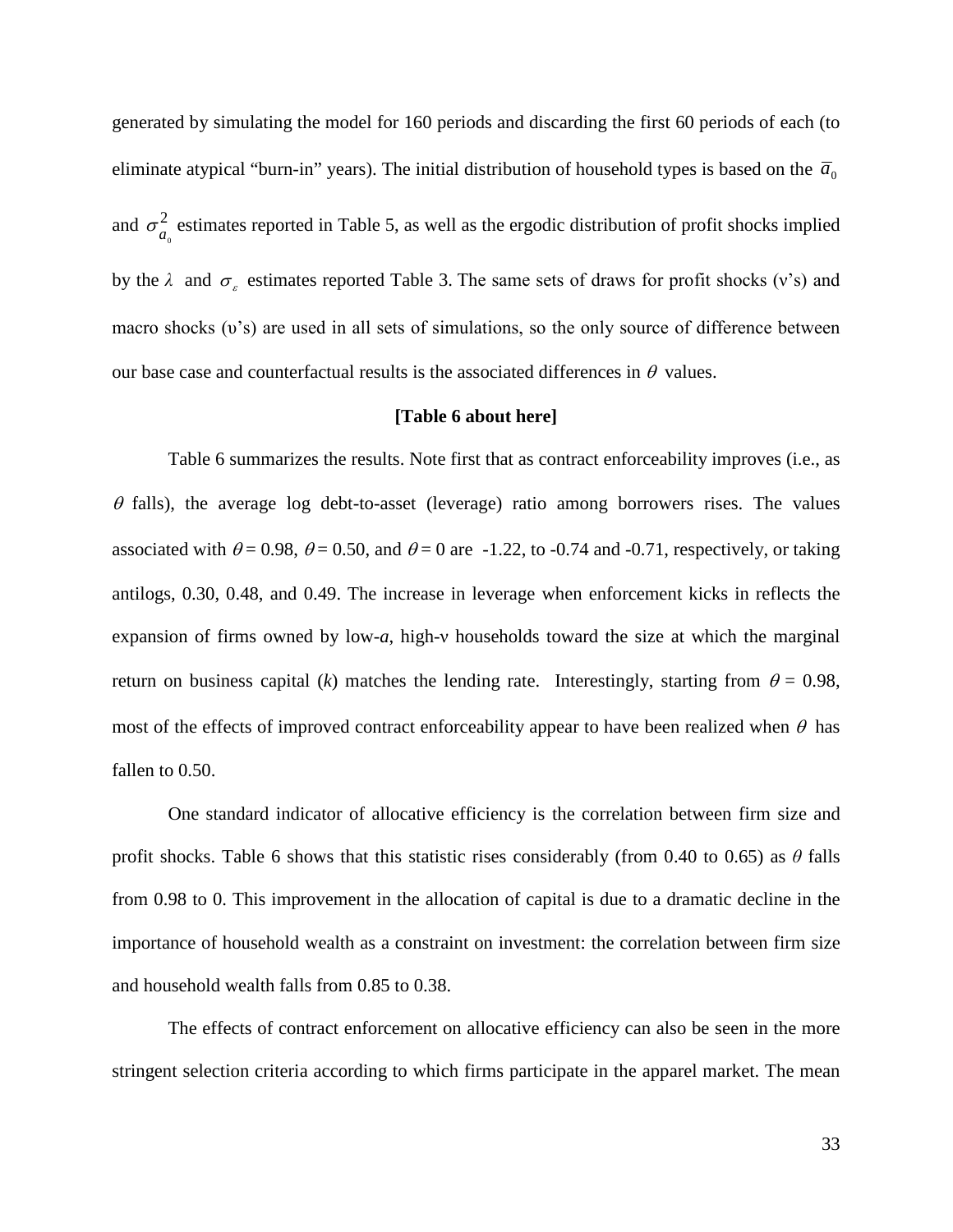profitability index among exiting firms rises from  $\bar{v} = -0.55$  when  $\theta = 0.98$  to  $\bar{v} = -0.44$  when  $\theta =$ 0.0, reflecting the reduced option value of staying in the market for low-υ firms. (When it is easy to finance start-up costs, entrepreneurs are more inclined to abandon low-υ firms and try to reenter with a better business. This result suggests that better-functioning financial markets can help to purge an economy of low-performing dinosaurs, not by forcing them to declare bankruptcy but by encouraging their owners to try something new. )

Finally, the allocative effects of contract enforcement are reflected in the rate of return on households' assets:

(11) 
$$
\Delta_{it} = \frac{\pi (k_{it}, e_t, v_{it}) - (r_t - \mu D_{it}) \cdot (k_{it} - a_{it})}{a_{it}}.
$$

Table 6 shows that as  $\theta$  falls, the median value of this statistic rises from 0.33 to 0.47, reflecting the improved ability of credit-constrained households to leverage their wealth by creating highreturn businesses. [36](#page-33-0)

#### **4.2. Loan enforcement effects under alternative Colombian macro regimes**

Next we investigate whether the effects of credit market imperfections are similar during the different macro regimes identified by our switching VAR. To do this, we once again study 100 simulations of our model, each for 160 periods, discarding the initial 60 periods as a burn-in. Now, however, we average values of the various statistics for all periods during which regime 1 prevailed, and for all periods when regime 2 prevailed.

<span id="page-33-0"></span><sup>&</sup>lt;sup>36</sup> The typical  $\Delta$  value is above the interest rate, even when  $\theta = 0$ , since operating profits must be large enough in expectation to finance entry costs. Further, since entry costs are the same for all households, ∆ is typically larger among low-*a* entrepreneurial households, for whom the denominator of (11) is relatively small.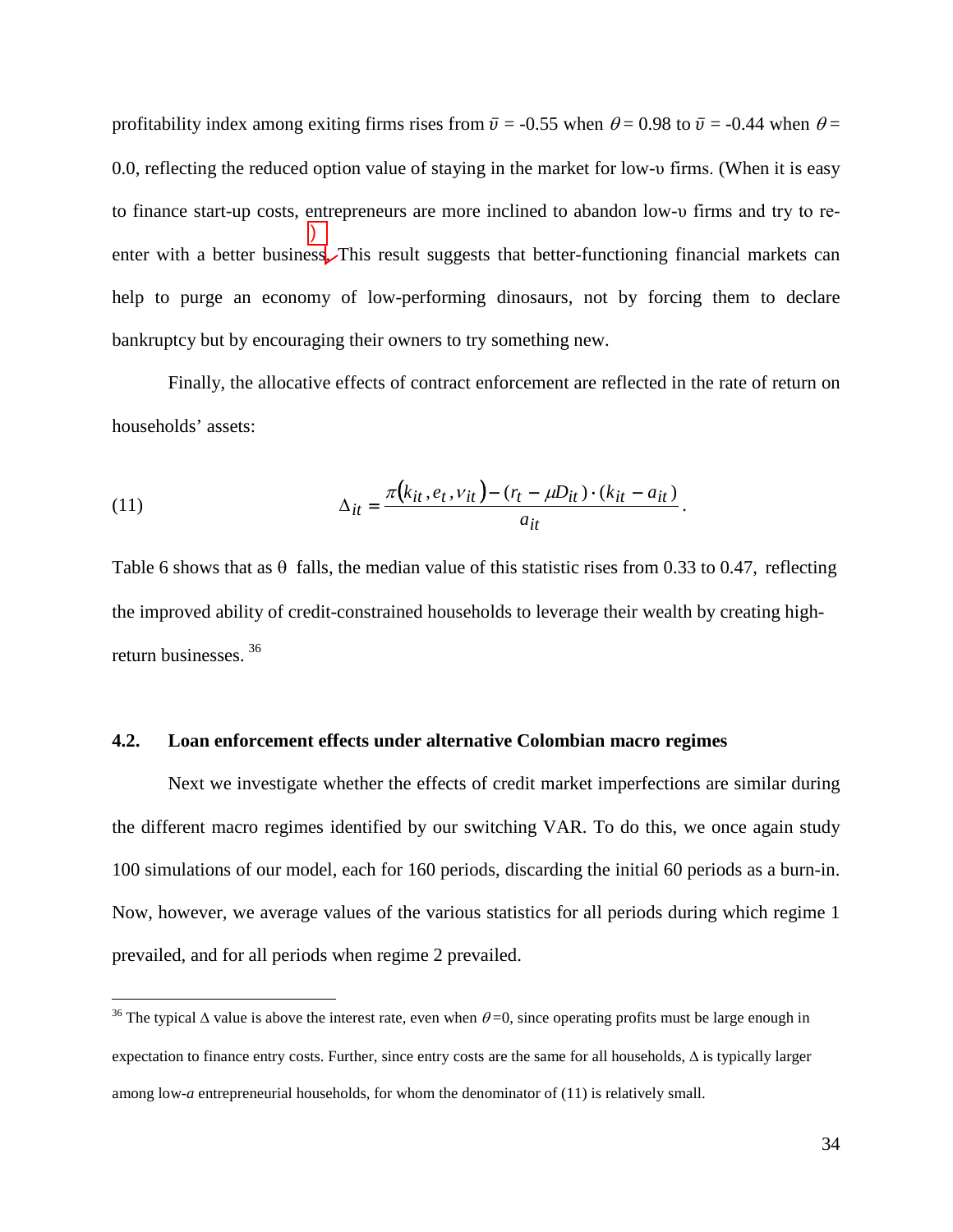## **[Table 7 about here]**

The first two columns of Table 7 summarize the regime 1 and regime 2 results for the base case of  $\theta = 0.98$  and the last two pairs of columns do the same for the counterfactual cases of  $\theta = 0.50$  and  $\theta = 0$ , respectively. Note that the average realized log exchange rate and interest rate are 4.63 and 0.10, respectively, in regime 1, while they are 4.51 and 0.19, respectively, in regime 2. Thus interest rates and exchange rates move in opposite directions when regimes change, and their effects on businesses' net earnings after interest work in opposite directions. Nonetheless, the median entrepreneur earns higher returns on her wealth under the strong exchange rates and low interest rates of regime 1 (Table 7). Further, since the payoff to low interest rates depends upon firms' ability to borrow, the effects of regime switches are highly dependent upon contract enforceability. The difference between average earnings rates on portfolios under the two regimes is only  $0.343 - 0.321 = 0.022$  (2.2 percentage points) when credit markets function poorly ( $\theta$ =0.98), but when they operate moderately well ( $\theta$ =0.50) it is  $0.523 - 0.357 = 0.163$ , and when contracts are perfectly enforceable ( $\theta$ =0) it is 0.713 – 0.252 = 0.461.

#### **[Figures 3a and 3b about here]**

Figure 3a depicts the percentage changes in welfare for different types of incumbent owner-households as the economy moves from regime 2 to regime 1, presuming that  $\theta = 0.98$ . Clearly the net gains from switching to regime 1 tend to rise with profitability shocks (ν) and fall with wealth (*a*). Several forces create this pattern. First and most importantly, regime 1's low interest rates help borrowers (low-*a*, high-ν households) and hurt depositors (high-*a*, low-ν households). Second, exchange rate effects moderate the gains to entrepreneurs from being in regime 1, and they are relatively important at large ((high-*a*, high-ν) firms.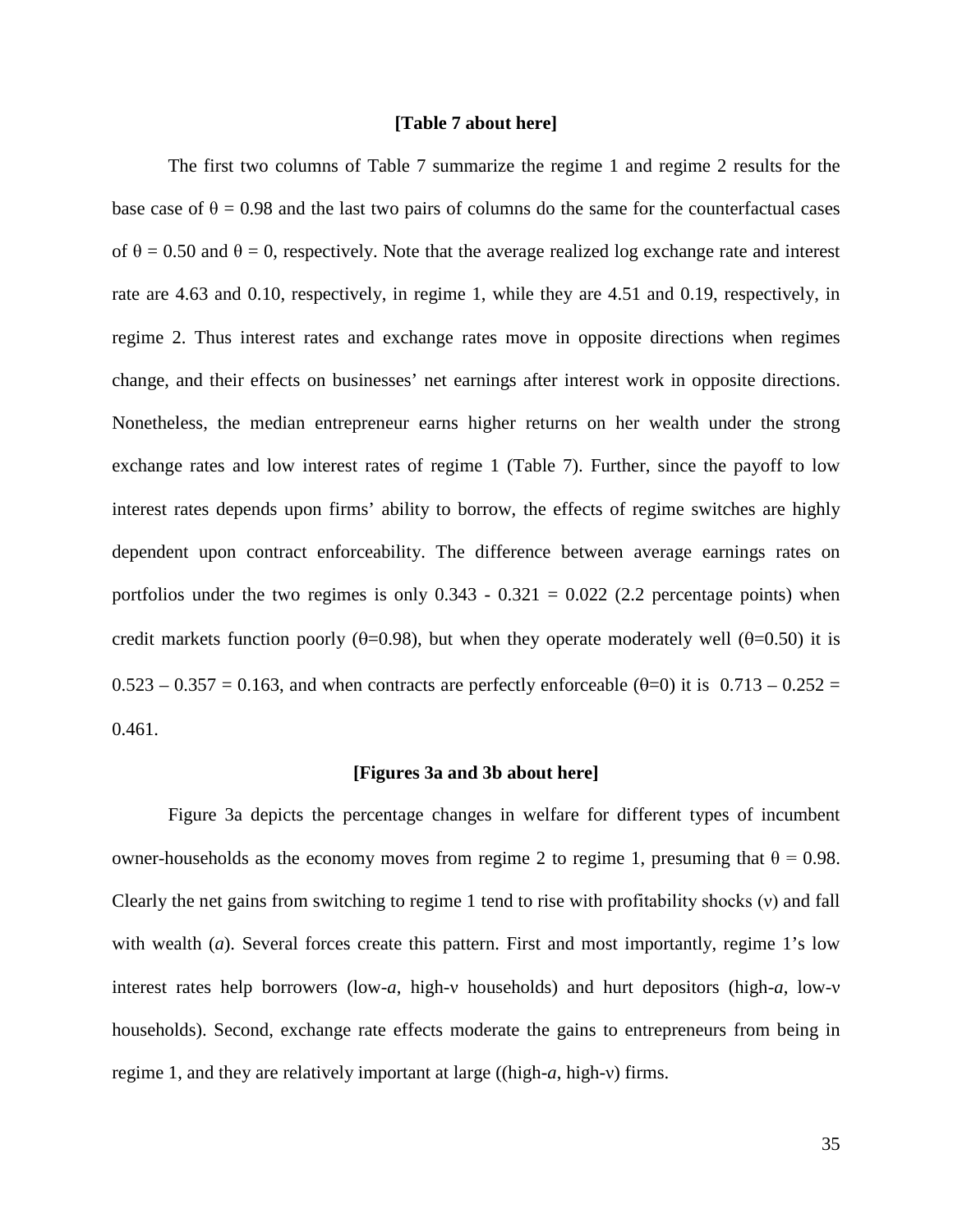Figures 3b shows how the surface in figure 3a would shift if contract enforceability were perfect ( $θ=0$ ). High-*a*, low-v households are not affected by  $θ$  because these households selffinance their capital investments and are not credit constrained when contract enforcement is weak. However, improvements in enforcement do help low-*a*, high-v households in periods when they would like to be borrowing more, i.e., when regime 1 prevails.<sup>[37](#page-35-0)</sup> This enforcementinduced shift in the value of low-*a*, high-ν households is associated with more regime-1 business investment by households with modest wealth, and it is the reason that  $corr(a,k)$  falls more dramatically with a regime switch from 2 to 1 when  $\theta = 0$  (Table 7).

## **[Figures 4a and 4b about here]**

Finally, to give a sense for the magnitude of the welfare gains associated with improvements in enforceability, figures 4a and 4b show how the present value of the expected utility stream for incumbent households,  $V^I$ , shifts as  $\theta$  drops from 0.98 to 0.50. Not surprisingly, the largest gains accrue to low-*a*, high-ν households, which improve their welfare up to 80 percent. Note, however, that even the unrationed (high-*a*, low-ν) gain modestly because there is some possibility that they will become rationed in the future. Note also that it doesn't matter much whether the economy is in regime 1 or regime 2 because households anticipate that they will pass through both regimes repeatedly.

### **4.3. Contract Enforcement and the Macro Environment: Argentina versus Colombia**

Results in the previous section suggest that the effects of improved contract enforceability depend partly upon the degree of macro volatility. To further explore this

<span id="page-35-0"></span> $37$  This finding is similar to Gine and Townsend's (2004, p. 269), whose simulations imply that the primary beneficiaries of improvements in the Thai financial sector are "talented would-be entrepreneurs who lack credit and cannot otherwise go into business (or invest little capital)."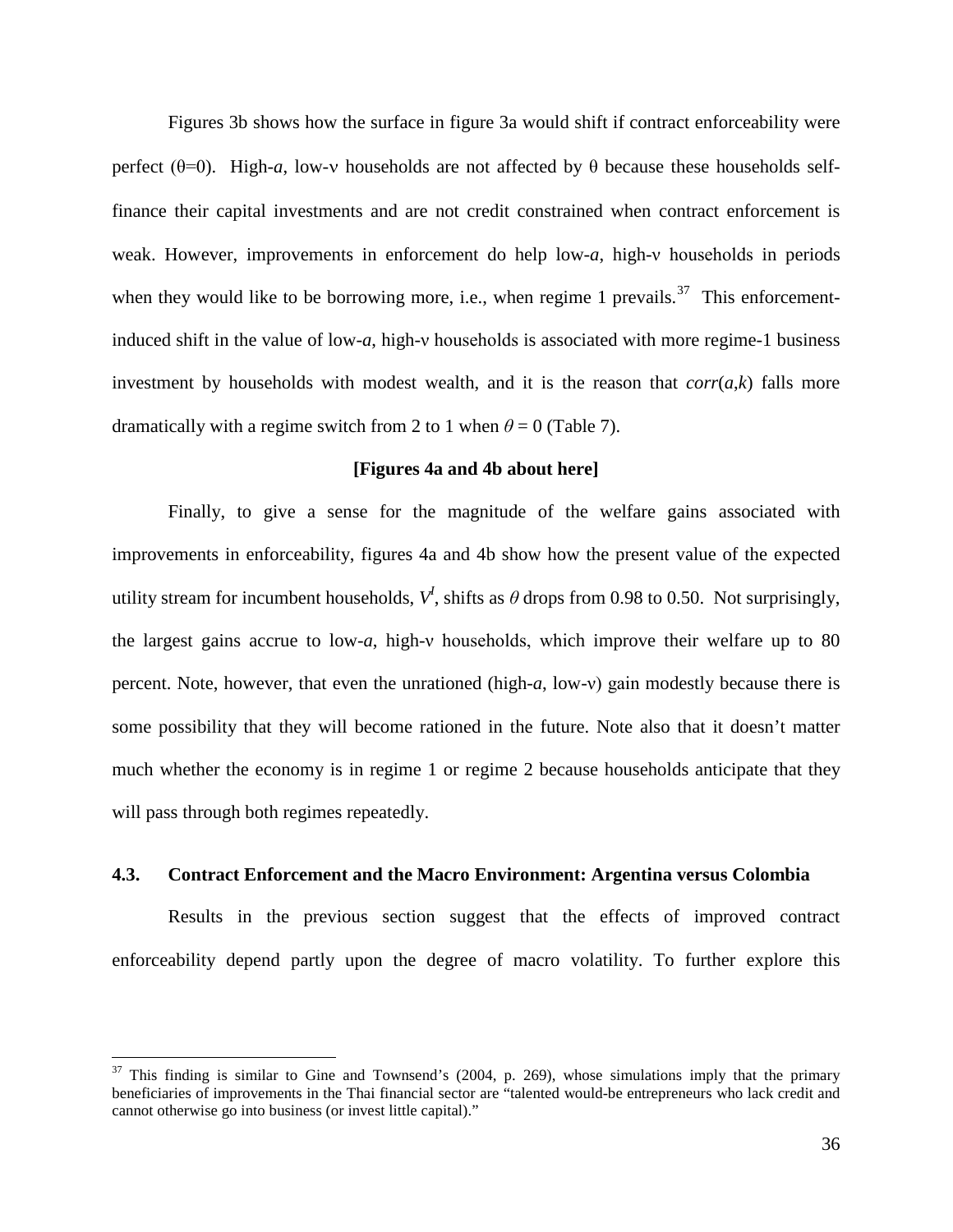relationship, we now ask how changes in  $\theta$  would have affected Colombian households if they had been somehow transplanted to the relatively more volatile Argentine macro environment.

## **[Figure 5 about here]**

Figure 5 shows the evolution of Argentine real exchange rates and real interest rates over the past 30 years. Juxtaposed with figure 1, it demonstrates that this country's recent macro history has been much more turbulent than Colombia's. This impression is confirmed by estimates of our SETAR switching model based on Argentine time series (Table 8). We decisively reject a single regime, and we estimate a covariance matrix for the innovations in the process that is an order of magnitude larger than Colombia's (compare Table 8 to Table 1).

## **[Table 8 about here]**

Table 8 repeats the counterfactual experiment that generated Table 6, replacing the Colombian transition density for *st* from Table 1 with the Argentine transition density from Table 8. All other parameters are left unchanged.

The clear message of this exercise is that credit market imperfections are much more important in a volatile environment. In "Argentina," the same improvement in contract enforcement from  $\theta = 0.98$  to  $\theta = 0.0$  causes much larger adjustments in the median return on portfolios (0.458 versus 0.141), the mean log leverage of borrowers (0.791 versus 0.514), the mean log firm size (3.30 versus 2.77), and the log of mean wealth among firm owners (5.68 percent versus 3.45). Contrasts for most other variables are less dramatic, but adjustments in virtually all of the dimensions we examine are relatively larger for the Argentine experiment. Overall, the welfare effects of regime switches more than double for credit-constrained producers when we move them from Colombian to Argentine macro conditions.

What explains this pattern? Improvements in contract enforceability make it easier for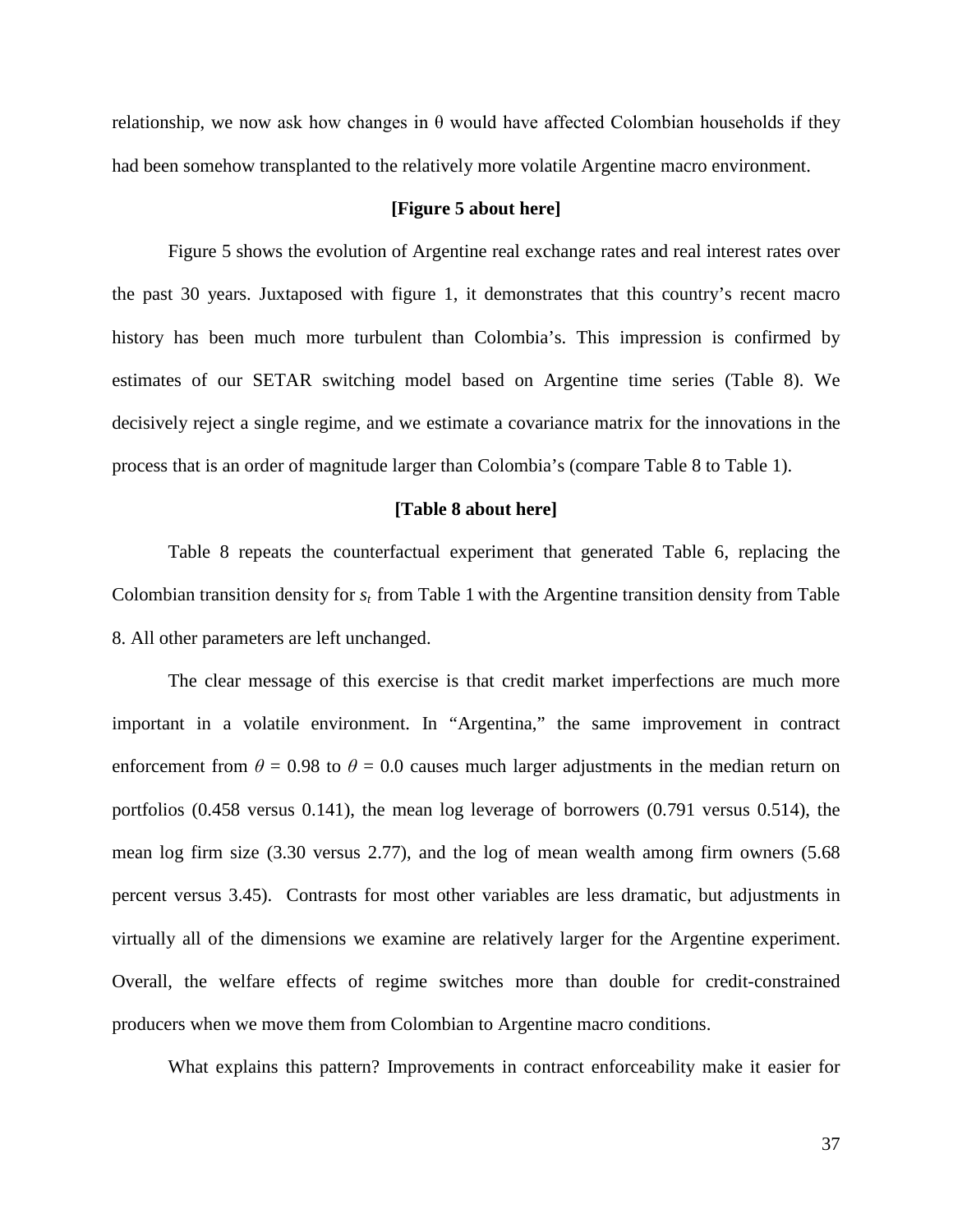entrepreneurs to avail themselves of temporary profit opportunities during boom years through entry and expansion. Similarly, well-functioning credit markets encourage exit during lean years by reducing the costs of re-entry. Both effects matter more when boom-bust cycles are relatively dramatic.

## **5. Summary**

We develop an empirical model that characterizes the effects of macroeconomic volatility, poorly functioning credit markets, and substantial entry costs. Applied to panel data on Colombian apparel producers, the model yields econometric estimates of a loan enforcement index, the sunk costs of creating a new business, and various other parameters. It also provides a basis for counterfactual experiments that explore the effects of improved contract enforcement and reduced spreads between borrowing and lending rates.

In particular, simulations of our model imply that perfect loan contract enforcement substantially increases the ability of entrepreneurial households to pursue profitable business investments. Accordingly, the average return on asset portfolios increases dramatically and the number of active businesses rises. At the same time, firms' sizes become less correlated with the wealth of their owners and more correlated with their capacity to generate operating profits.

The effects of financial reforms on entrepreneurial households depend upon the market potential of their businesses, their wealth, and the macro environment. Not surprisingly, the benefits of good contract enforcement accrue mainly to households with good business ideas but modest wealth. Further, as the macro environment swings from low interest rates and a strong but volatile currency to low interest rates and a weaker, more stable currency, the benefits of improved contract enforcement become larger still for these households.

Finally, the gains from improved enforceability are larger when the macro environment is

38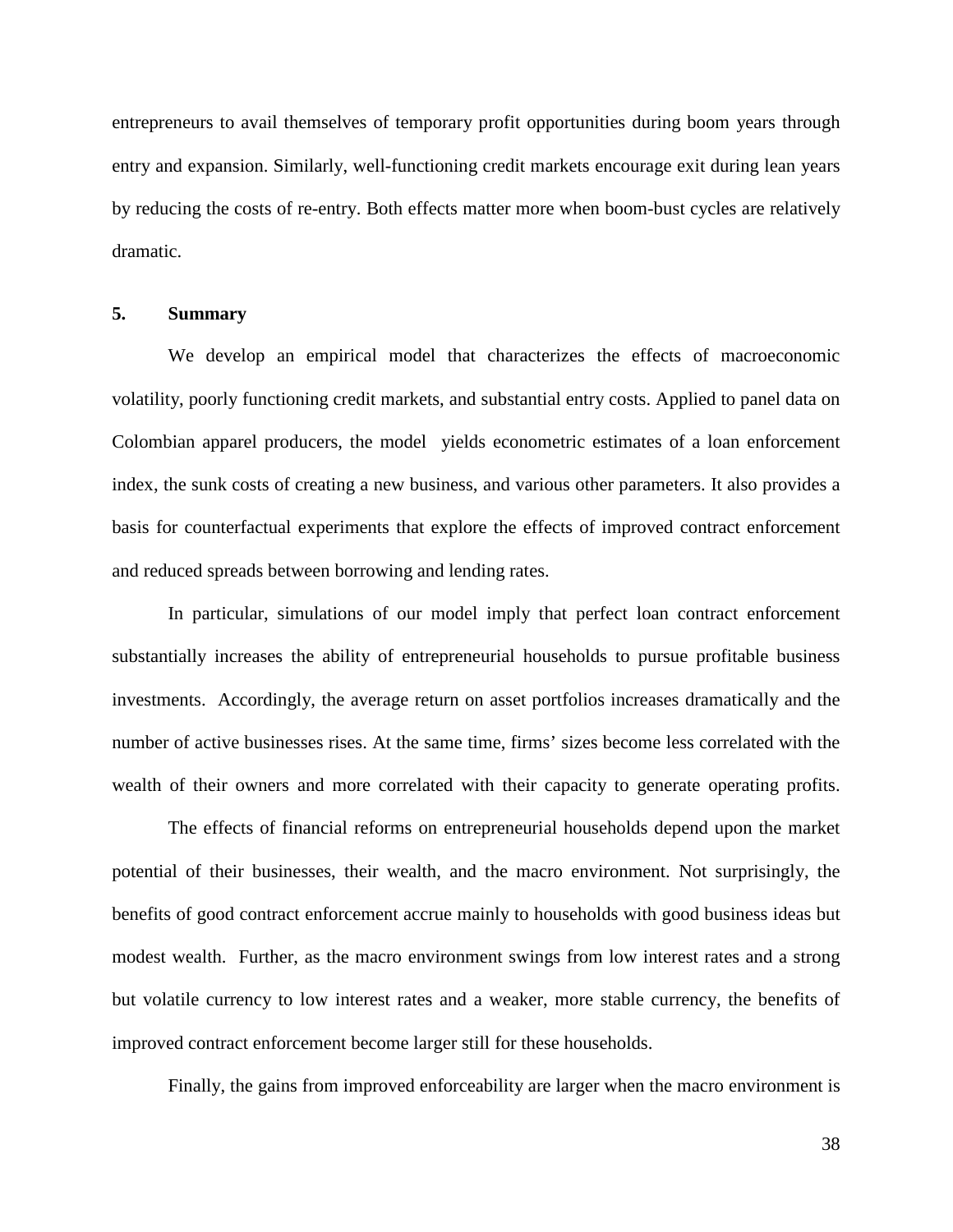volatile because well-functioning credit markets enhance entrepreneurs' ability to quickly adjust their firm size, and the returns to doing so are relatively large when market conditions are unstable. In particular, if the Colombian macro environment were replaced with the Argentine environment of the past 25 years, the effect of moving to perfect enforceability on average leverage rates, average portfolio returns, average firm size, and average wealth of entrepreneurs would be far more dramatic.

Department of Economics, Vanderbilt University, USA. Department of Economics, Pennsylvania State University, and NBER, USA. Department of Economics, Bielefeld University, Germany.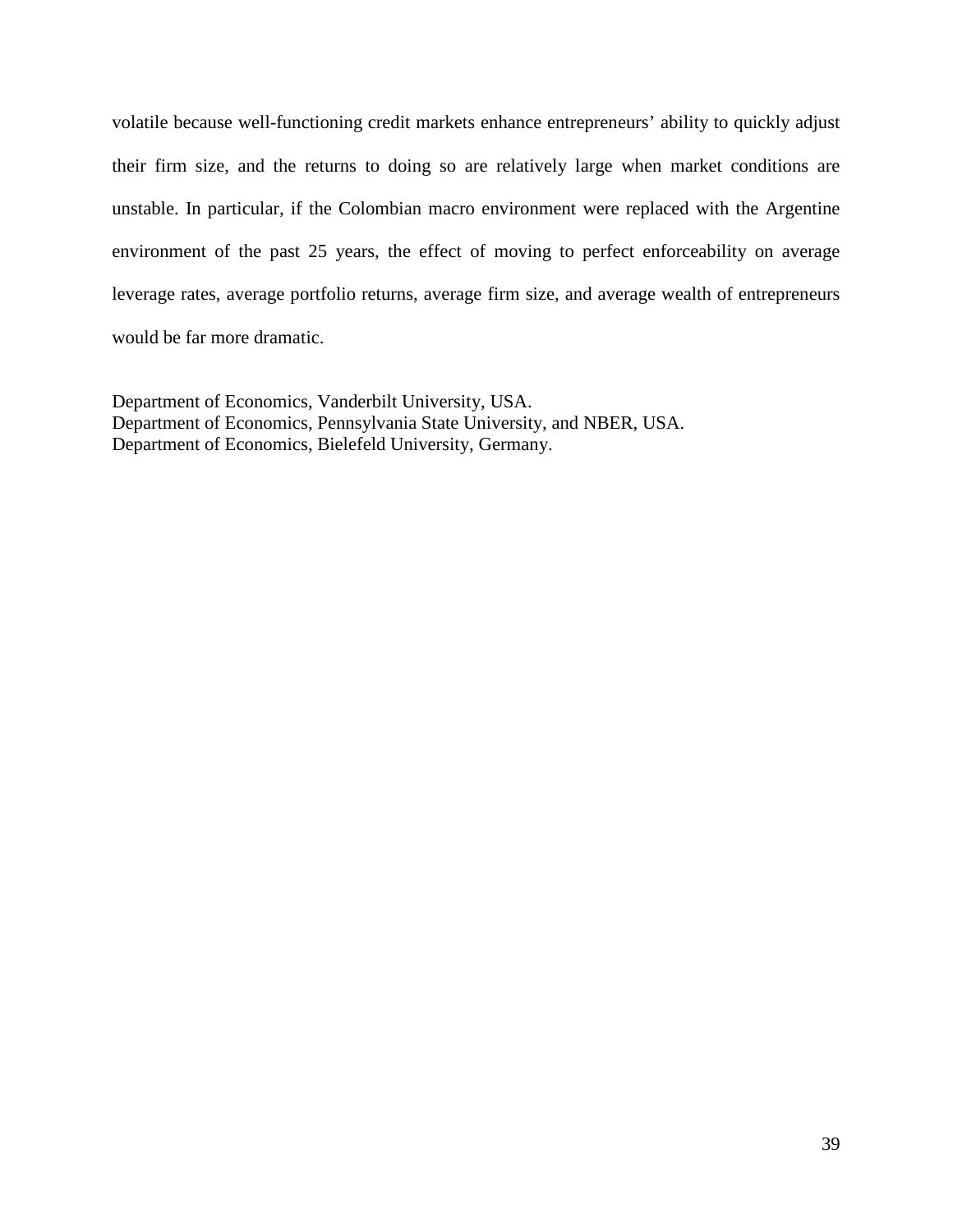### **Appendix: The Profit Function Estimator**

Using (10c), we obtain quasi-differenced versions of equations (10a) and (10b):

$$
(10a') \quad \ln G_{it} = (1 - \lambda)\eta_0 + \lambda \ln G_{it-1} + \eta_1 (\ln e_t - \lambda \ln e_{t-1}) + \eta_2 (\ln k_{it} - \lambda \ln k_{it-1}) + \varepsilon_{it}^{\nu}
$$

$$
(10b') \quad \ln C_{it} = (1 - \lambda)\eta_0 + \lambda \ln C_{it-1} + \eta_1 (\ln e_t - \lambda \ln e_{t-1}) + \eta_2 (\ln k_{it} - \lambda \ln k_{it-1}) + \varepsilon_{it}^v + \varepsilon_{it}^c
$$

All variables on the right-hand side of these equations except  $k_{it}$  are uncorrelated with the innovation in the profit shock,  $\varepsilon_{it}^{\nu}$ . So, taking the value of  $\eta_2$  from other sources, nonlinear least squares estimates of the remaining parameters in (10a') and (10b') will not be subject to simultaneity bias. However, they will still be subject to selection bias, since firms exit the sample in response to low  $\varepsilon_{it}^{\nu}$  realizations.

To deal with this selection problem, we use include a standard Heckman correction term in each equation. Specifically, let  $\underline{v}(s_t, a_{it})$  be the minimum profit shock at which an incumbent entrepreneur with assets  $a_{it}$  will continue to operate his firm. (This cut-off is implied by the programming problem described in section IIB.) The conditional continuation probability for this entrepreneur is then:

$$
P\left[\chi_{it}^I = 1 \mid s_t, a_{it}, v_{it-1}\right] = \Pr\left[\underline{v}(s_t, a_{it}) - \lambda v_{it-1} < \varepsilon_{it}^V\right]
$$
\n
$$
= 1 - \Phi\left(\underline{z}_{it}\right),
$$

where  $\sigma_{_\varepsilon}$  $v_{it} = \frac{\nu(s_t, a_{it}) - \lambda v_{it-1}}{h}$  $z_{it} = \frac{V(s_t, a_{it}) - \lambda V_{it-1}}{V}$  and  $\Phi()$  is the standard normal cumulative distribution function.

Thus, expressing  $\underline{v}(s_t, a_{it})$  as a polynomial function of  $a_{it}$  and time dummies  $(d_1, \ldots, d_T)$ ,  $\underline{z}_{it}$  can be estimated using a probit function to predict continuation probabilities. To incorporate this probit into our estimator of (10a) – (10c), we approximate  $z_{it}$  as  $z_{it} \approx \beta x_{it}$  where  $x_{it} = [1, a_{it},$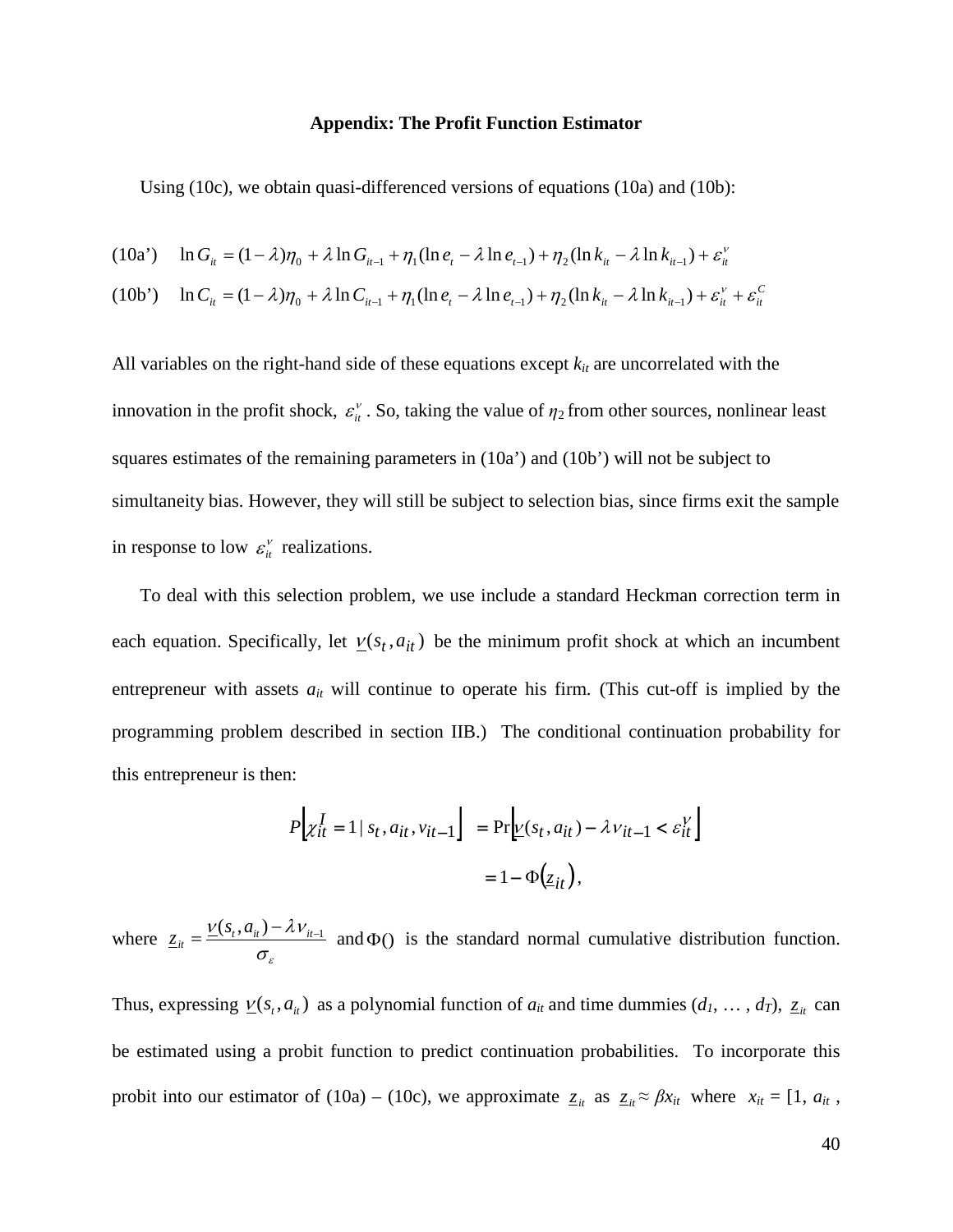$a_{it}^2$ ,  $v_{it-1}, d_1$ , ...,  $d_T$ ]. Then, given  $\beta$ , we use the standard formulae for moments of truncated normal distributions to calculate (e.g., Maddala, 1983):

$$
E(\varepsilon_{it}^V \mid s_t, a_{it}, v_{it-1}, \chi_{it} = 1) = \sigma_{\varepsilon} M_{it}
$$

where  $M_{it} = \frac{\phi(z_{it})}{\phi(z_{it})}$  $\left( \underline{z}_{it}\right)$  $M_{it} = \frac{\phi(\underline{z}_{it})}{1 - \Phi(\underline{z})}$  $\frac{\phi(z_{it})}{\phi(z_{it})}$  and  $\phi$  is the standard normal density function. Substituting these

expressions back into (10a') and (10b') yields the system to be estimated:

$$
(10a^{\prime\prime}) \quad \ln G_{it} = (1 - \lambda)\eta_0 + \lambda \ln G_{it-1} + \eta_1 (\ln e_t - \lambda \ln e_{t-1}) + \eta_2 (\ln k_{it} - \lambda \ln k_{it-1}) + \sigma_{\varepsilon} M_{it} + \xi_{it}^G
$$
\n
$$
(10b^{\prime\prime}) \quad \ln C_{it} = (1 - \lambda)\eta_0 + \lambda \ln G_{it-1} + \eta_1 (\ln e_t - \lambda \ln e_{t-1}) + \eta_2 (\ln k_{it} - \lambda \ln k_{it-1}) + \sigma_{\varepsilon} M_{it} + \xi_{it}^C
$$

where  $\xi_{it}^{G} = \varepsilon_{it}^{V} - E(\varepsilon_{it}^{V} | s_t, a_{it}, v_{it-1}, \chi_{it}^{I} = 1)$  $\xi_{it}^G = \varepsilon_{it}^V - E(\varepsilon_{it}^V \mid s_t, a_{it}, v_{it-1}, \chi_{it}^I = 1)$  and  $\xi_{it}^C = \varepsilon_{it}^V + \varepsilon_{it}^C - E(\varepsilon_{it}^V \mid s_t, a_{it}, v_{it-1}, \chi_{it}^I = 1)$ *C*  $\xi_{it}^C = \varepsilon_{it}^V + \varepsilon_{it}^C - E(\varepsilon_{it}^V \mid s_t, a_{it}, v_{it-1}, \chi)$ 

are serially uncorrelated, zero mean disturbance terms. Given the presence of the Mills ratios, we bootstrap standard errors.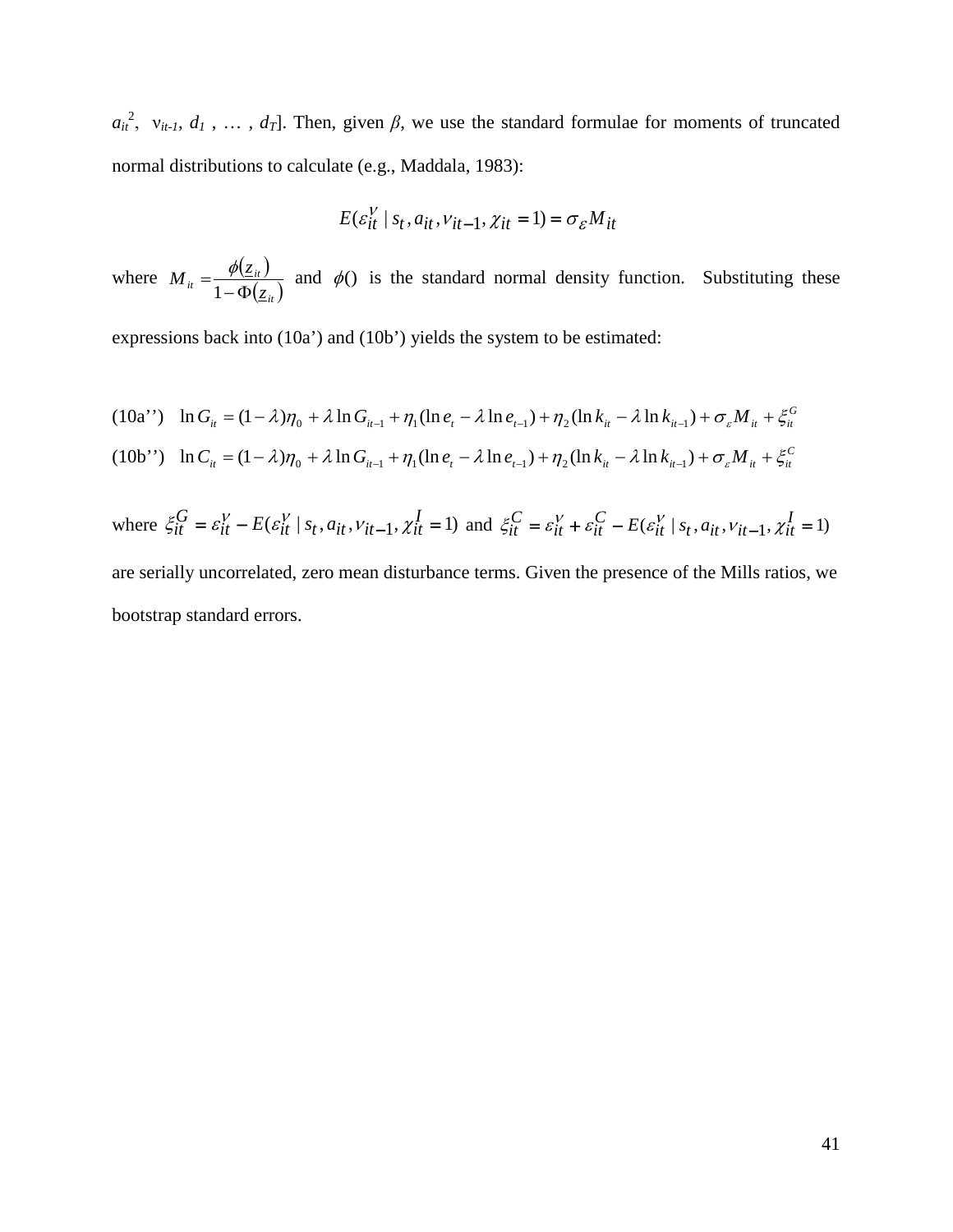#### **References**

- Aghion, Philippe and Patrick Bolton, "A Theory of Trickle-Down Growth and Development", *Review of Economic Studies* 64 (1997), 151-172.
- Aghion, Philippe, George-Mario Angeletos, Abhijit Banerjee, and Kalina Manova, "Volatility and Growth: Credit Constraints and Productivity-Enhancing Investment," NBER Working Paper 11349 (2005).
- Arellano, Cristina, Yan Bai, and Jing Zhang, "Firm Dynamics and Financial Development" *Journal of Monetary Economics* 59 (2012), 533-549.
- Attanasio, Orazio P., James Banks, Costas Meghir, and Guglielmo Weber, "Humps and Bumps in Lifetime Consumption," *Journal of Business and Economic Statistics* 17 (1999), 22– 35.
- Banerjee, Abhijit, "Contracting constraints, credit markets and economic development," in Hansen, L., Dewatripont, M., Turnovsky, S., eds., *Advances in Economics and Econometrics: Theory and Applications, Eighth World Congress*, *vol. III* (New York: Cambridge University Press, 2003).
- Banerjee, Abhijit and Esther Duflo, "Do Firms Want to Borrow More? Testing Credit Constraints Using a Directed Lending Program," Working Paper, MIT (2005).
- Banerjee, Abhijit and Andrew Newman "Occupational Choice and the Process of Development," *Journal of Political Economy* 101 (1993), 274-298.
- Banerjee, Abhijit and Andrew Newman "Inequality, Growth and Trade Policy," MIT Working Paper, Cambridge, MA (2003).
- Beck, Thorsten, Asli Demirguc-Kunt, and Ross Levine, "A New Database on Financial Development and Structure", *World Bank Economic Review* 14 (2000), 597-605.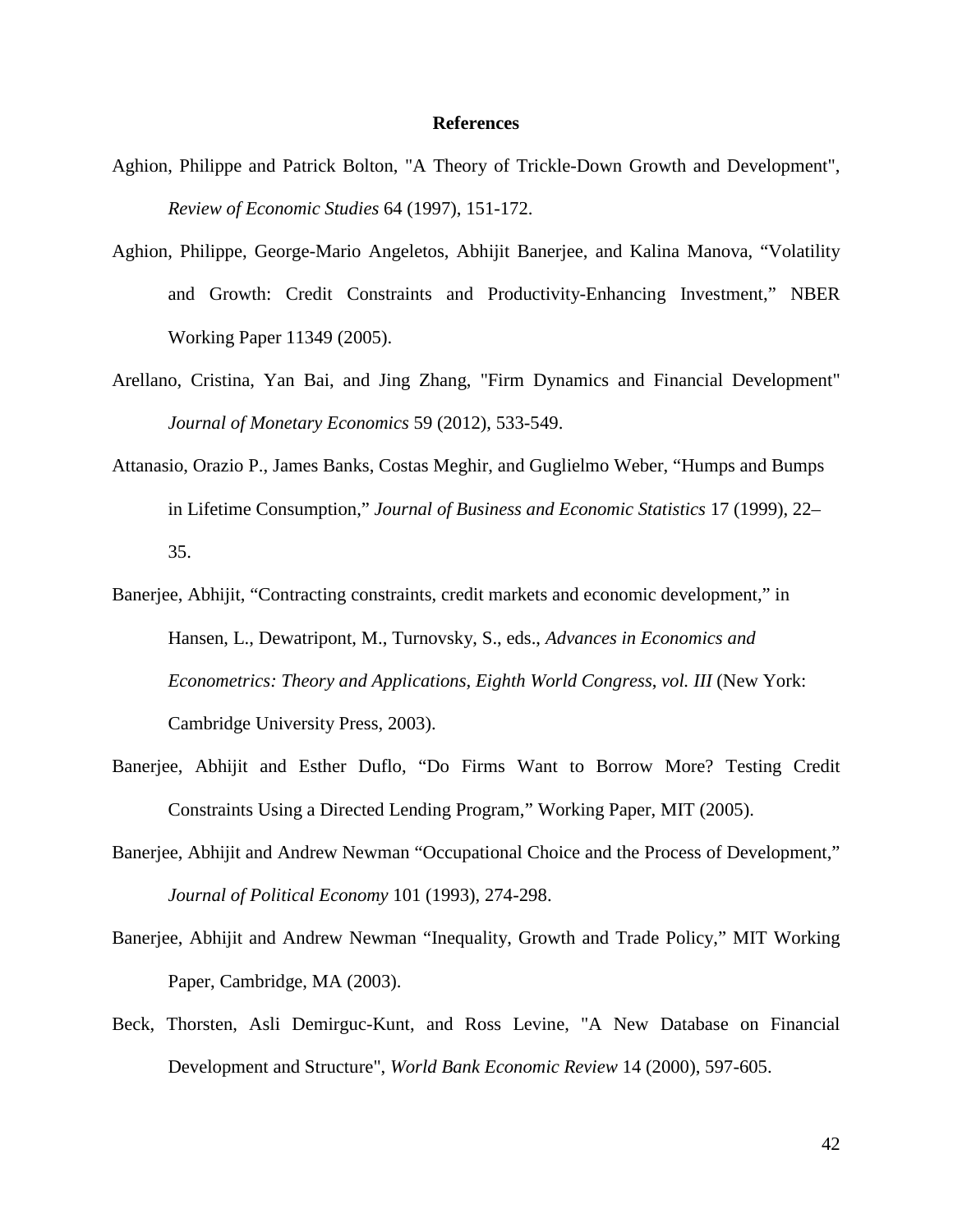Bloom, Nicholas "The Impact of Uncertainty Shocks," *Econometrica* 77 (2009), 623-686.

- Bollen, Nicolas, Stephen Gray, and Robert Whaley, "Regime Switching in Foreign Exchange Rates: Evidence from Currency Option Prices," *Journal of Econometrics* 94 (2000), 239- 76.
- Buera, Francisco, "A Dynamic Model of Entrepreneurship with Borrowing Constraints: Theory and Evidence." *Annals of Finance* 5 (2009), 443-464.
- Buera, Francisco, Joseph Kaboski, and Yongseok Shin, "Finance and Development: A Tale of Two Sectors," *American Economic Review* 101 (2011), 1964-2002.
- Cagetti, Marco and Mariacristina De Nardi, "Entrepreneurship, Frictions and Wealth," *Journal of Political Economy* 114 (2006), 835-870.
- Caner, M. and B. Hansen, "Threshold Autoregression with a Unit Root," *Econometrica* 69 (2001), 1555-1596.
- Chen, Shiu-Sheng, "Revisiting the Interest Rate-Exchange Rate Nexus: A Markov-Switching Approach," *Journal of Development Economics* 79 (2006), 208-224.
- Clarida, Richard, Lucio Sarno, Mark Taylor, and Giorgio Valente (2003), "The Out-of-Sample Success of Term Structure Models as Exchange Rate Predictors," *Journal of International Economics* 60 (1) 61-84.
- Cooley, Thomas and Vincenzo Quadrini, "Financial Markets and Firm Dynamics," *American Economic Review* 91 (2001), 1286-1310.
- De Loecker, Jan, "Product Differentiation, Multi-product Firms, and Estimating the Impact of Trade Liberalization on Productivity," *Econometrica* 79 (2011), 1407-1451.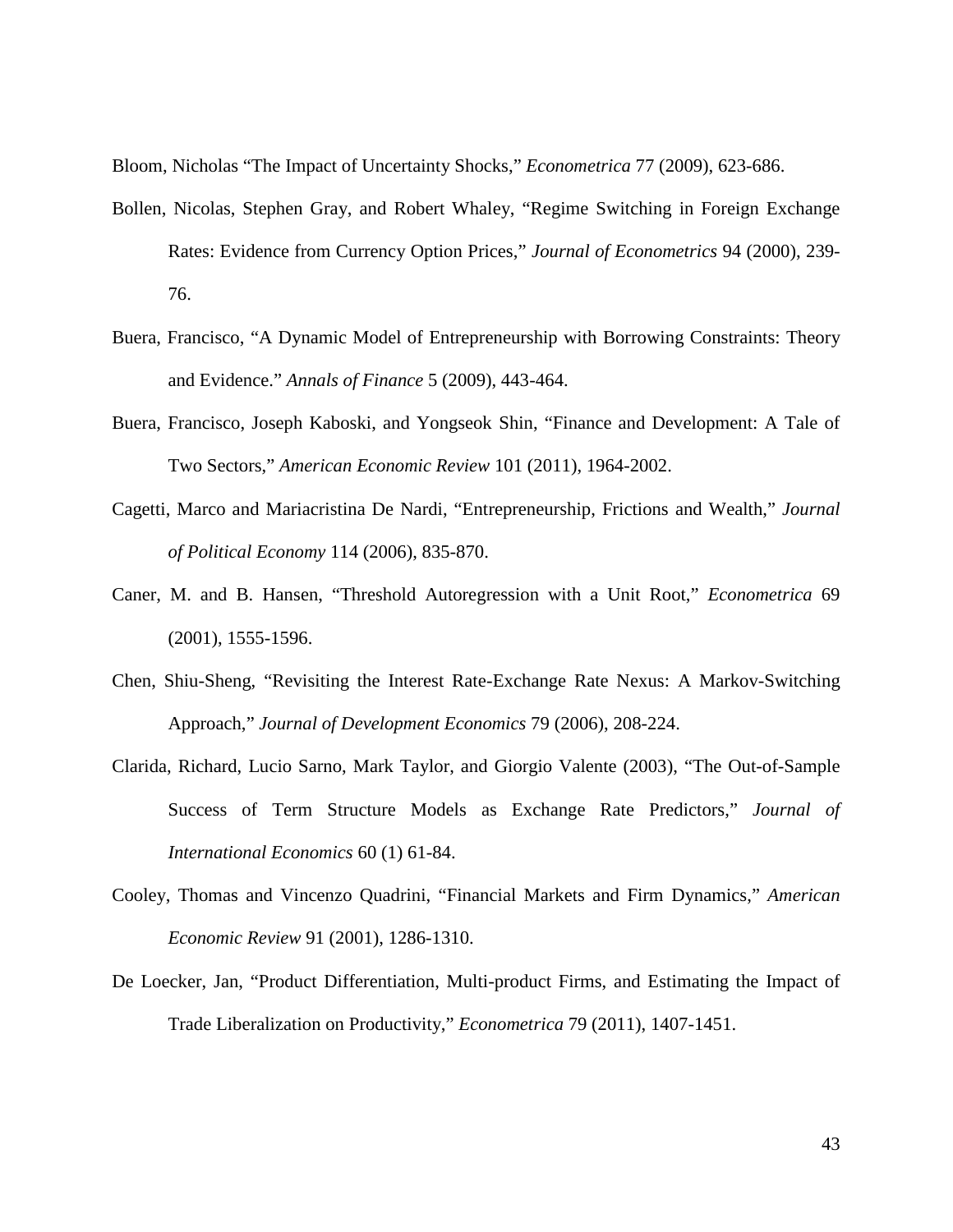- De Mel, Suresh, David McKenzie and Christopher Woodruff, "Returns to Capital in Microenterprises: Results from a Randomized Experiment," *Quarterly Journal of Economics* 123 (2008), 1329-72.
- Djankov, Simeon, Rafael La Porta, Florencio Lopez-de-Silanes, and Andrei Scheifer, "The Regulation of Entry," *Quarterly Journal of Economics* 118 (2002), 1-39.
- Djankov, Simeon, Caralee McLiesh, and Andrei Shleifer, " Private Credit in 129 Countries," *Journal of Financial Economics* 84 (2007), 299-329.
- Edwards, Sebastian, *The Economics and Politics of Transition to an Open Market Economy: Colombia*. (Paris: Organization for Economic Cooperation and Development, 2001).
- Engel, Charles and James Hamilton, "Long Swings in the Dollar: Are They in the Data and Do Markets Know It?" *American Economic Review* 80 (1990), 688-713.
- Eslava, Marcela, John Haltiwanger, Adriana Kugler and Maurice Kugler, "The Effects of Structural Reforms on Productivity and Profitability Enhancing Reallocation: Evidence from Colombia," *Journal of Development Economics* 75 (2004), 333-371.
- Evans, David and Boyan Jovanovic, "An Estimated Model of Entrepreneurial Choice under Liquidity Constraints," *Journal of Political Economy* 97 (1989), 808-27.
- Evans, David and Linda Leighton, "Some Empirical Aspects of Entrepreneurship," *American Economic Review* 79 (1989), 519-35.
- Fairlie, Robert, "The Absence of the African American-Owned Business: An Analysis of the Dynamics of Self-Employment," *Journal of Labor Economics* 17 (1999), 80-108.
- Felkner, John and Robert Townsend, "The Geographic Concentration of Enterprise in Developing Countries," *Quarterly Journal of Economics* 126 (2011), 2005-2061.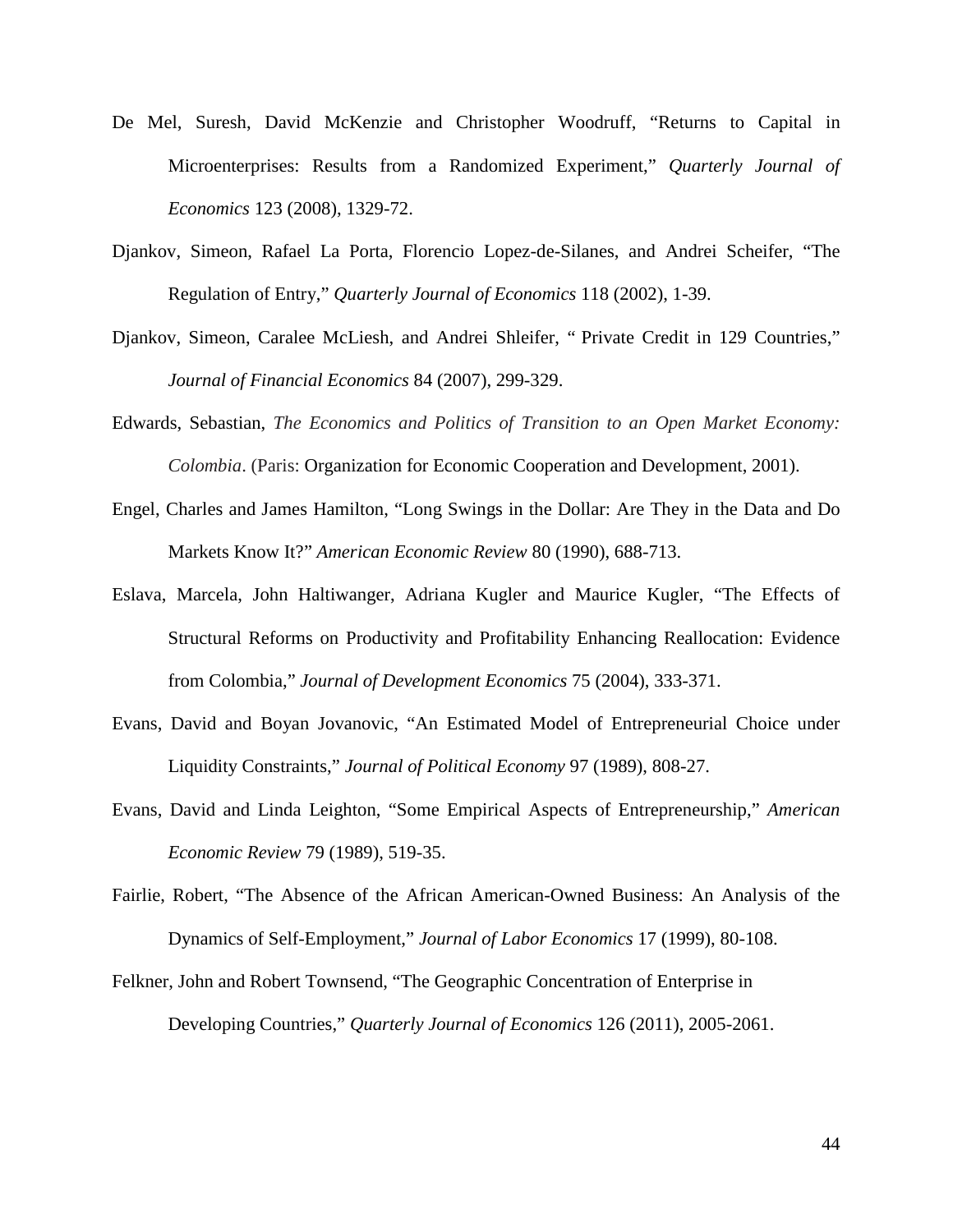- Garcia Garcia, Jorge and Sisira Jayasuriya *Courting Turmoil and Deferring Prosperity: Colombia between 1960 and 1990*. Washington, D.C. (Washington, D.C.: The World Bank, 1997).
- Gentry, William and R. Glenn Hubbard, "Entrepreneurship and Household Savings," *The B.E. Journal of Economic Analysis and Policy* 4 (2004).
- Giné, Xavier and Robert Townsend, "Evaluation of Financial Liberalization: A General Equilibrium Model with Constrained Occupation Choice," *Journal of Development Economics* 74 (2004), 269-307.
- Gray, Stephen, "Modeling the Conditional Distribution of Interest Rates as a Regime-Switching Process," *Journal of Financial Economics* 42 (1996), 27-62.
- Greenwood, Jeremy and Boyan Jovanovic, "Financial Development, Growth and the Distribution of Income," *Journal of Political Economy* 98 (1990), 1076-1107.
- Hildreth, Clifford and Glenn J. Knowles, "Some Estimates of Farmers' Utility Functions", Technical Bulletin 335, Agricultural Experiment Station, University of Minnesota (1982).
- Hopenhayn, Hugo, "Entry, Exit, and Firm Dynamics in Long Run Equilibrium," *Econometrica* 60 (1992), 1127-50.
- Hurst, Erik and Annamaria Lusardi, "Liquidity Contraints, Household Wealth, and Entrepreneurship," *Journal of Political Economy* 112 (2004), 319-347.
- Kaminsky, Graciela and Carmen Reinhart, "The Twin Crises: The Causes of Banking and Balance of Payments Problems," *American Economic Review*, 89 (1999), 473-500.

Kydland, Finn and Edward Prescott, "Time to Build and Aggregate Fluctuations,"

*Econometrica*, 50 (1982), 1345-1370

Lambson, Val, "Industry Evolution with Sunk Costs and Uncertain Market Conditions,"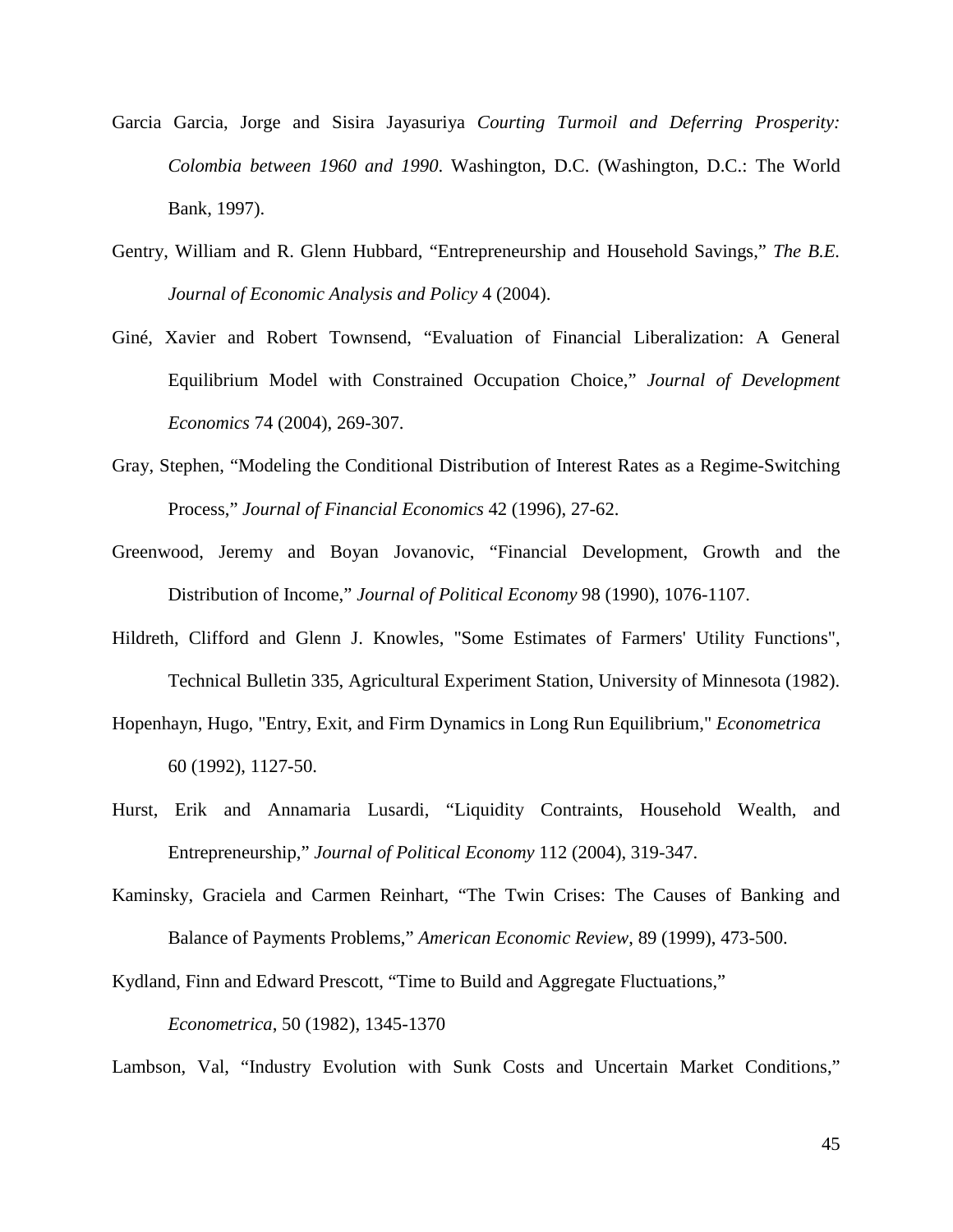*International Journal of Industrial Organization* 9 (1991), 171-196.

- Lee, Bong-Soo and Beth Fisher Ingram, "Simulation Estimation of Time-Series Models," *Journal of Econometrics* 47 (1991), 197-205.
- Levine, Ross, "Finance and Growth: Theory, Mechanisms and Evidence", in P. Aghion and S. Durlauf, eds., *Handbook of Economic Growth*, (Amsterdam: Elsevier, 2005).
- Lloyd-Ellis Huw, and Dan Bernhardt, "Enterprise, Inequality, and Economic Development," *Review of Economic Studies* 67 (2000), 147–168.
- Loayza, Norman, Romain Ranciere, Lusi Serven and Jaume Ventura. "Macroeconomic Volatility and Welfare in Developing Countries: An Introduction," *The World Bank Economic Review* 21 (2007), 343-387.
- Maddala, George, *Limited Dependent and Qualitative Variables in Econometrics*. *Econometric Society Monograph No. 3.* (New York: Cambridge University Press, 1983)
- McKenzie, David and Christopher Woodruff (2006) "Do Entry Costs Provide and Empirical Basis for Poverty Traps?" *Economic Development and Cultural Change* 55(1): pp. 3-42.
- Midrigan, Virgiliu and Daniel Yi Xu, "Finance and Misallocation: Evidence from Plant-Level Data," *American Economic Review* 104 (2014), 422-58.
- Olley, G. Stephen and Ariel Pakes, "The Dynamics of Productivity in the Telecommunications Equipment Industry," *Econometrica* 64 (1996), 1263-1298.
- Partow, Zeinab "Colombia: Macroeconomic and Fiscal Frameworks," in Giugale,-Marcelo-M.; Lafourcade,-Olivier.; Luff,-Connie, eds. *Colombia: The Economic Foundation of Peace*. (Washington, D.C.: World Bank, 2003), 145-72.
- Paulson, Anna and Robert Townsend "Entrepreneurship and Financial Constraints in Thailand," *Journal of Corporate Finance* 10 (2004), 229-262.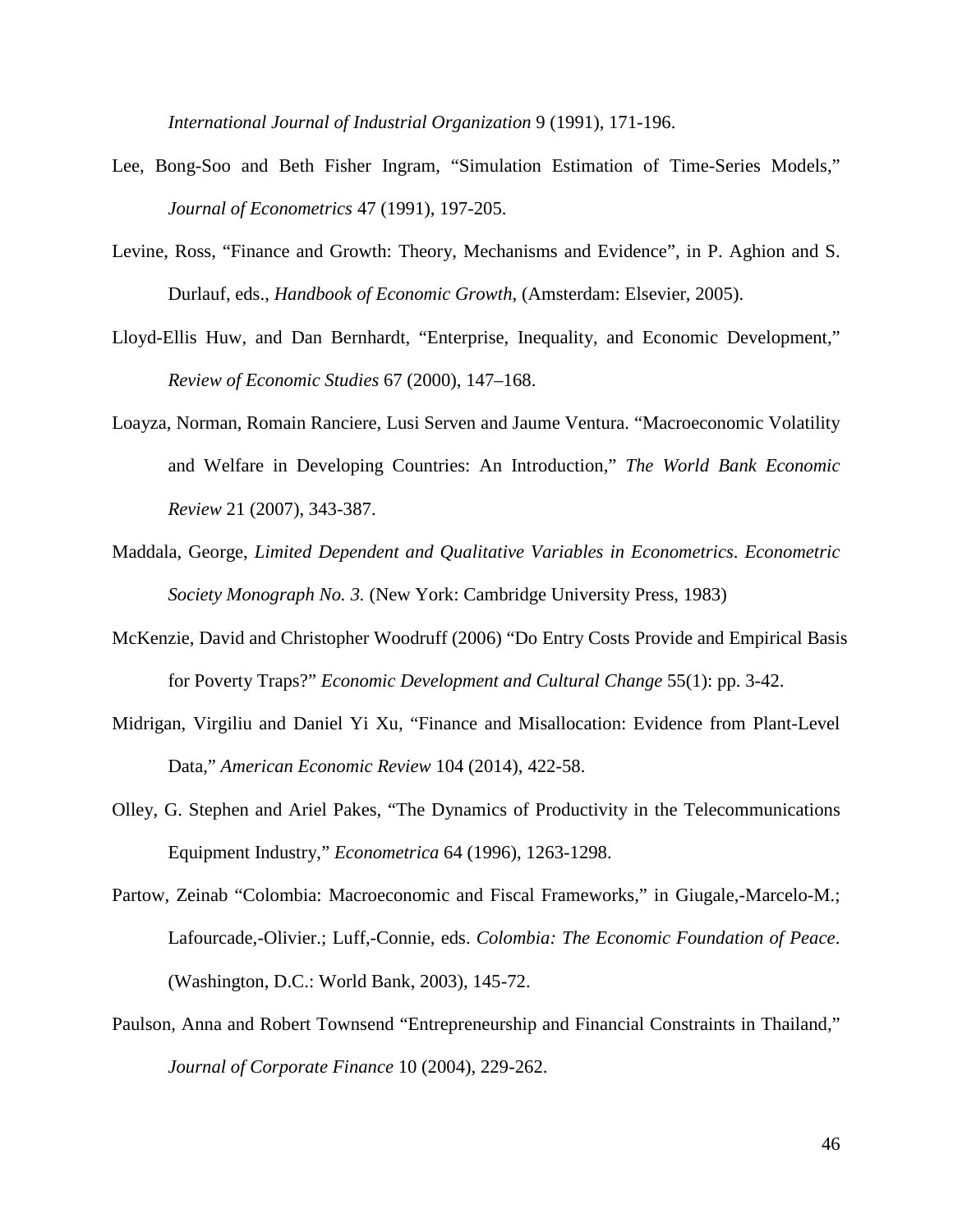- Quadrini, Vincenzo, "The Importance of Entrepreneurship for Wealth Concentration and Mobility," *Review of Income and Wealth* 45 (1999), 1-19.
- Rustichini, Aldo, "Dynamic Programming Solution of Incentive-Constrained Problems," *Journal of Economic Theory* 78 (1998), pp. 329-354.
- Tauchen, George and Hussey, Robert, "Quadrature-Based Methods for Obtaining Approximate Solutions to Nonlinear Asset Pricing Models," *Econometrica*, 59 (1991), 371-396.
- Townsend, Robert M and Kenichi Ueda, "Financial Deepening, Inequality, and Growth: A Model-Based Quantitative Evaluation" *Review of Economic Studies* 73 (2006), 251-293.
- Tybout, James, "Manufacturing Firms in Developing Countries: How Well Do They Do, and Why?" *Journal of Economic Literature* 38 (2000), 11-44.
- Utar, Hale, "Import Competition and Employment Dynamics", Working Paper, University of Colorado (2008).

World Bank *Doing Business 2008: Colombia* (Washington, D.C.: The World Bank, 2008)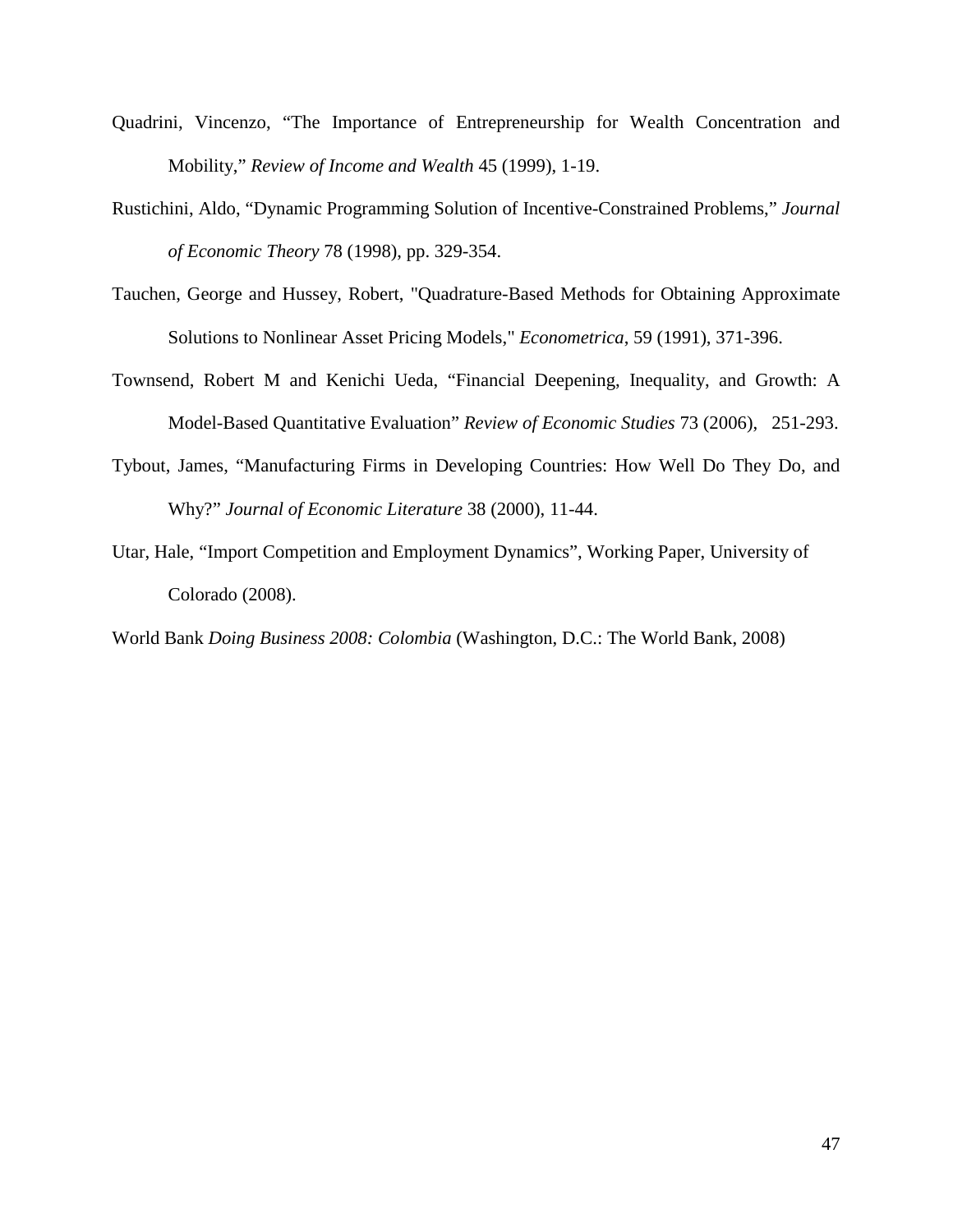|                                                         |                    | Regime 1           |            | Regime 2   |  |
|---------------------------------------------------------|--------------------|--------------------|------------|------------|--|
|                                                         | e                  | r                  | e          | r          |  |
|                                                         | 0.209              | 0.040              | 0.066      | 0.069      |  |
| $\beta_0$                                               | (0.261)            | (0.086)            | (0.161)    | (0.080)    |  |
|                                                         | 0.960              | $-0.003$           | 0.970      | $-0.004$   |  |
|                                                         | (0.058)            | (0.019)            | (0.034)    | (0.015)    |  |
| $\beta_1$                                               | $-0.264$           | 0.737              | 0.397      | 0.701      |  |
|                                                         | (0.190)            | (0.063)            | (0.243)    | (0.105)    |  |
| $\Sigma$                                                |                    | $1.60e-3 -2.57e-6$ | $1.94e-3$  | $-7.51e-5$ |  |
|                                                         | $-2.57e-6$ 1.74e-4 |                    | $-7.51e-5$ | $3.61e-4$  |  |
|                                                         | Threshold e        | 4.653              |            |            |  |
| $\chi^2$ (8) test statistic for single regime:<br>26.34 |                    |                    |            |            |  |

**Table 1: SETAR Switching Model Parameters<sup>a</sup>**

<sup>a</sup>Based on quarterly real lending rate and real effective exchange rate series for Colombia, 1982-I through 2007-IV. Standard errors are in parentheses. The interest rate is measured as the log of one plus the real lending rate. The real effective exchange rate is measured in logs and based to log(100) in 2005. All exchange rate values and post-1985 lending rate values come from the IMF's International Financial Statistics database. Pre-1986 lending rates were not available from the IFS, so they were obtained from Colombia's Planeacion (National Planning Department)'s archive of historical data:

[https://www.dnp.gov.co/EstudiosEconomicos/Estad%C3%ADsticasHist%C3%B3ricasde](https://www.dnp.gov.co/EstudiosEconomicos/Estad%C3%ADsticasHist%C3%B3ricasdeColombia.aspx) [Colombia.aspx.](https://www.dnp.gov.co/EstudiosEconomicos/Estad%C3%ADsticasHist%C3%B3ricasdeColombia.aspx) Values of the IFS series and the Planeacion series are the same for the

period of time during which they overlap.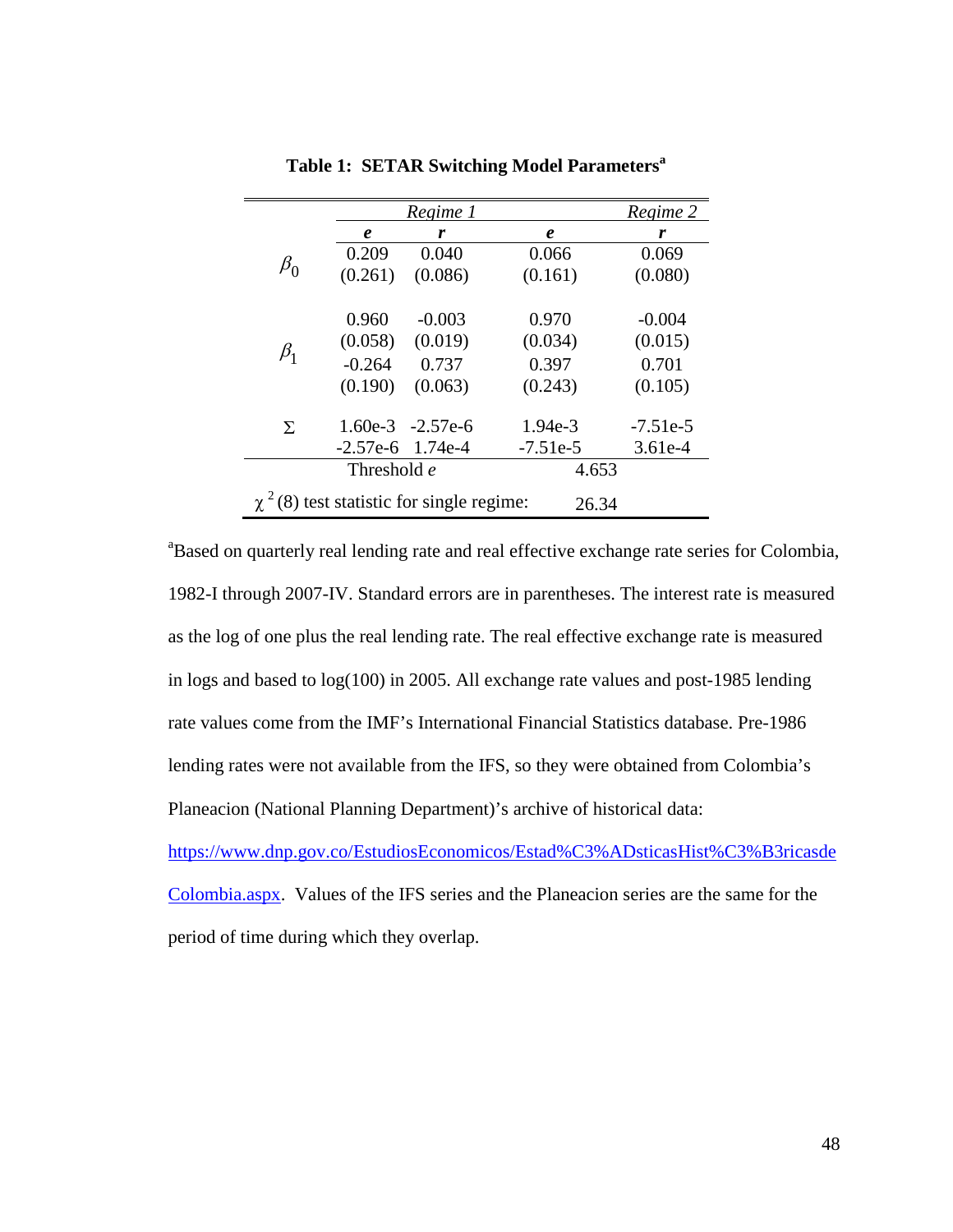|                                          | (1)     | (2)     | (3)      | (4)   | (5)        | (6)       | (7)      |
|------------------------------------------|---------|---------|----------|-------|------------|-----------|----------|
| Plant                                    | Fixed   | Capital | Debt     | Zero  | Gross      | Operating | Plant    |
| Size quintile                            | capital | per     | per unit | debt  | investment | income    | turnover |
|                                          | stock   | worker  | capital  | dummy | per unit   | per unit  | rate     |
|                                          | (SUS)   | (1,000) |          |       | capital    | capital   |          |
|                                          |         | SUS     |          |       |            |           |          |
| $\overline{20}$ <sup>th</sup> percentile | 5,051   | 0.49    | 2.46     | 0.38  | 0.03       | 23.90     | 0.20     |
| $20^{th} - 40^{th}$                      | 16,251  | 1.22    | 1.03     | 0.28  | 0.06       | 4.15      | 0.17     |
| $40^{th} - 60^{th}$                      | 31,602  | 2.10    | 0.69     | 0.22  | 0.07       | 2.80      | 0.16     |
| $60^{th} - 80^{th}$                      | 63,308  | 3.27    | 0.70     | 0.16  | 0.09       | 2.22      | 0.16     |
| $80^{th}$ -100 <sup>th</sup>             | 382,787 | 7.37    | 0.89     | 0.09  | 0.09       | 2.00      | 0.12     |

**Table 2: Apparel Producer Characteristics, Averages by Size Quintile\***

\* Figures are constructed using Colombia's Annual Survey of Manufacturers (DANE) and describe an average of 991 plants per year. All years (1981-1991) are pooled. All nominal values are first converted to 1977 pesos using the Colombian consumer price index. These figures are then re-stated in dollars using the peso-dollar exchange rate and brought forward to 2012 U.S. dollars using the U.S. consumer price deflator. Size quintiles are based on real capital stocks, which are constructed as beginning-of-period capital stocks plus gross investments, less current period depreciation rates.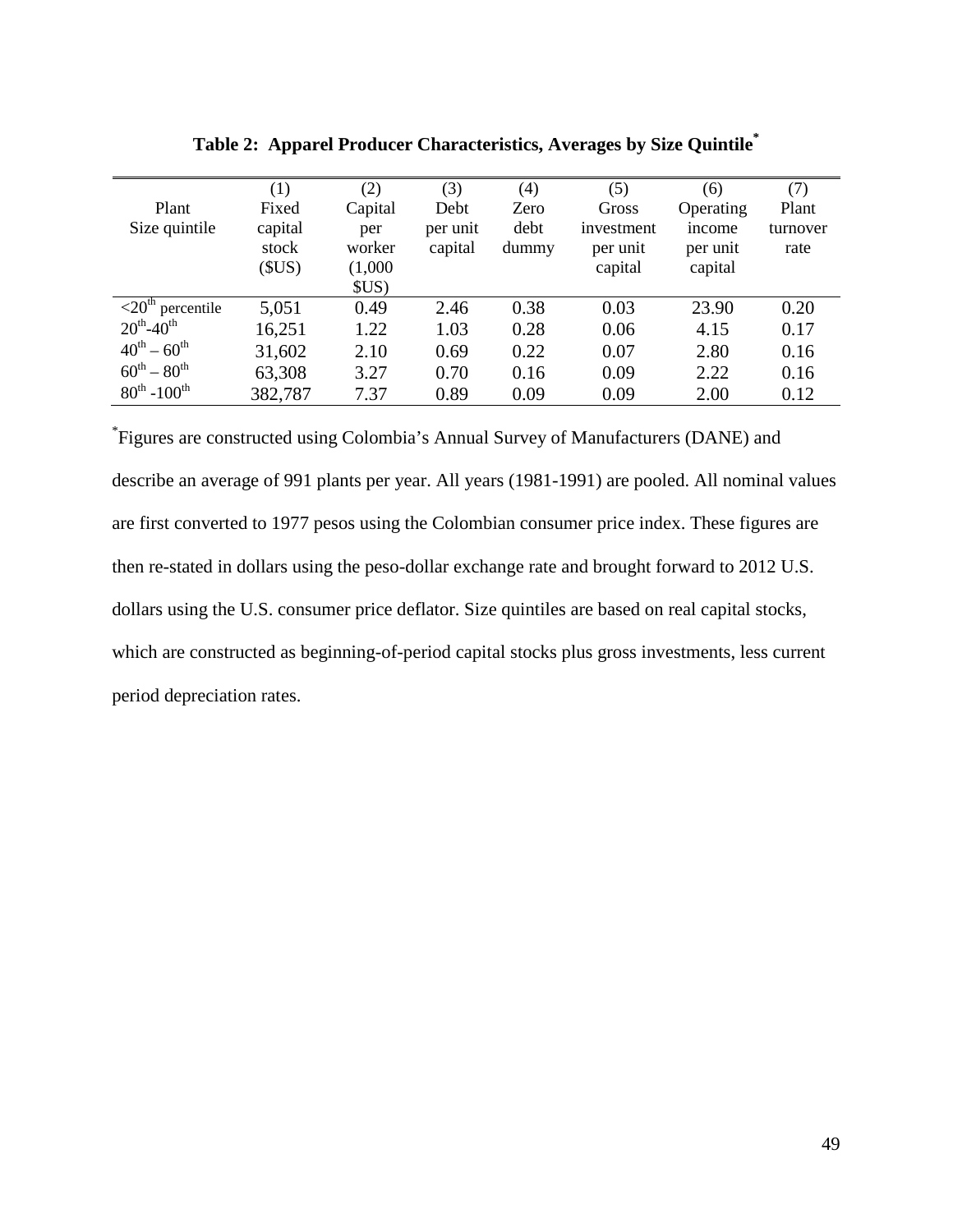|                                                | <b>Profit</b> | <b>Profit function</b> |
|------------------------------------------------|---------------|------------------------|
|                                                | function      | with time              |
|                                                | parameters    | dummies replacing      |
|                                                |               | exchange rate          |
| Intercept, revenue eqn. $(\eta_0)$             | 4.820         |                        |
|                                                | (0.241)       |                        |
| Exchange rate $(\eta_1)$                       | $-0.249$      |                        |
|                                                | (0.054)       |                        |
| Root of $\nu$ process ( $\lambda$ )            | 0.781         | 0.782                  |
|                                                | (0.014)       | (0.014)                |
| Inverse Mills ratio                            | $-0.008$      | $-0.004$               |
|                                                | (0.086)       | (0.088)                |
| Std. error, $\epsilon$ ( $\sigma_{\epsilon}$ ) | 0.519         | 0.519                  |
|                                                | (0.014)       | (0.015)                |
| Depreciation rate $(\delta)^b$                 | 0.093         | 0.093                  |
|                                                | (0.004)       | (0.004)                |
| Capital stock $(\eta_2)^c$                     | 0.847         | 0.847                  |
| Mark-up effect $(\tau)$                        | 0.661         | 0.661                  |
| $R^2$ revenue equation                         | 0.724         | 0.726                  |
| $R^2$ cost equation                            | 0.674         | 0.675                  |
| Number of observations                         |               | 6,531                  |

**Table 3: Operating Profit Function Parameters, Colombian Apparel Producers<sup>a</sup>**

<sup>a</sup> All standard errors are bootstrapped to deal with the stochastic Mills ratio. All estimates with standard errors are obtained using plant-level panel data on apparel producers from Colombia's Annual Survey of Manufacturing, 1981-1991.

<sup>b</sup>Estimated separately as the average book value of the depreciation rate.

<sup>c</sup>Imputed from estimate reported in Eslava, et al. (2004):  $\alpha$  = 0.303. This parameter is treated as non-stochastic when calculating standard errors for reported estimates of  $\eta_0$ ,  $\eta_1$ ,  $\lambda$ , and  $\sigma_{\varepsilon}$ .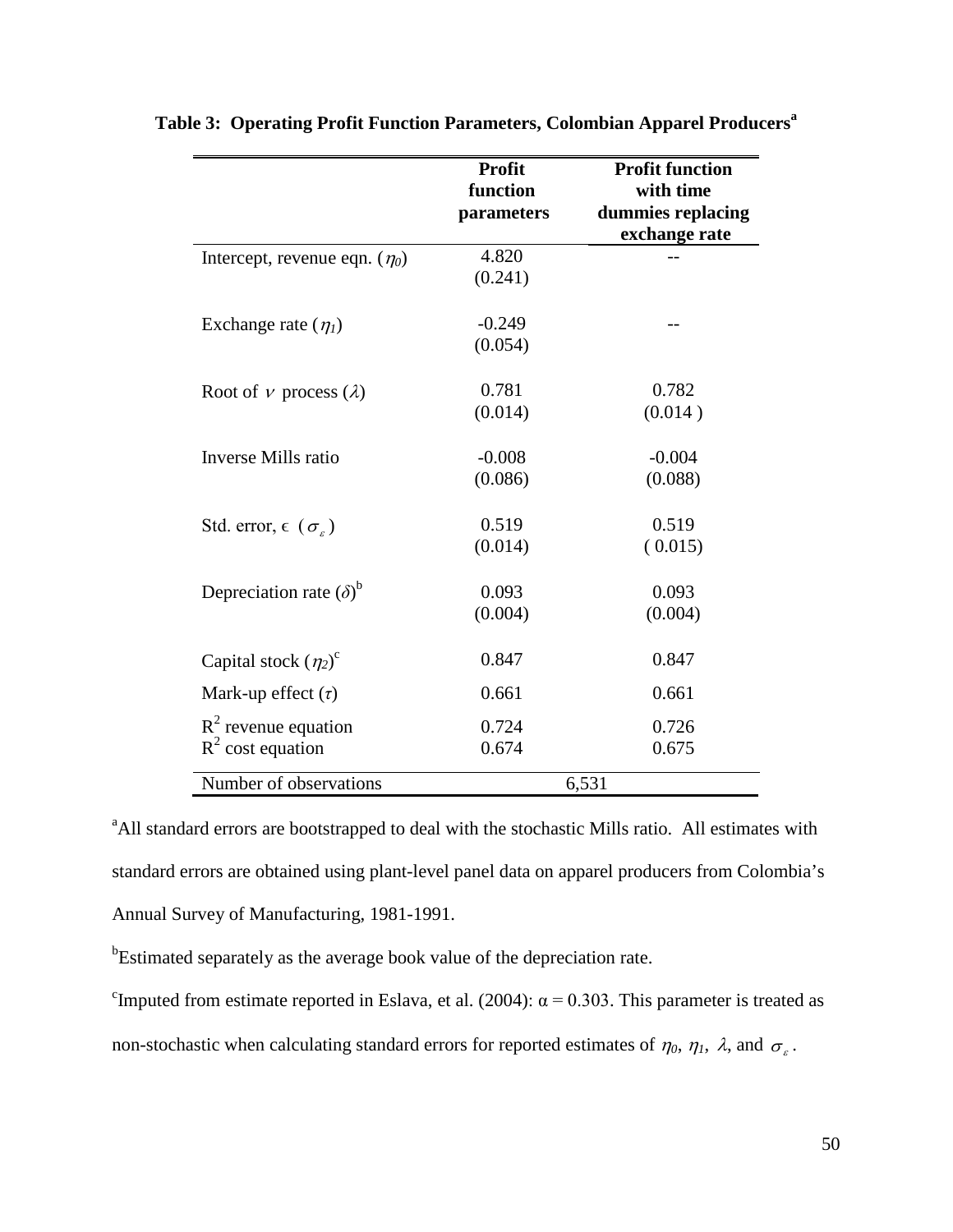| Table 4: Moments used to estimate $(\Lambda)$           |          |              |  |  |  |
|---------------------------------------------------------|----------|--------------|--|--|--|
|                                                         | Data     | <b>Model</b> |  |  |  |
| Mean, log capital                                       | 6.198    | 6.571        |  |  |  |
| Variance, of log capital                                | 2.050    | 2.068        |  |  |  |
| Mean, log capital, entrants                             | 6.050    | 5.691        |  |  |  |
| Variance, of log capital, entrants                      | 1.769    | 0.667        |  |  |  |
| Mean, log operating profits                             | 7.539    | 8.449        |  |  |  |
| Variance, log operating profits                         | 1.746    | 2.755        |  |  |  |
| Mean, log leverage (given debt is positive)             | $-0.997$ | $-1.239$     |  |  |  |
| Variance, log leverage (given debt is positive)         | 2.407    | 1.875        |  |  |  |
| Mean, growth in net capital stock                       | $-0.026$ | 0.046        |  |  |  |
| Variance, growth in net capital stock                   | 0.713    | 0.404        |  |  |  |
| Mean, entry rate                                        | 0.158    | 0.130        |  |  |  |
| Mean, exit rate                                         | 0.147    | 0.130        |  |  |  |
| Correlation, log capital, log operating profits         | 0.568    | 0.932        |  |  |  |
| Correlation, log capital, lagged log capital            | 0.828    | 0.831        |  |  |  |
| Correlation, log leverage, log capital                  | $-0.138$ | 0.245        |  |  |  |
| Correlation, log leverage, log operating profits        | 0.318    | 0.460        |  |  |  |
| Correlation, net capital growth, log operating profits  | 0.118    | 0.124        |  |  |  |
| Correlation, log capital, net capital growth            | 0.317    | 0.336        |  |  |  |
| Correlation, log leverage, lagged log capital           | $-0.049$ | 0.058        |  |  |  |
| Correlation, log leverage, lagged log operating profits | 0.285    | 0.152        |  |  |  |
| Correlation, log capital, lagged log operating profits  | 0.529    | 0.770        |  |  |  |

**Table 4: Moments used to estimate (**Λ**)**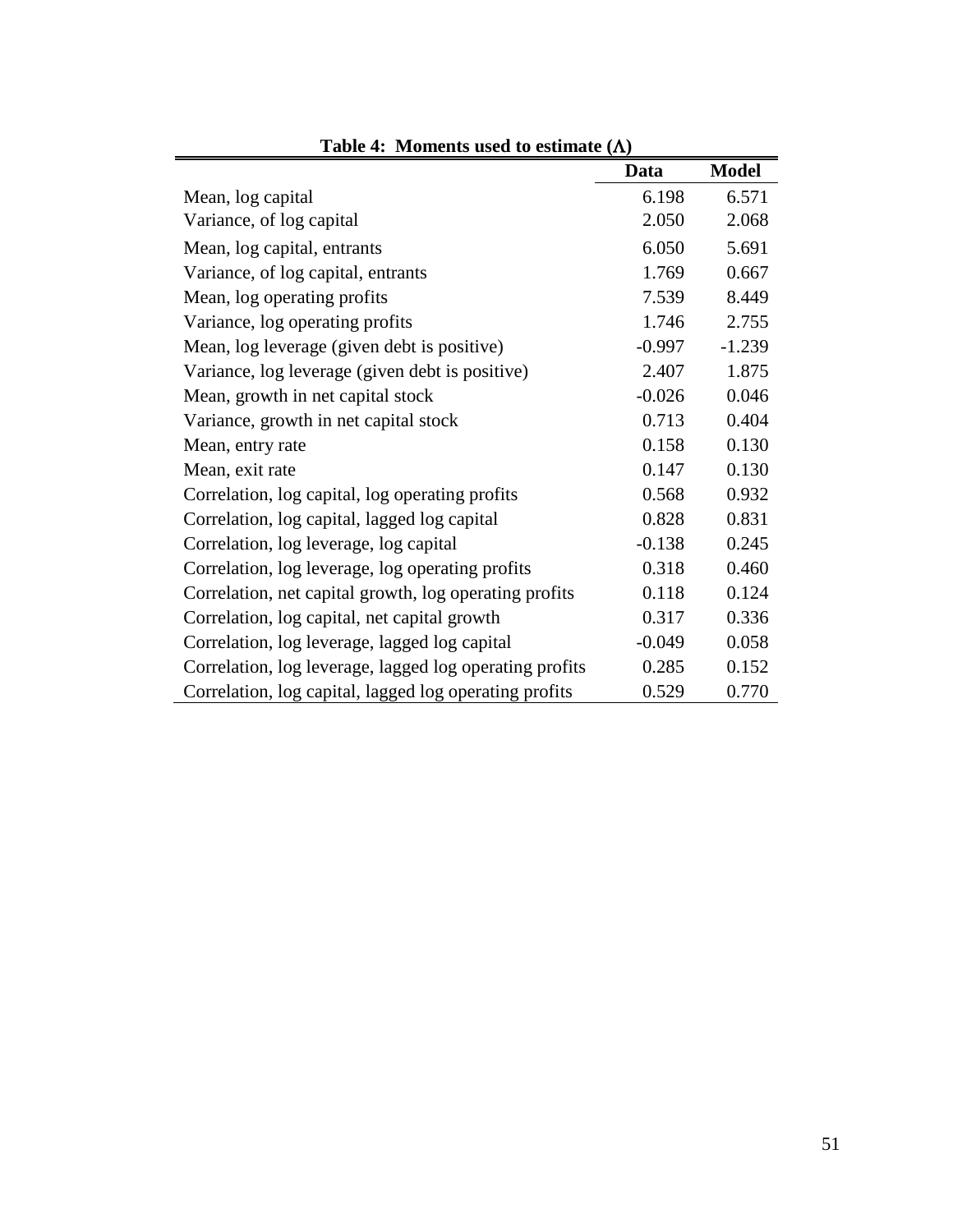| <b>Parameter</b> |
|------------------|
| 60.5             |
| (4.12)           |
| 605.88           |
| (92.70)          |
| 0.982            |
| (0.01)           |
| 3179.7           |
| (99.52)          |
| 115,740          |
| (2,012.38)       |
| 0.453            |
| (0.01)           |
| 27.66            |
| (0.10)           |
|                  |

 **Table 5: Parameters Identified by the Dynamic Programming Problem (**Λ**) a**

<sup>a</sup>Standard errors are in parentheses.

|                                       | $\theta = 0.98$ | $\theta = 0.50$ | $\theta = 0$ |
|---------------------------------------|-----------------|-----------------|--------------|
| Number of firms                       | 553.829         | 481.546         | 491.352      |
| Entry rate, exit rate                 | 0.132           | 0.155           | 0.155        |
| Mean profitability $(v)$              | 0.705           | 0.754           | 0.746        |
| Variance profitability $(v)$          | 0.248           | 0.223           | 0.226        |
| Mean $log$ capital $(k)$              | 6.557           | 7.817           | 9.328        |
| Mean $log(k)$ -weighted profitability | 0.778           | 0.849           | 0.880        |
| Mean v of exiting firms               | $-0.549$        | $-0.433$        | $-0.439$     |
| Median portfolio return $(\Delta)$    | 0.331           | 0.437           | 0.473        |
| Correlation, v and $log(k)$           | 0.395           | 0.489           | 0.649        |
| Mean log leverage among borrowers     | $-1.220$        | $-0.740$        | $-0.706$     |
| Log of mean wealth of firm owners     | 10.494          | 11.729          | 13.943       |
| Correlation, wealth and capital       | 0.854           | 0.714           | 0.380        |

**Table 6: Industry Characteristics and Loan Enforcement**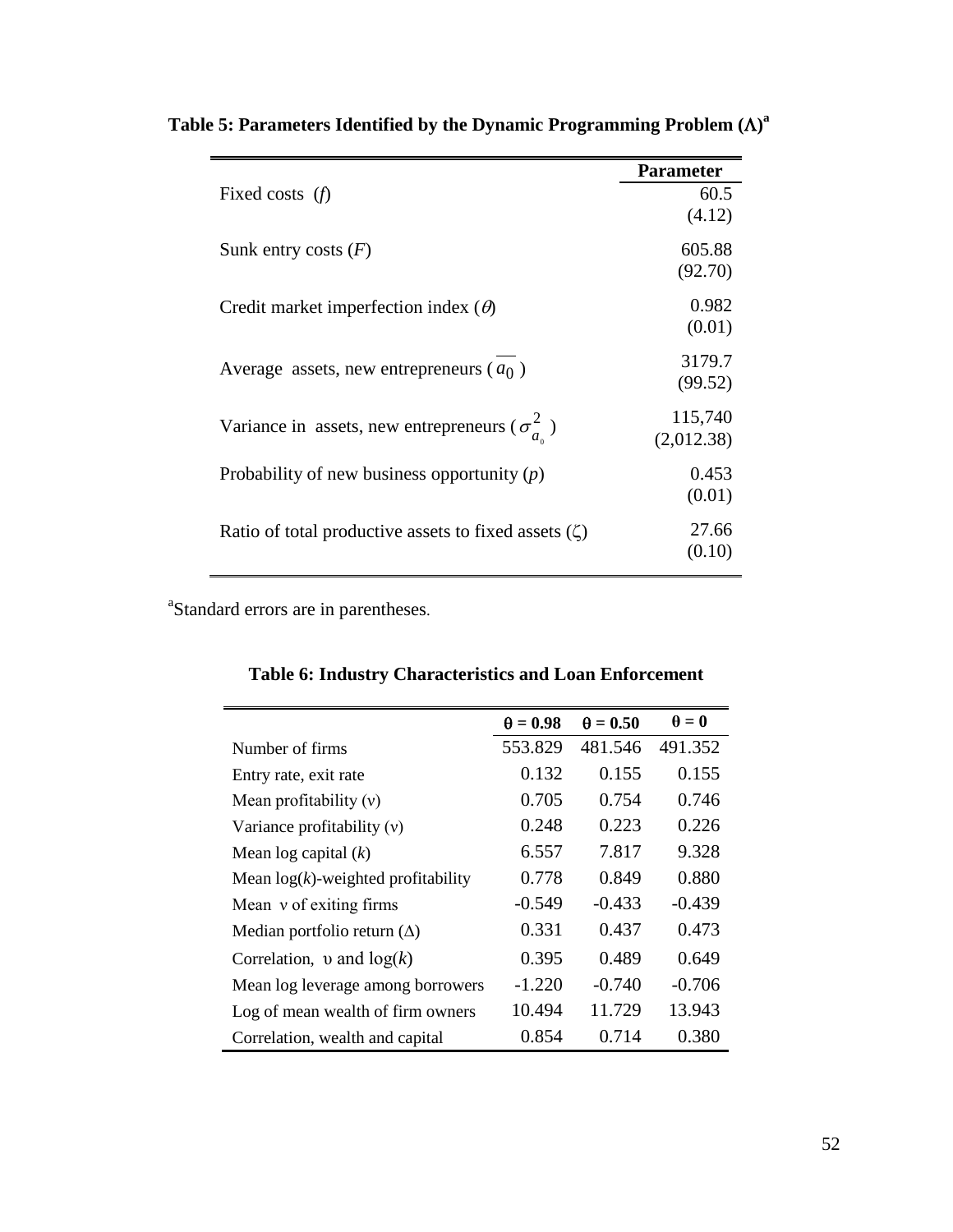|                                         | $\theta$ = 0.98 |             | $\theta$ = 0.5 |             | $\theta = 0$ |             |
|-----------------------------------------|-----------------|-------------|----------------|-------------|--------------|-------------|
|                                         | Regime          | Regime<br>2 | Regime         | Regime<br>2 | Regime       | Regime<br>2 |
| Number of Firms                         | 563.760         | 544.661     | 487.675        | 475.888     | 494.074      | 488.840     |
| Entry/exit rate                         | 0.133           | 0.130       | 0.155          | 0.155       | 0.156        | 0.153       |
| Mean profit shock $(v)$                 | 0.693           | 0.715       | 0.746          | 0.760       | 0.744        | 0.749       |
| Mean $log(k)$ -weighted profit<br>shock | 0.767           | 0.788       | 0.841          | 0.857       | 0.873        | 0.886       |
| Correlation, $exp(v)$ and $log(k)$      | 0.436           | 0.357       | 0.544          | 0.437       | 0.758        | 0.548       |
| Median portfolio return $(\Delta)$      | 0.343           | 0.321       | 0.523          | 0.357       | 0.713        | 0.252       |
| Mean log capital                        | 6.630           | 6.489       | 8.006          | 7.643       | 9.821        | 8.873       |
| Mean log leverage among<br>borrowers    | $-1.212$        | $-1.227$    | $-0.691$       | $-0.786$    | $-0.655$     | $-0.753$    |
| Log of mean wealth of firm<br>owners    | 10.476          | 10.510      | 11.750         | 11.708      | 14.096       | 13.778      |
| Corr., log wealth and log capital       | 0.835           | 0.871       | 0.692          | 0.733       | 0.253        | 0.497       |
| Mean $\nu$ of exiting firms             | $-0.564$        | $-0.534$    | $-0.440$       | $-0.426$    | $-0.439$     | $-0.439$    |
| Mean Exchange Rate                      | 4.634           | 4.510       | 4.634          | 4.510       | 4.634        | 4.510       |
| Variance Exchange Rate                  | 0.069           | 0.087       | 0.069          | 0.087       | 0.069        | 0.087       |
| <b>Mean Interest Rate</b>               | 0.097           | 0.189       | 0.097          | 0.189       | 0.097        | 0.189       |
| Variance Interest Rate                  | 0.002           | 0.004       | 0.002          | 0.004       | 0.002        | 0.004       |

|                                                |         | Regime 1 | Regime 2  |           |  |
|------------------------------------------------|---------|----------|-----------|-----------|--|
|                                                | e       | r        | $\pmb{e}$ | r         |  |
|                                                | 1.492   | 0.101    | 1.108     | 1.877     |  |
| $\beta_0$                                      | (0.332) | (1.158)  | (0.516)   | (0.491)   |  |
|                                                | 0.681   | $-0.039$ | 0.798     | $-0.032$  |  |
| $\beta_1$                                      | (0.071) | (0.247)  | (0.093)   | (0.089)   |  |
|                                                | 0.133   | 0.023    | $-0.189$  | $-0.445$  |  |
|                                                | (0.034) | (0.119)  | (0.167)   | (0.159)   |  |
| Σ                                              | 0.0266  | 0.0189   | 0.0032    | $-0.0005$ |  |
|                                                | 0.0189  | 0.3234   | $-0.0005$ | 0.0029    |  |
| Threshold e                                    |         |          |           | 5.289     |  |
| $\chi^2$ (8) test statistic for single regime: |         |          | 216.693   |           |  |

## **Table 8: SETAR Switching Model Parameters, Argentinaa**

<sup>a</sup>Based on quarterly IFS data for Argentina, 1980-I through 2008-IV. Standard errors are in parentheses. Lending rates are not reported prior to 1986, so the lending rate series is constructed as the deposit rate plus the spread, which is based on the period during which both deposit rates and lending rates are observable.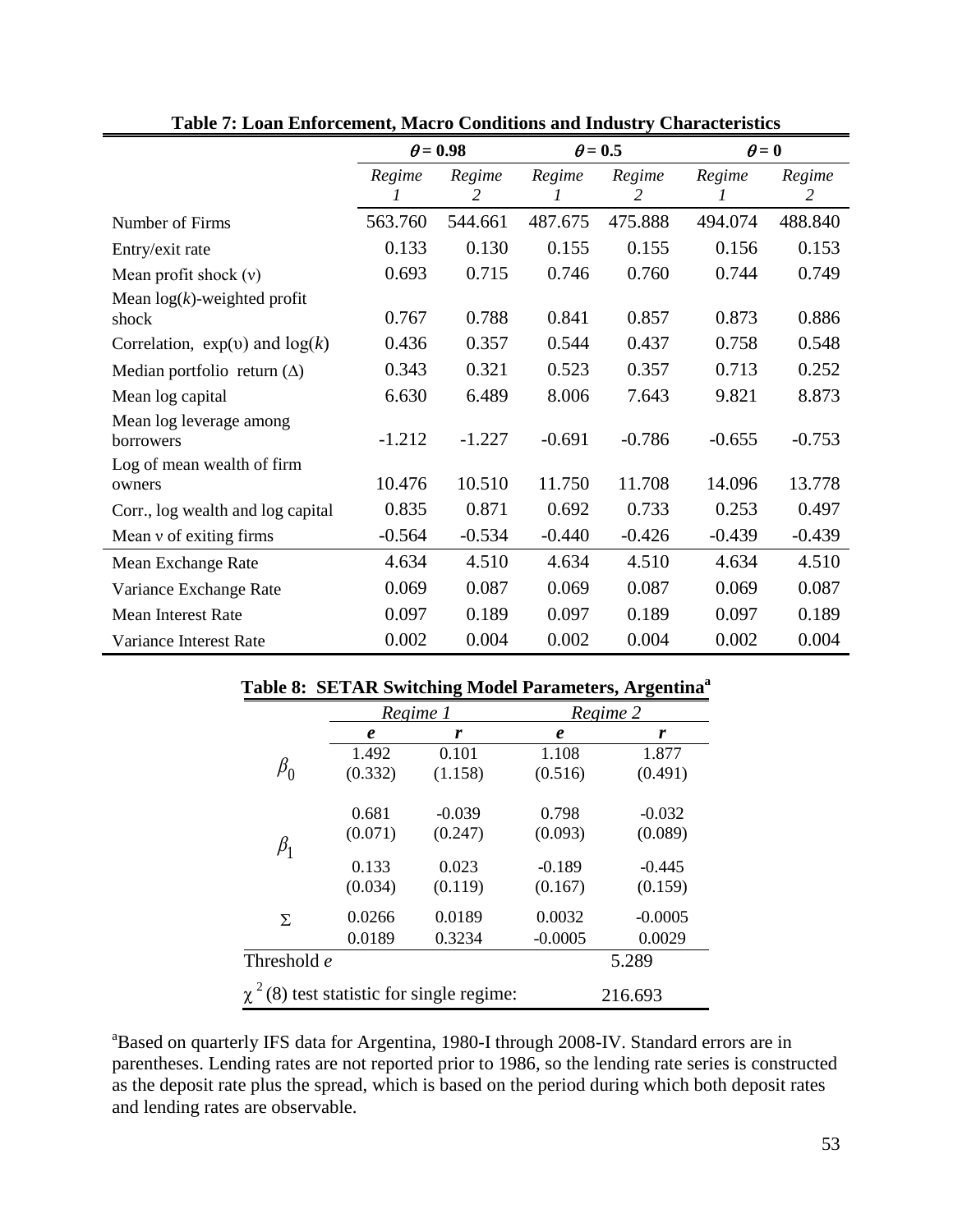|                                    | $\theta = 0.98$ | $\theta = 0.50$ | $\theta = 0$ |
|------------------------------------|-----------------|-----------------|--------------|
| Number of firms                    | 567.068         | 543.561         | 595.728      |
| Entry/Exit rate                    | 0.130           | 0.148           | 0.152        |
| Mean profit shock $(v)$            | 0.694           | 0.710           | 0.670        |
| Mean $log$ capital $(k)$           | 6.387           | 8.001           | 9.689        |
| Mean $log(k)$ -weighted v          | 0.253           | 0.245           | 0.273        |
| Mean v of exiting firms            | $-0.567$        | $-0.491$        | $-0.496$     |
| Median portfolio return $(\Delta)$ | 0.273           | 0.177           | 0.731        |
| Correlation, v and $log(k)$        | 0.223           | 0.254           | 0.664        |
| Mean log leverage among borrowers  | $-1.157$        | $-0.448$        | $-0.366$     |
| Correlation, wealth and capital    | 0.777           | 0.682           | 0.119        |
| Log of mean wealth, firm owners    | 12.183          | 14.093          | 17.867       |
| Mean exchange rate                 | 4.769           | 4.769           | 4.769        |
| Mean interest rate                 | 0.219           | 0.219           | 0.219        |

**Table 9: Industry Characteristics and Loan Enforcement in an Argentine Macro Environment**



**Figure 1: Transitions between household types**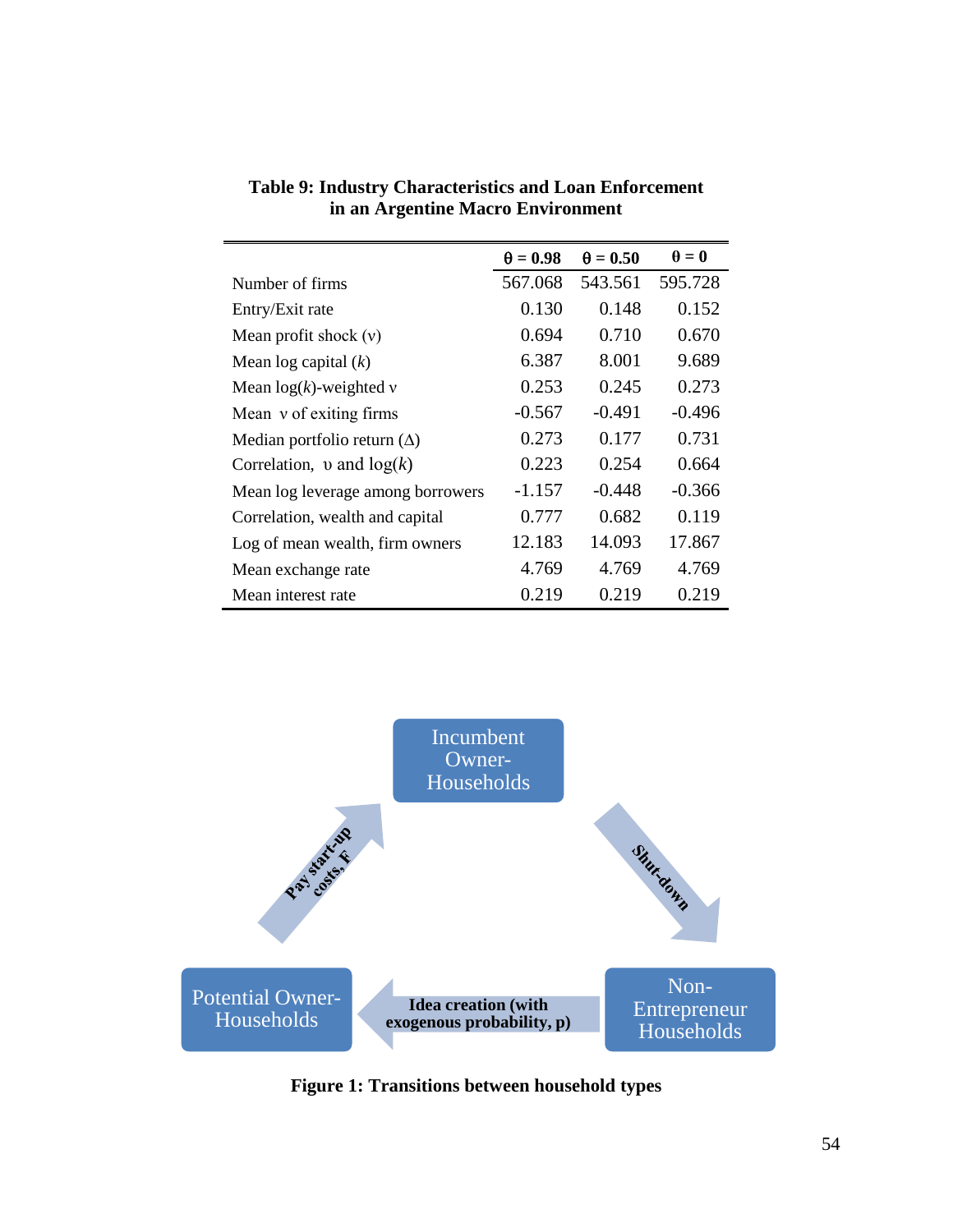



# **Figure 2: Colombian Exchange Rates and Interest Rates**

Source: International Monetary Fund, IFS Statistics, and calculations of the authors. An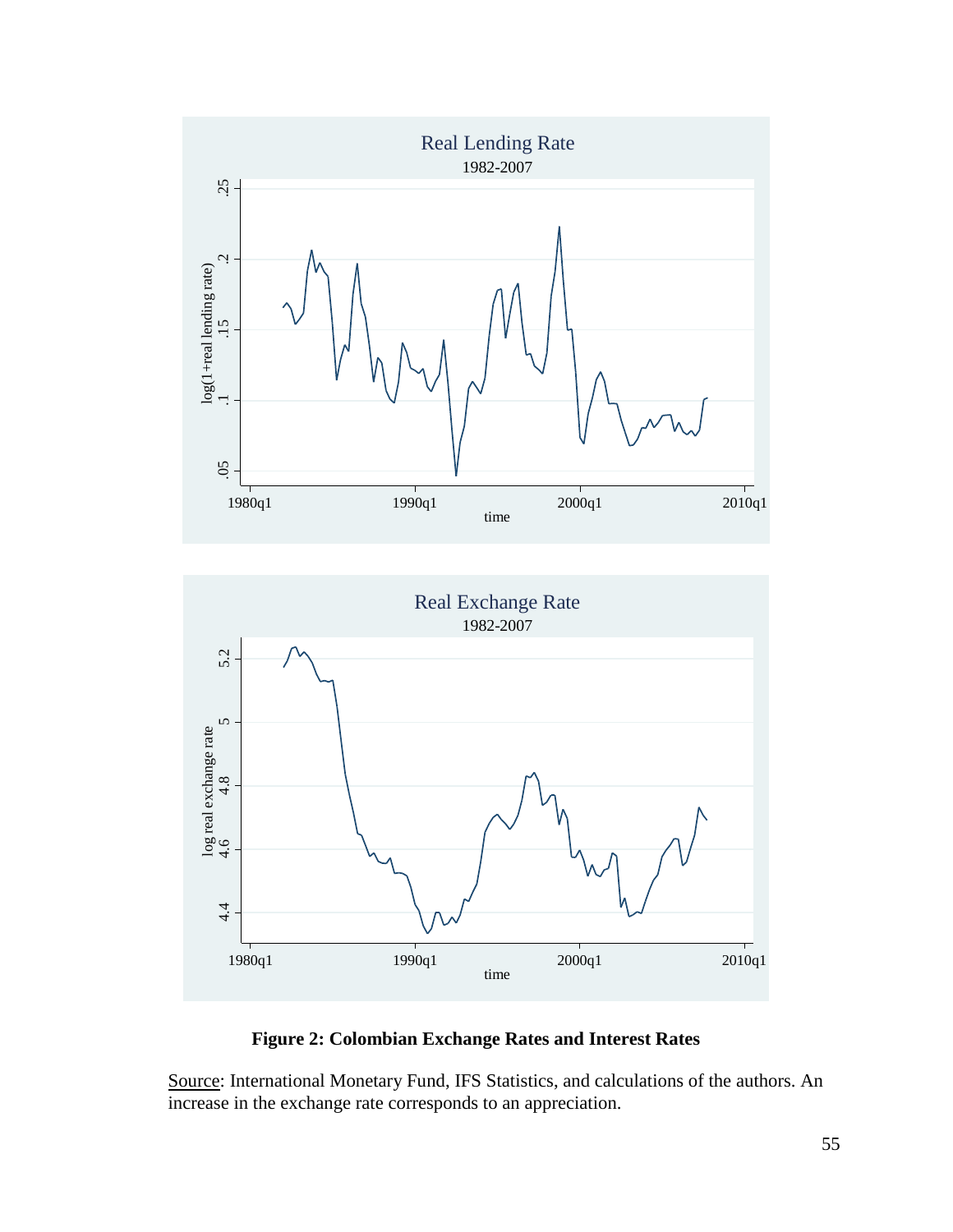

**Figure 3a: Percentage Differences in Welfare of an Incumbent Firm Owner, (Colombia, regime 1 – regime 2, θ=0.98)**



**Figure 3b: Percentage Differences in Welfare of an Incumbent Firm Owner, (Colombia, regime 1** – **regime 2,**  $\theta = 0.00$  **versus**  $\theta = 0.98$ )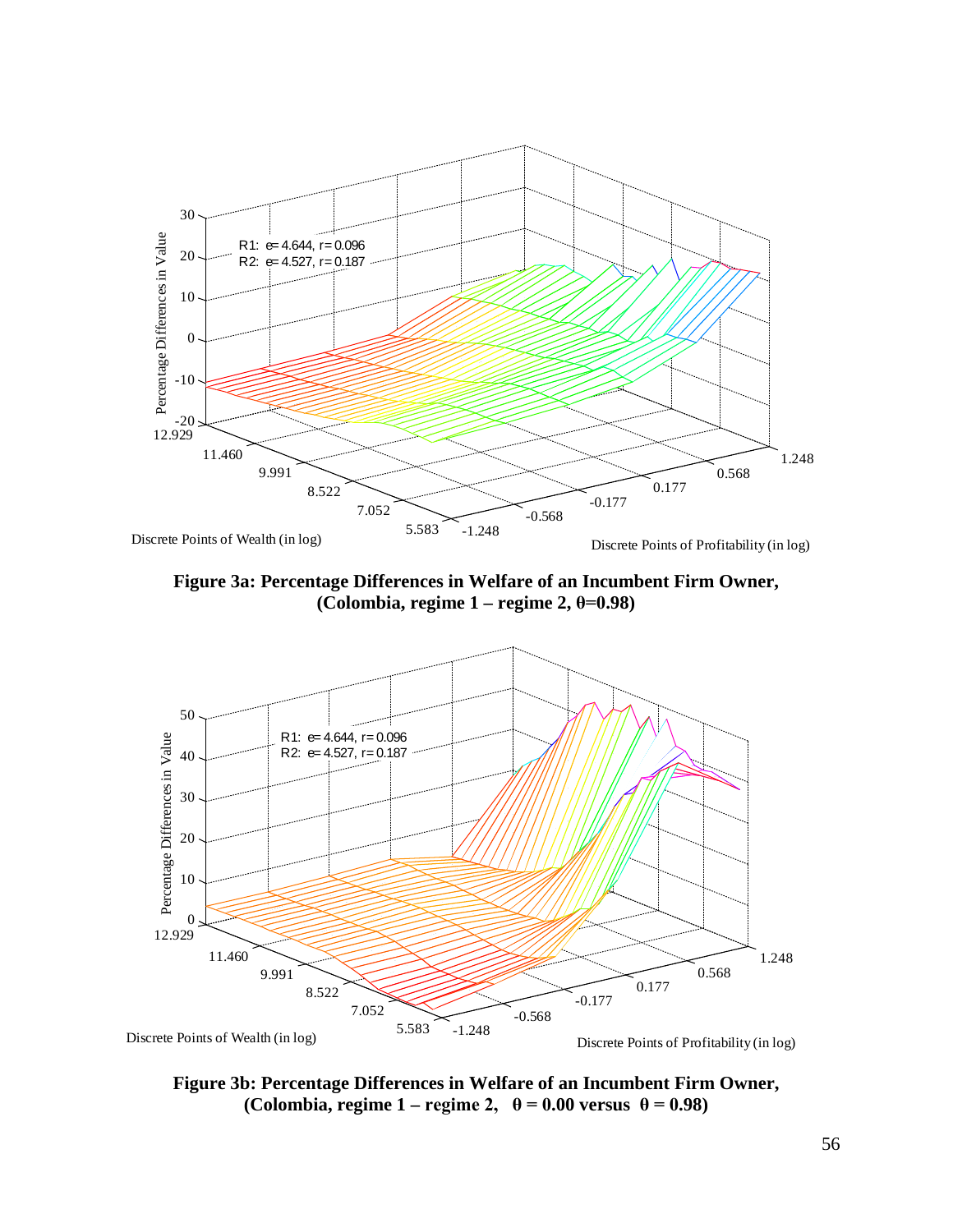

**Figure 4a: Percentage Differences in Welfare of an Incumbent Firm Owner, (Colombia, regime 1, θ=0.50 - θ=0.98)**



**Figure 4b: Percentage Differences in Welfare of an Incumbent Firm Owner, (Colombia, regime 2, θ=0.50 - θ=0.98)**